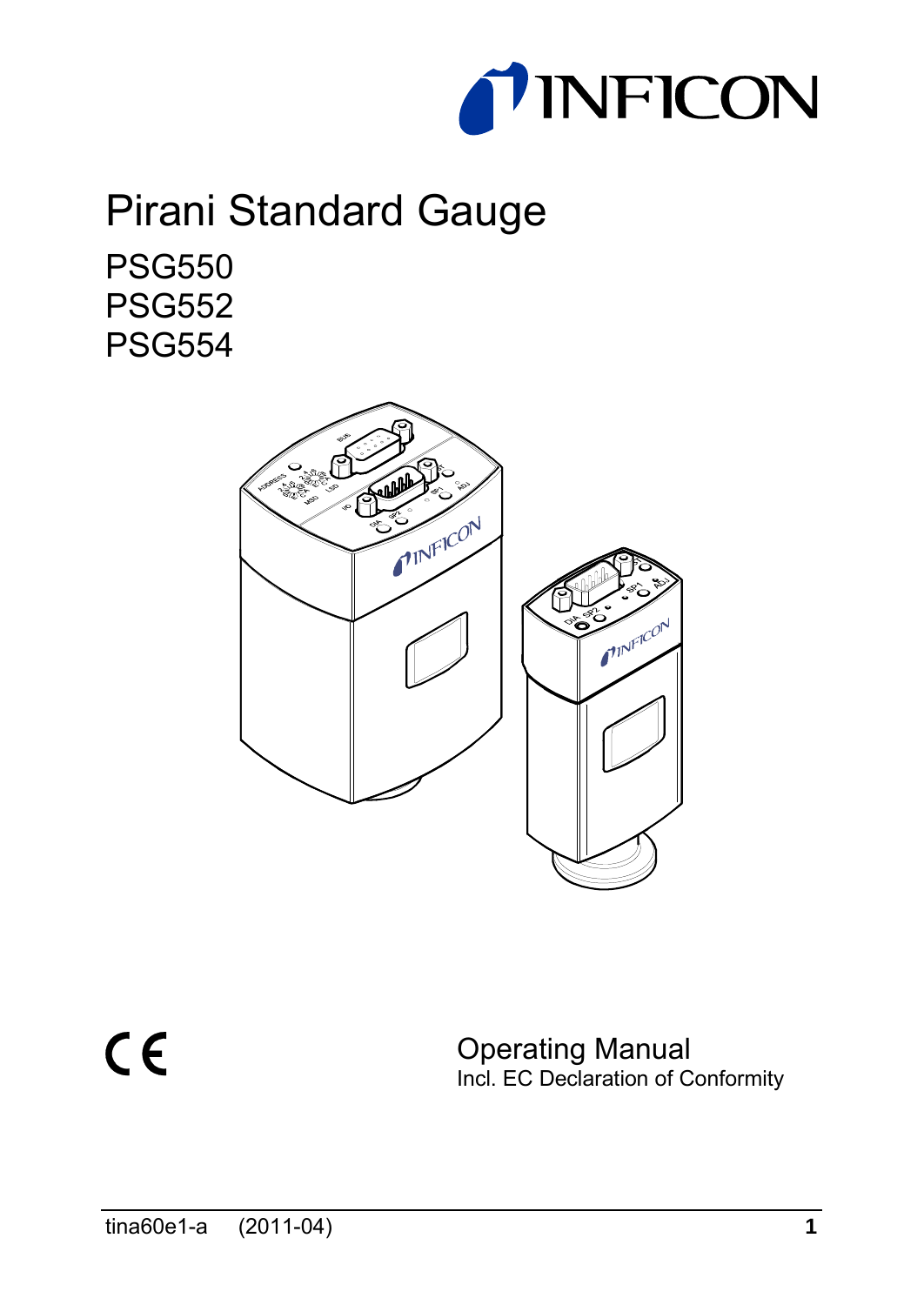

### **Product Identification**

In all communications with INFICON, please specify the information given on the product nameplate. For convenient reference copy that information into the space provided below.

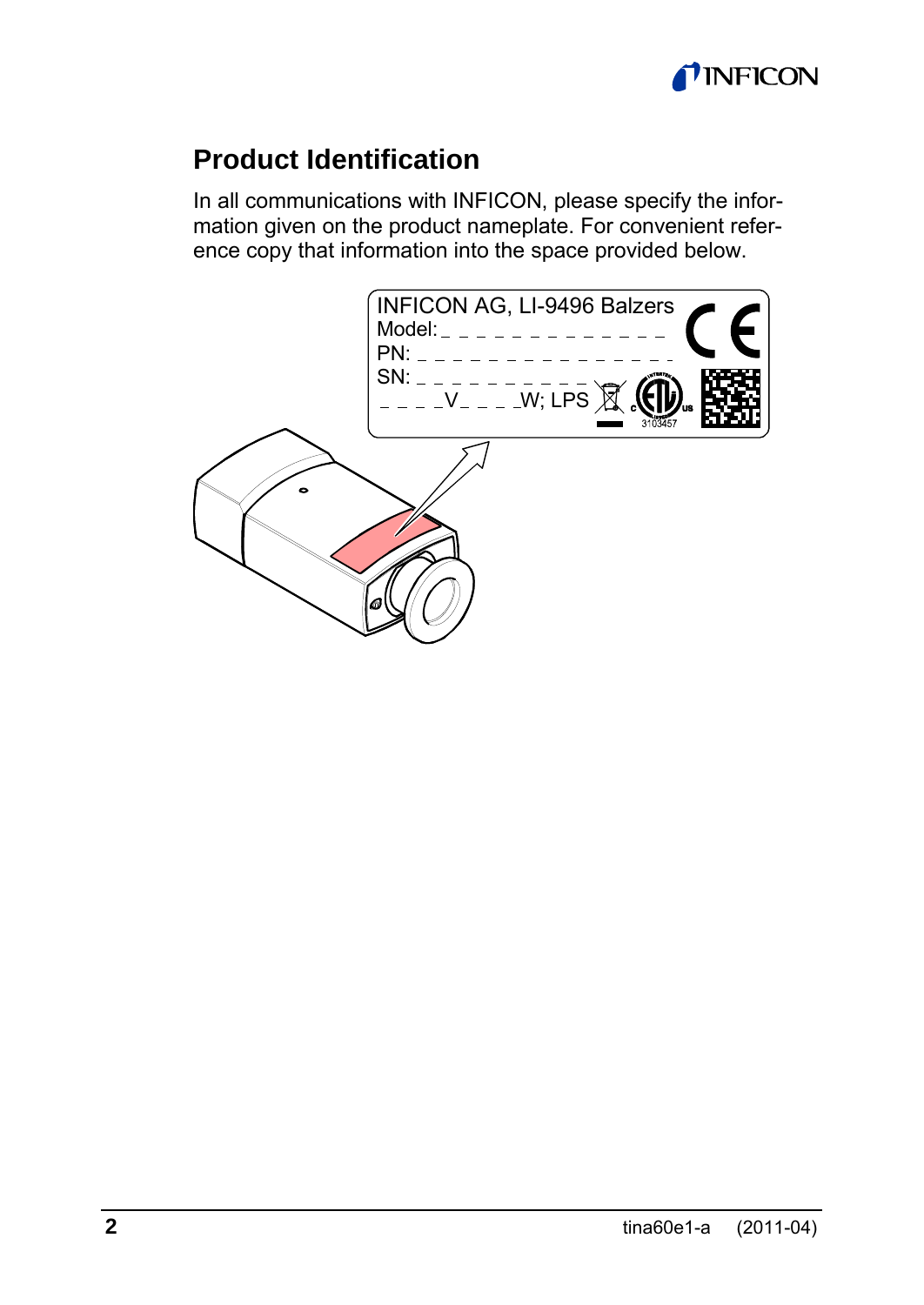

## **Validity**

This document applies to products of the PSG55x series.

Part numbers of standard products are indicated below. OEM products have other part numbers and different parameter settings (e.g. factory setting of setpoint) as defined in the corresponding ordering information.

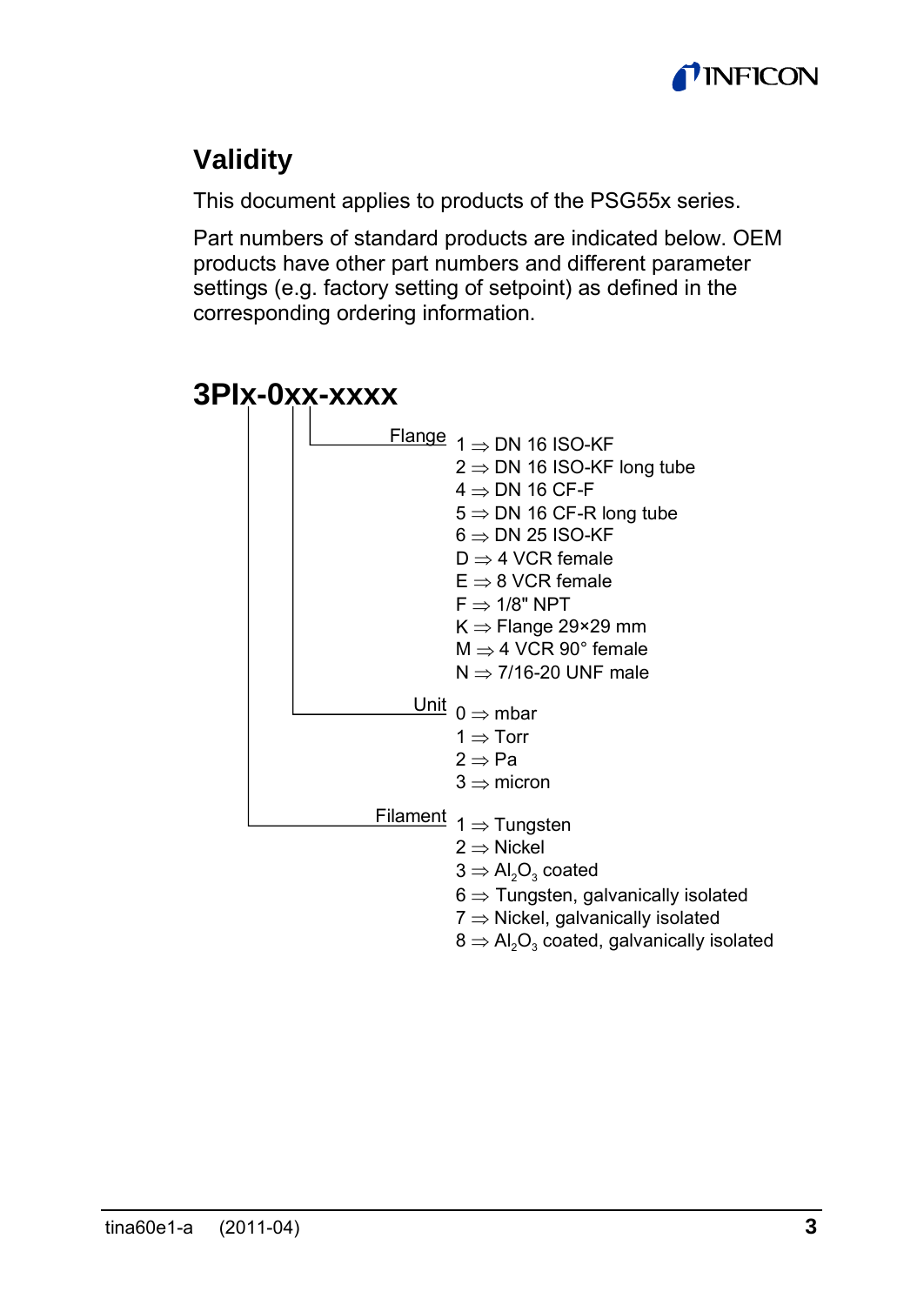



The part number (PN) can be taken from the product nameplate.

If not indicated otherwise in the legends, the illustrations in this document correspond to gauges with the DN 16 ISO-KF vacuum connection and display. They apply to gauges with other vacuum connections by analogy.

We reserve the right to make technical changes without prior notice.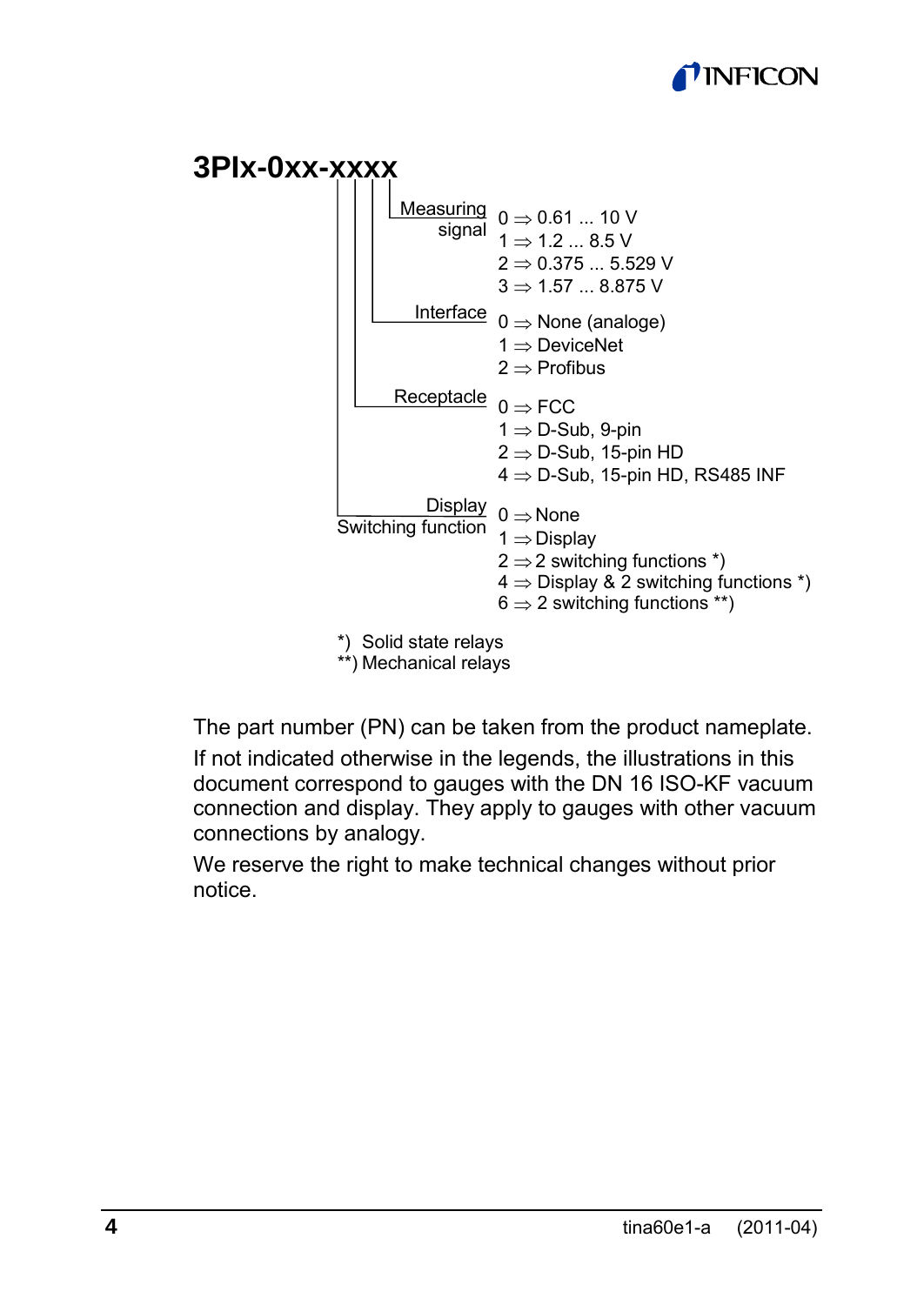

### **Intended Use**

The Pirani Standard Gauge PSG55x has been designed for vacuum measurement of gases in the pressure range of  $5 \times 10^{-5}$  ... 1000 mbar.

They must not be used for measuring flammable or combustible gases in mixtures containing oxidants (e.g. atmospheric oxygen) within the explosion range.

The gauge is intended for operation in connection with an INFICON Vacuum Gauge Controller VCG401, 402, 403 or with another suitable controller.

### **Trademark**

VCR<sup>®</sup> Swagelok Marketing Co.

### **Patents**

EP 0689669 B1, 0689670 B1 US Patent 5608168

### **Scope of Delivery**

1× gauge

- 1× pin for adjusting settings via buttons
- 1× Operating Manual English
- 1× Operating Manual German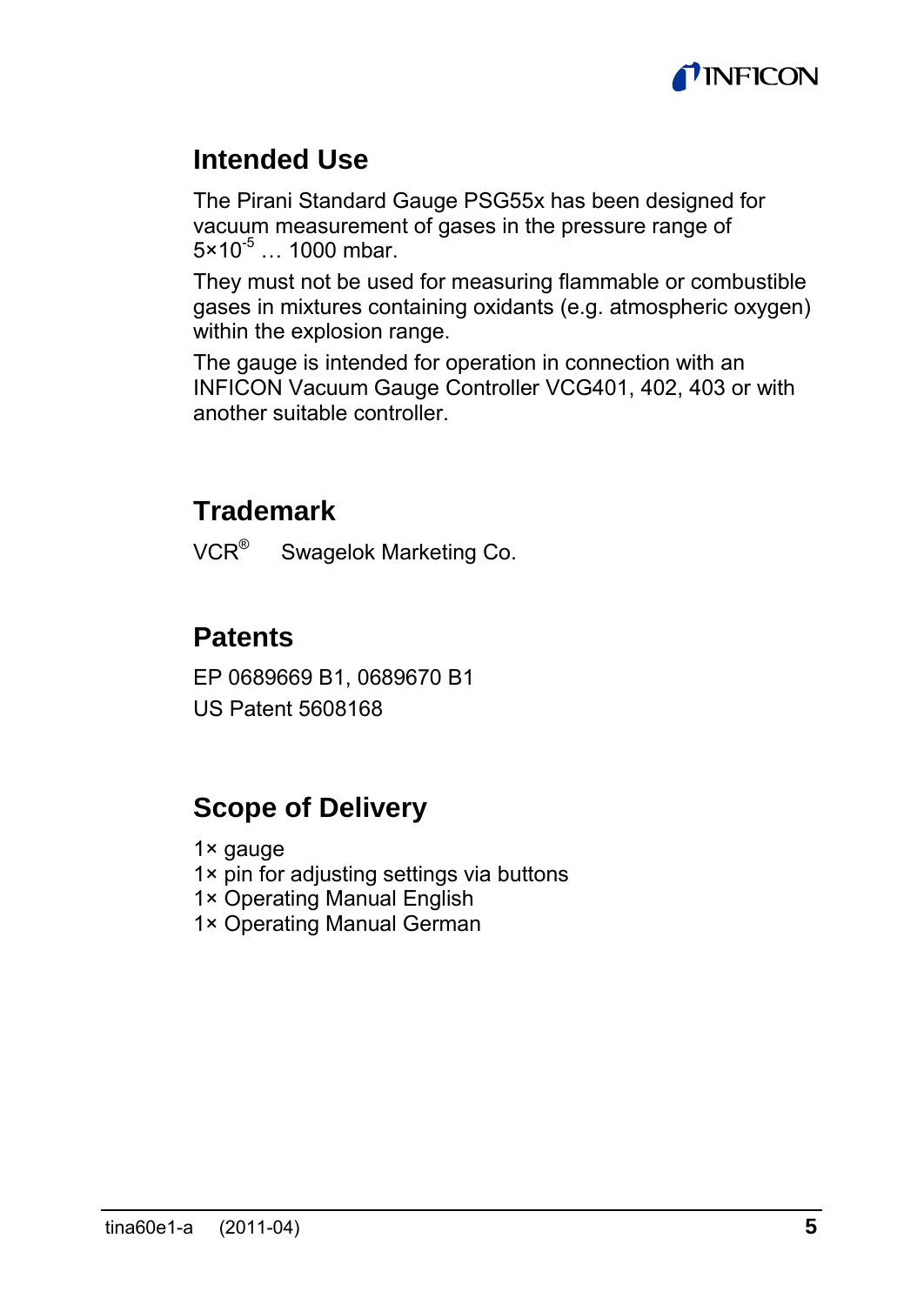

# **Contents**

| <b>Product Identification</b><br>Validity<br><b>Intended Use</b><br>Trademark<br>Patents<br>Scope of Delivery                                                                                                                                                                   | $\overline{c}$<br>3<br>5<br>5<br>5<br>5            |
|---------------------------------------------------------------------------------------------------------------------------------------------------------------------------------------------------------------------------------------------------------------------------------|----------------------------------------------------|
| Safety<br>1.<br>1.1 Symbols Used<br>1.2 Personnel Qualifications<br>1.3 General Safety Instructions<br>1.4 Liability and Warranty                                                                                                                                               | 8<br>8<br>8<br>9<br>9                              |
| Technical Data<br>2<br>2.1 Output Signal vs. Pressure<br>2.2 Gas Type Dependence                                                                                                                                                                                                | 10<br>18<br>23                                     |
| Installation<br>3<br>3.1 Vacuum Connection<br>3.2 Power Connection<br>3.2.1 FCC 68, 8-pin Connector<br>3.2.2 D-Sub, 9-pin Connector<br>3.2.3 D-Sub, 15-pin HD Connector<br>3.2.4 D-Sub, 15-pin HD, RS485 INF Connector<br>3.2.5 DeviceNet Connector<br>3.2.6 Profibus Connector | 24<br>24<br>27<br>28<br>29<br>30<br>31<br>32<br>33 |
| 4<br>Operation<br>4.1<br><b>Status Indication and Displays</b><br>4.2<br><b>Gas Type Dependence</b><br>4.3<br>Switching Functions SP1, SP2<br>4.4 Diagnostic Port (RS232C Interface)<br>4.5 DeviceNet Operation<br>4.6 Profibus Operation                                       | 34<br>34<br>38<br>38<br>44<br>45<br>48             |
| 5<br><b>Deinstallation</b>                                                                                                                                                                                                                                                      | 49                                                 |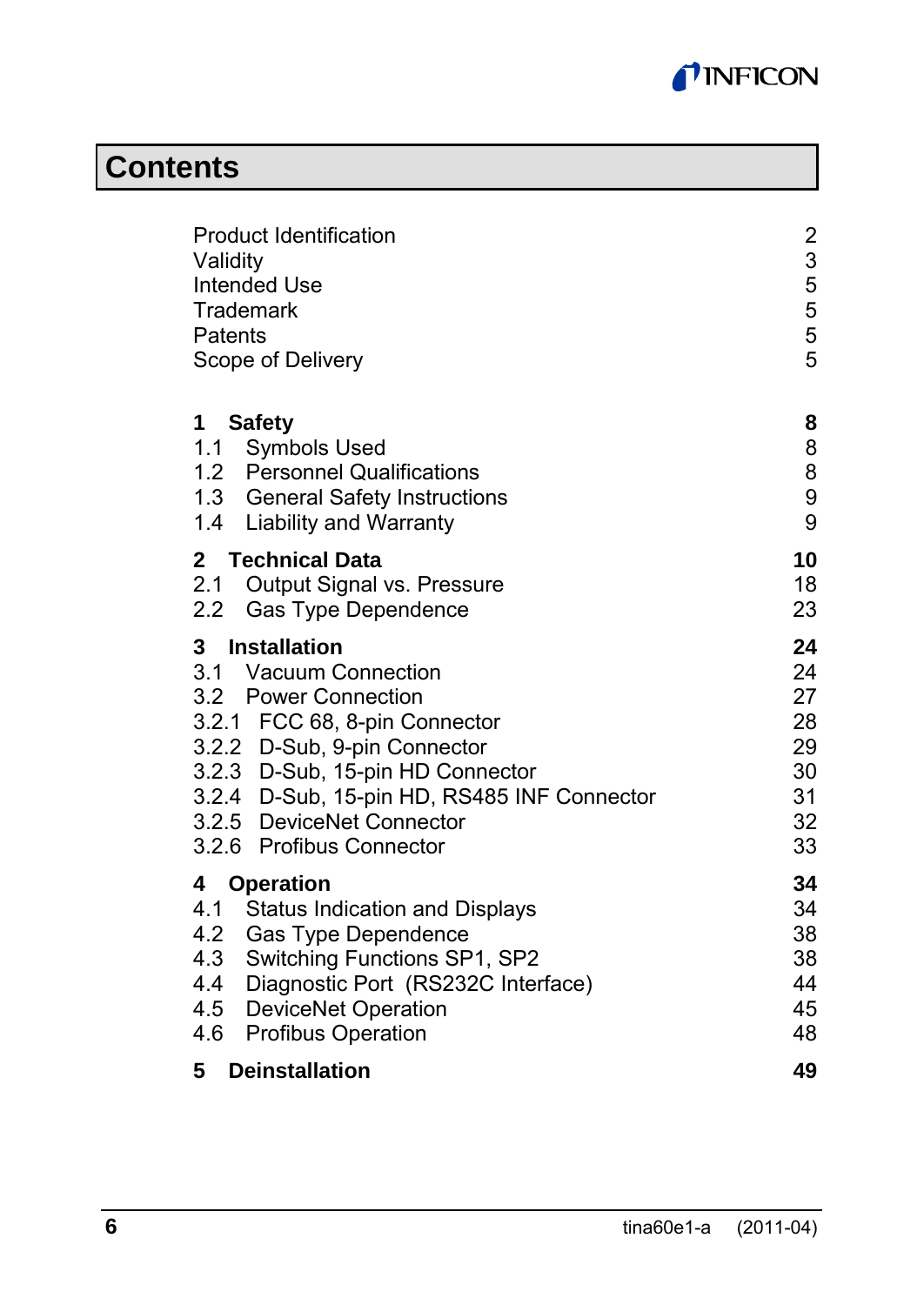# *TINFICON*

| 6   | <b>Maintenance, Repair</b>          | 51 |
|-----|-------------------------------------|----|
| 6.1 | <b>Adjusting the Gauge</b>          | 51 |
|     | 6.2 Replacing the Sensor            | 53 |
|     | 6.3 Troubleshooting                 | 54 |
| 7   | <b>Returning the Product</b>        | 55 |
| 8   | <b>Disposal</b>                     | 56 |
| 9   | <b>Accessories</b>                  | 57 |
| 10  | <b>Spare Parts</b>                  | 58 |
|     | <b>Further Information</b>          | 61 |
|     | <b>ETL Certification</b>            | 62 |
|     | <b>EC Declaration of Conformity</b> | 63 |

For cross-references within this document, the symbol (→ XY) is used, for cross-references to further documents, listed under "Further Information", the symbol  $(\rightarrow \Box \Box \Box)$ .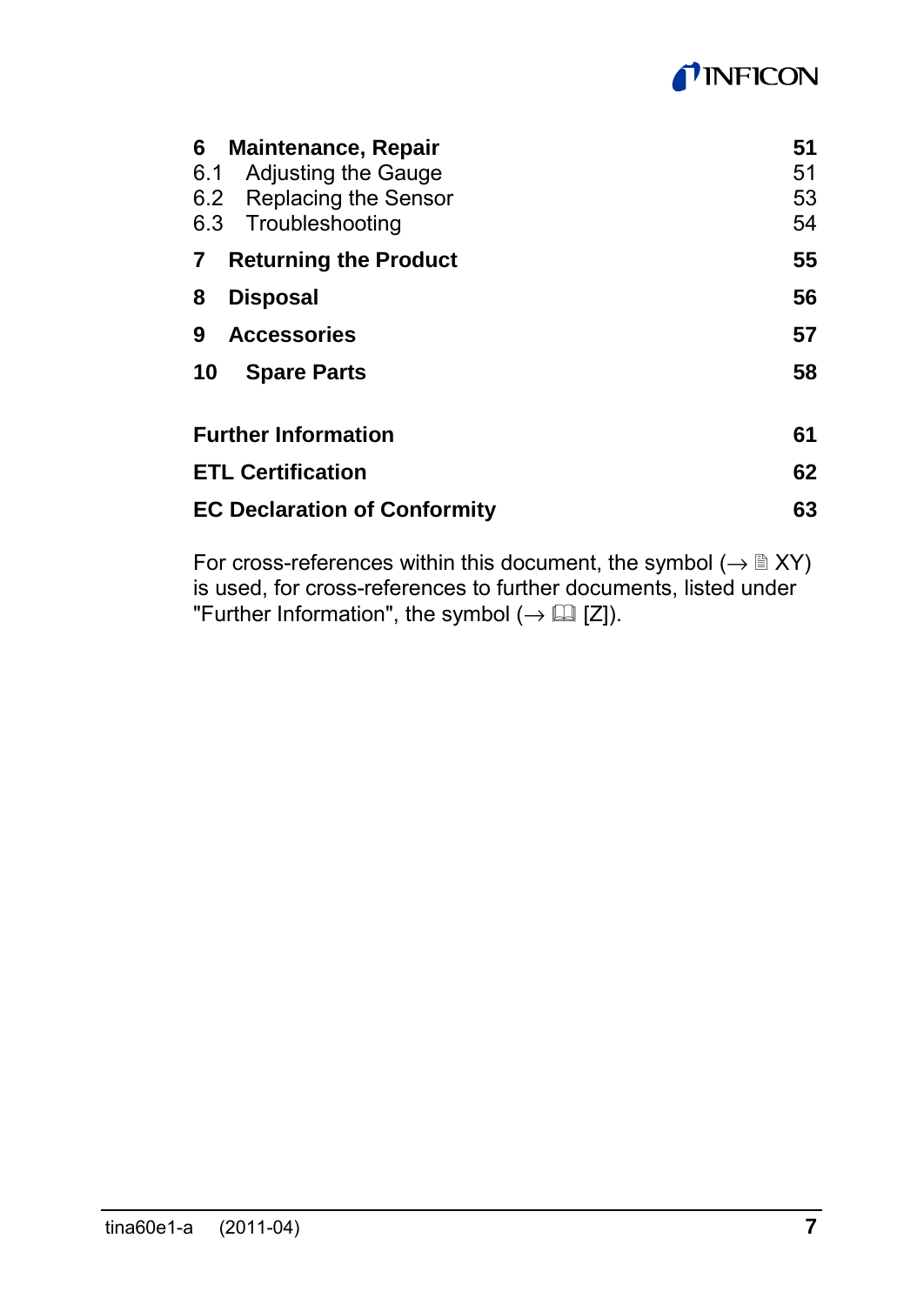

### **1 Safety**

### **1.1 Symbols Used**

**DANGER**

Information on preventing any kind of physical injury.

Λ **WARNING**

Information on preventing extensive equipment and environmental damage.

**Caution**

Information on correct handling or use. Disregard can lead to malfunctions or minor equipment damage.



T

<…> Labeling

### **1.2 Personnel Qualifications**



persons who have suitable technical training and the necessary experience or who have been instructed by the end-user of the product.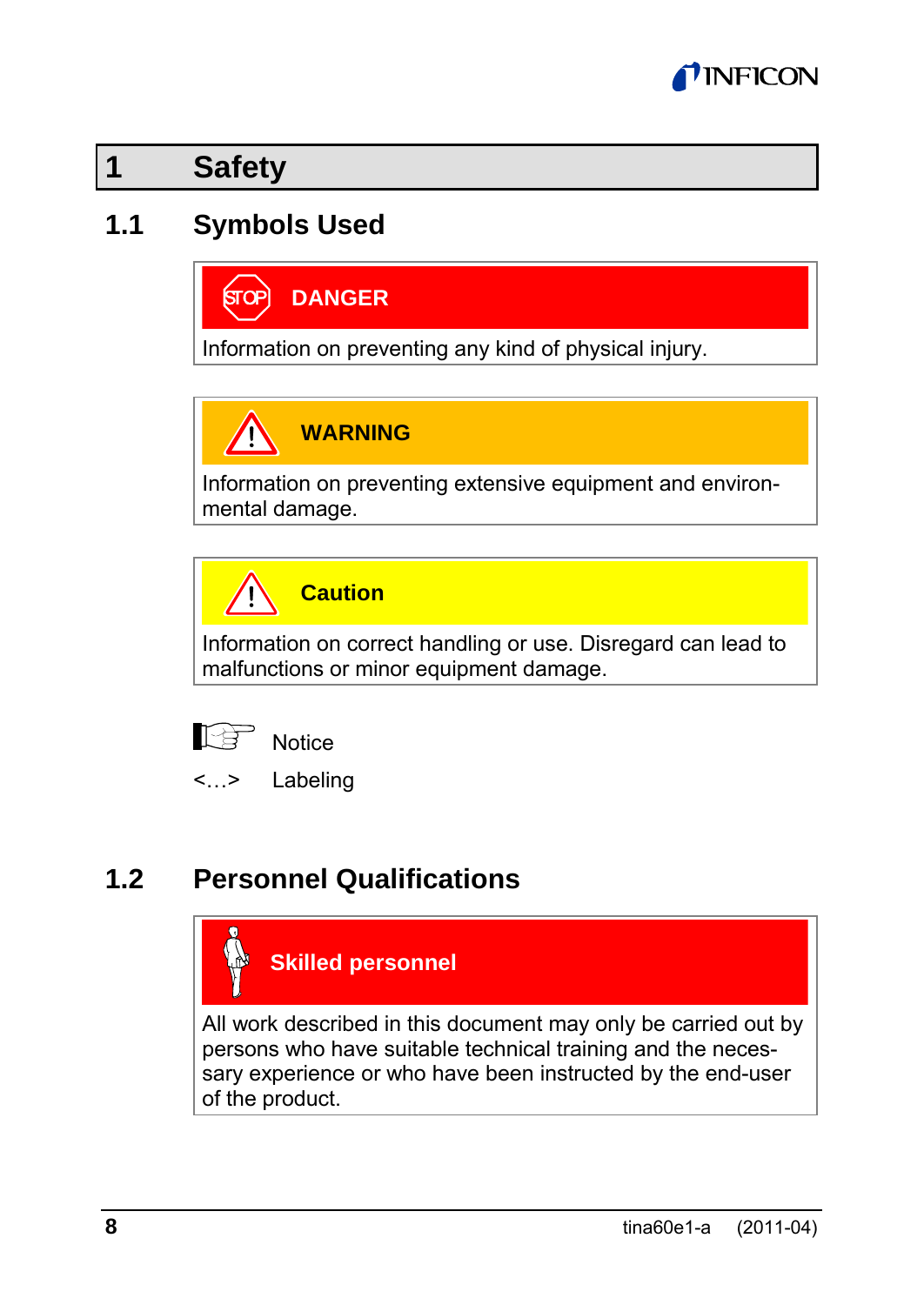

### **1.3 General Safety Instructions**

• Adhere to the applicable regulations and take the necessary precautions for the process media used. Consider possible reactions with the product materials. Consider possible reactions (e.g. explosion) of the process

- Adhere to the applicable regulations and take the necessary precautions for all work you are going to do and consider the safety instructions in this document.
- Before beginning to work, find out whether any vacuum components are contaminated. Adhere to the relevant regulations and take the necessary precautions when handling contaminated parts.

Communicate the safety instructions to all other users.

media due to the heat generated by the product.

### **1.4 Liability and Warranty**

INFICON assumes no liability and the warranty becomes null and void if the end-user or third parties

- disregard the information in this document
- use the product in a non-conforming manner
- make any kind of interventions (modifications, alterations etc.) on the product
- use the product with accessories not listed in the product documentation.

The end-user assumes the responsibility in conjunction with the process media used.

Gauge failures due to contamination or wear and tear, as well as expendable parts (e.g. filament) are not covered by the warranty.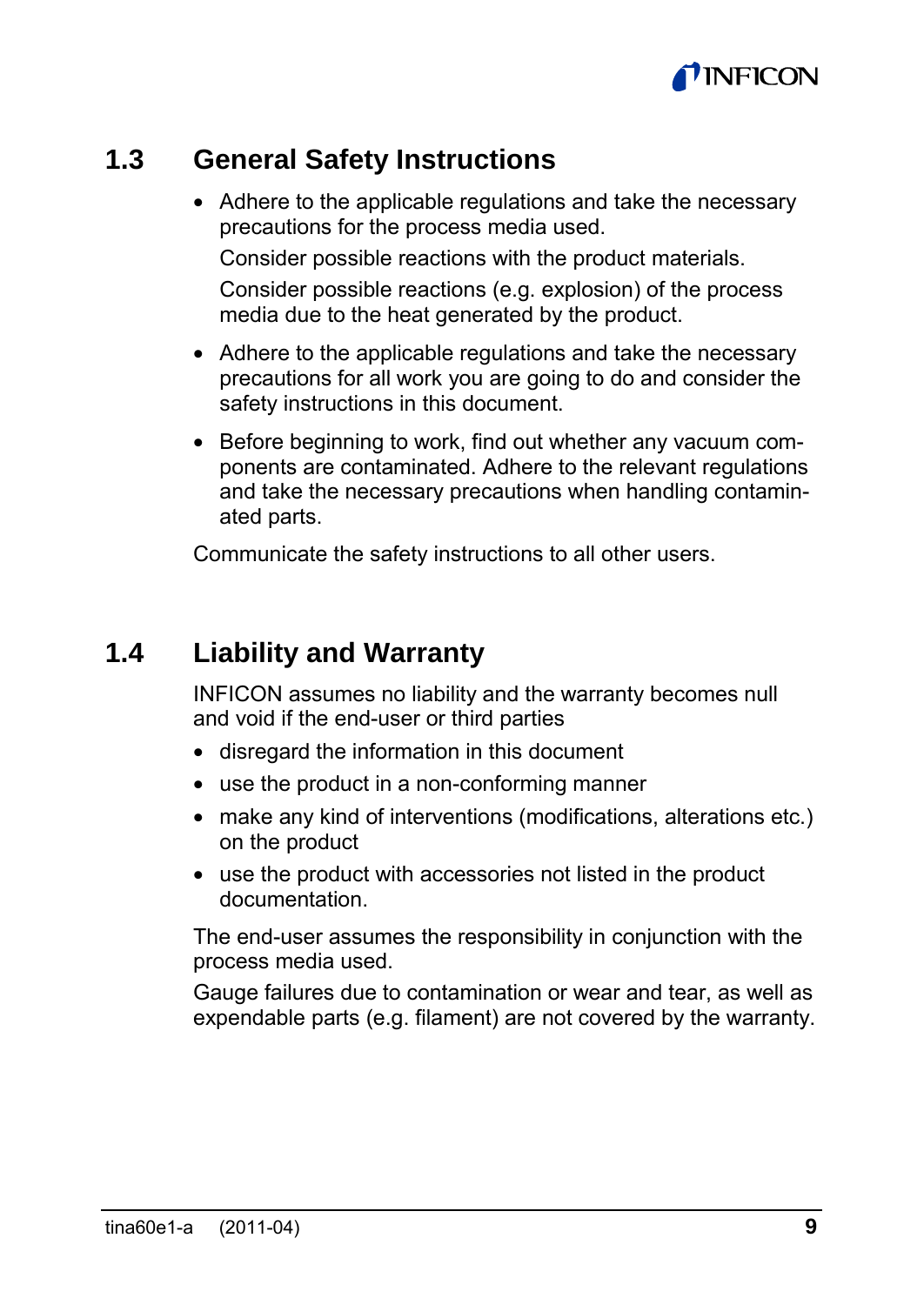

# **2 Technical Data**

For further technical data for gauges with serial inter $faces \rightarrow \Box$  [3], [4], [5].

| Measurement principle                                          | Pirani | thermal conductance acc. to  |
|----------------------------------------------------------------|--------|------------------------------|
| Measurement range                                              |        | $5 \times 10^{-5}$ 1000 mbar |
| Accuracy $(N_2)$<br>5×10 <sup>-4</sup> 1×10 <sup>-3</sup> mbar |        |                              |
|                                                                |        | $\pm 50\%$ of reading        |
| $1 \times 10^{-3}$ 100 mbar                                    |        | $±15\%$ of reading           |
| $1001000$ mbar                                                 |        | $±50\%$ of reading           |
| Resolution (at 1000 mbar)                                      |        | $\pm 0.15\%$ of reading      |
| Repeatability $(N_2)$<br>1×10 <sup>-3</sup> 100 mbar           |        |                              |
|                                                                | $+2%$  | of reading                   |

Output signal (measurement signal)

| Voltage range        |                             |
|----------------------|-----------------------------|
| 3Plx-0xx-xxx0        | $0+10V$                     |
| 3Plx-0xx-xxx1        | $0+8.5$ V                   |
| 3Plx-0xx-xxx2        | $0+5.529$ V                 |
| 3Plx-0xx-xxx3        | $0+8.875$ V                 |
| Measurement range    |                             |
| $3P1x-0xx-xxx0$      | $+0.61+10$ V                |
| 3Plx-0xx-xxx1        | $+1.2$ $+8.5$ V             |
| 3Plx-0xx-xxx2        | $+0.375+5.529$ V            |
| 3Plx-0xx-xxx3        | $+1.57+8.875$ V             |
| Error signal         | 00.05V                      |
| Voltage vs. pressure |                             |
| 3Plx-0xx-xxx0        | 1.286 V/decade, logarithmic |
| 3Plx-0xx-xxx1        | 1 V/decade, logarithmic     |
| 3Plx-0xx-xxx3        | 1 V/decade, logarithmic     |
| 3Plx-0xx-xxx2        | $\rightarrow$ 0 20          |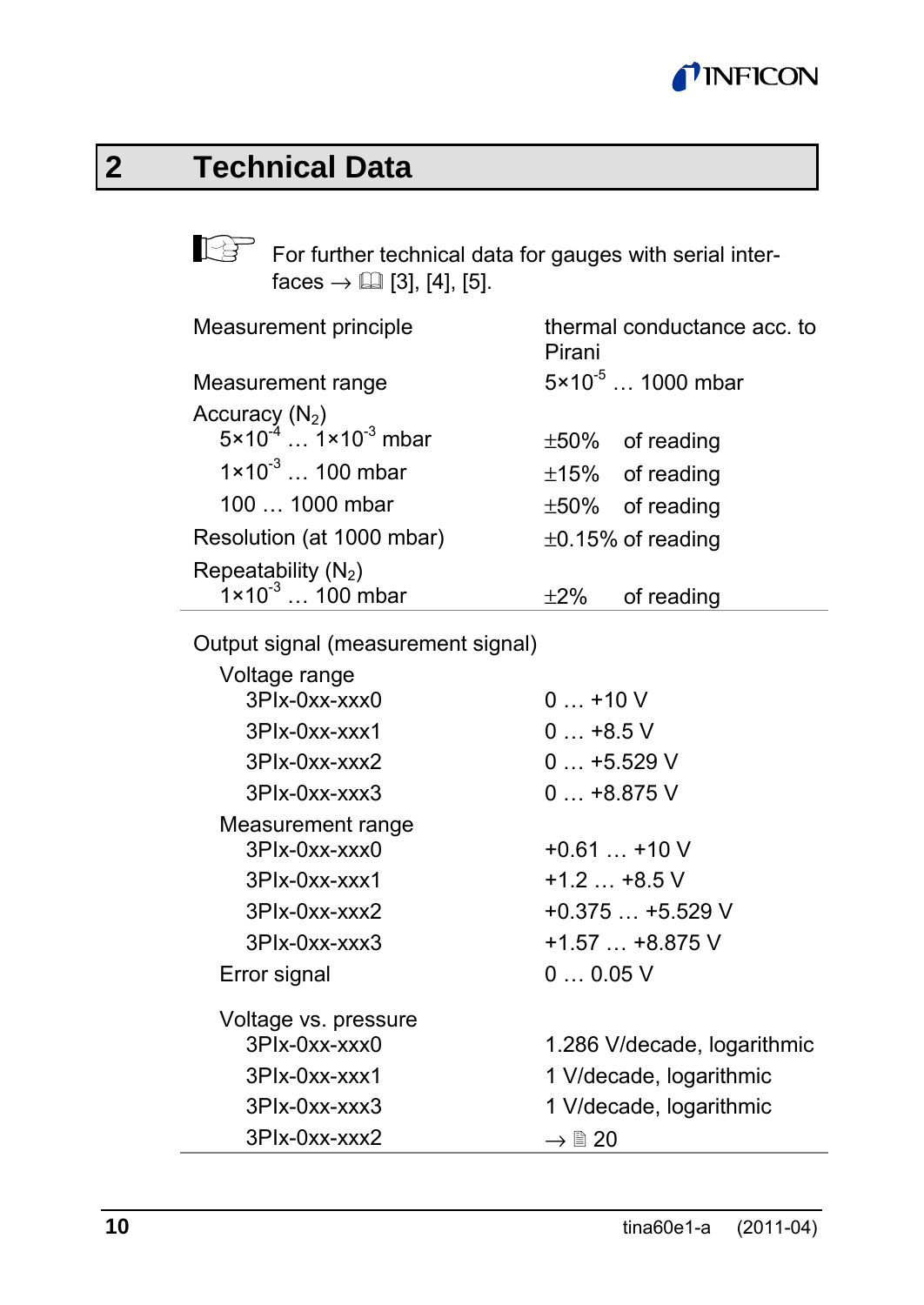### *I*INFICON

| Output impedance                              | $2 \times 4.7 \Omega$ , short circuit-proof         |  |
|-----------------------------------------------|-----------------------------------------------------|--|
| Load impedance                                | $\geq$ 10 kO                                        |  |
| Response time                                 | $<$ 10 $ms$                                         |  |
| Gauge identification<br>FCC 68 $(+0.61+10 V)$ | $27 k\Omega$                                        |  |
| HV adjustment                                 | at $<$ 10 <sup>-5</sup> mbar                        |  |
| Solid state relays                            | switching functions SP1,<br>SP2, ATM                |  |
| Setting range $(N_2)$                         | $5.0 \times 10^{-5}$ 1000 mbar                      |  |
| Hysteresis <sup>1)</sup>                      | 10% of threshold                                    |  |
| Switching characteristics <sup>1)</sup>       | Low Trip Point                                      |  |
| Contact rating                                | <30 VAC/DC. ≤0.3 A<br>resistive                     |  |
| closed                                        | <b>LED lit solid</b>                                |  |
| open                                          | LED off                                             |  |
| Switching time                                | $30$ ms                                             |  |
| Mechanical relays                             | switching functions SP1,<br>SP2, ATM                |  |
| Setting range (N <sub>2</sub> )               | $5.0 \times 10^{-5}$ 1000 mbar                      |  |
| Hysteresis $1)$                               | 10% of threshold                                    |  |
| Switching characteristics                     | Low Trip Point                                      |  |
| Type                                          | 1 floating contact (n.o.) per<br>switching function |  |
| Contact rating                                | <30 VAC/DC, ≤1 A<br>resistive                       |  |
| closed                                        | <b>LED</b> lit solid                                |  |
| open                                          | LED off                                             |  |
| Switching time                                | $30$ ms                                             |  |
| Diagnostic port                               | Jack connector 2.5 mm,<br>3-pin                     |  |

<sup>1)</sup> The hysteresis and the switching characteristics can be programmed via the serial interface or the diagnostic port.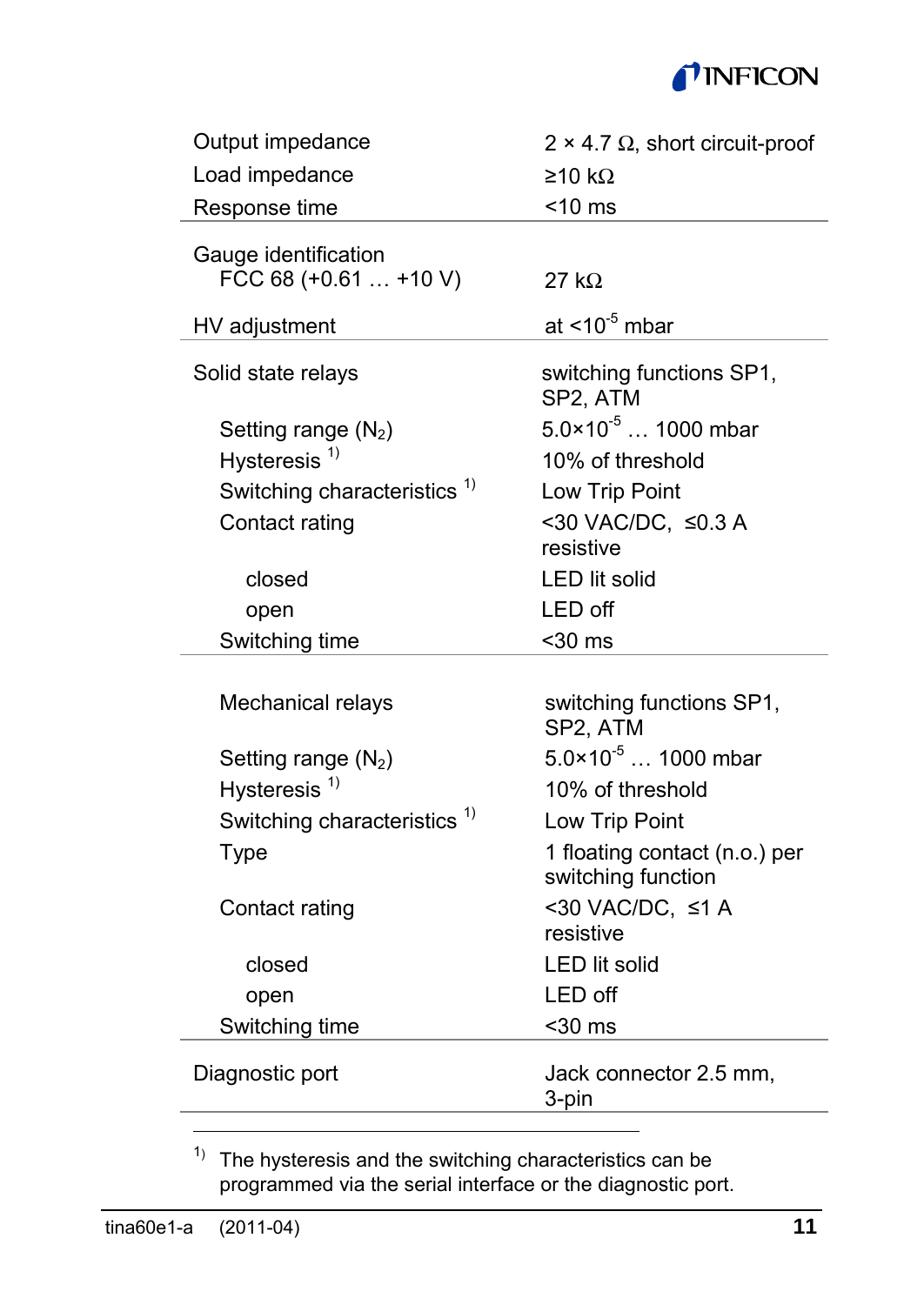

| <b>STOP</b>                                                                                                                                                                                                                                                                          | <b>DANGER</b> |                                               |  |
|--------------------------------------------------------------------------------------------------------------------------------------------------------------------------------------------------------------------------------------------------------------------------------------|---------------|-----------------------------------------------|--|
| The gauge may only be connected to power sup-<br>plies, instruments, or control devices that conform<br>to the requirements of a grounded protective extra-<br>low voltage (SELV) and limited power source<br>(LPS), Class 2. The connection to the gauge has to<br>be fused $^{2)}$ |               |                                               |  |
| Supply voltage                                                                                                                                                                                                                                                                       |               | Class 2 / LPS                                 |  |
| at the gauge                                                                                                                                                                                                                                                                         |               | $+15+30$ VDC                                  |  |
| Ripple                                                                                                                                                                                                                                                                               |               | ≤1 $V_{\text{nn}}$                            |  |
| Power consumption<br>without fieldbus<br><b>DeviceNet</b><br>Profibus                                                                                                                                                                                                                |               | ≤2.5 W<br>$\leq 3 W$<br>≤3 W                  |  |
| Fuse to be connected $2)$                                                                                                                                                                                                                                                            |               | 1 AT                                          |  |
| Electrical connection                                                                                                                                                                                                                                                                |               |                                               |  |
| 3Plx-0xx-x0xx                                                                                                                                                                                                                                                                        |               | <b>FCC 68</b>                                 |  |
| 3Plx-0xx-x1xx                                                                                                                                                                                                                                                                        |               | D-Sub 9-pin, male                             |  |
| $3P1x-0xx-x2xx$                                                                                                                                                                                                                                                                      |               | D-Sub 15-pin HD, male                         |  |
| 3Plx-0xx-x4xx                                                                                                                                                                                                                                                                        |               | D-Sub 15-pin HD, RS485<br>INF, male           |  |
| Sensor cable                                                                                                                                                                                                                                                                         |               | shielded<br>$0.14$ mm <sup>2</sup> /conductor |  |
| Cable length<br>RS232C operation                                                                                                                                                                                                                                                     |               | ≤100 $m$<br>≤30 m                             |  |
| Grounding concept                                                                                                                                                                                                                                                                    |               | $\rightarrow$ "Power Connection"              |  |
| Vacuum connection to<br>signal common                                                                                                                                                                                                                                                |               | connected via 10 k $\Omega$ , 10 nF           |  |

<sup>&</sup>lt;sup>2)</sup> INFICON controllers fulfill this requirement.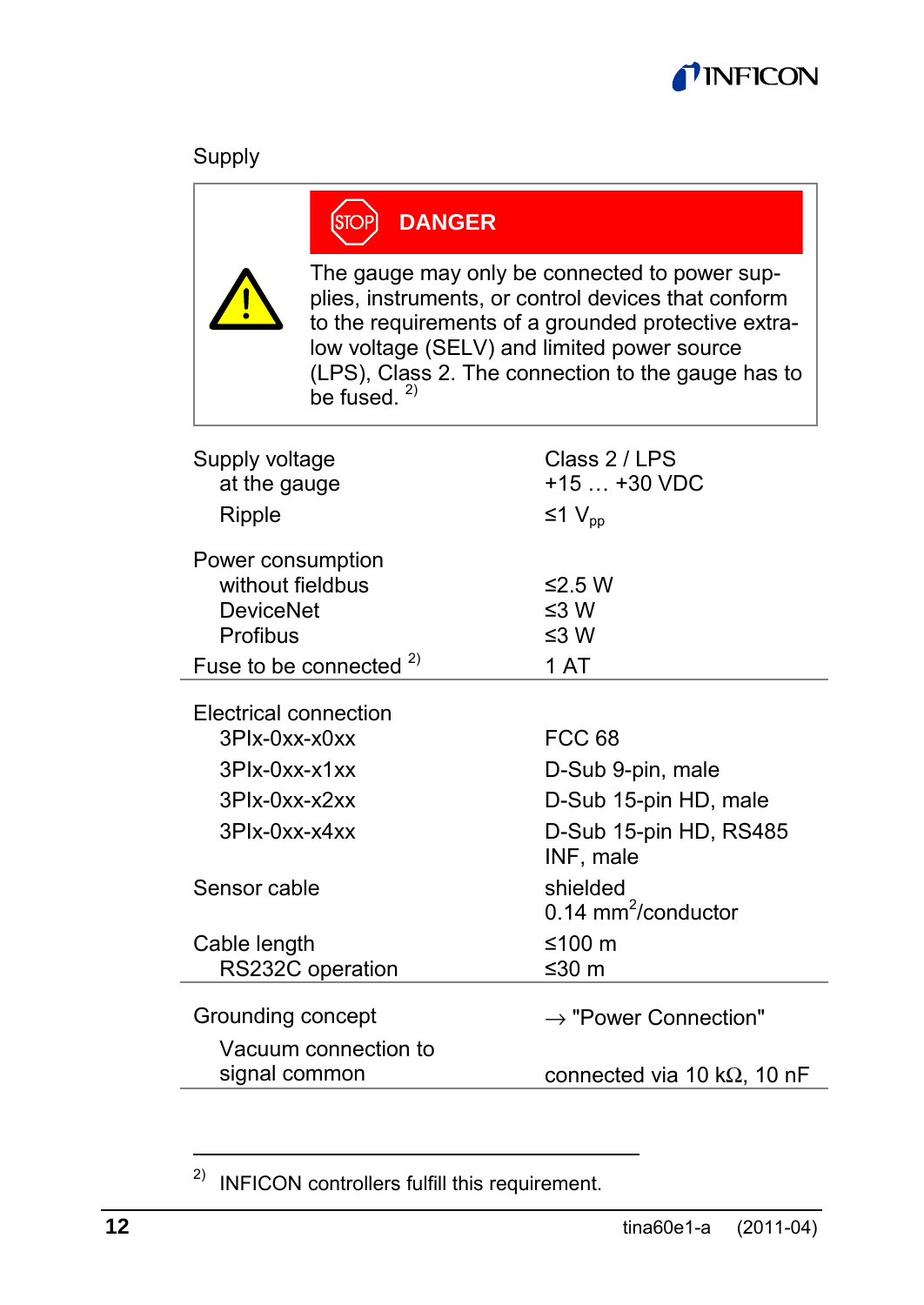

| RS232C / RS485 interface                                                                             |                                                                                                                                                                     |  |
|------------------------------------------------------------------------------------------------------|---------------------------------------------------------------------------------------------------------------------------------------------------------------------|--|
| <b>Transmission rate</b><br>Data format                                                              | 57600 baud (default)<br>binary<br>8 data bits<br>one stop bit<br>no parity bit<br>no handshake<br>$\rightarrow$ "Power Connection"                                  |  |
| For further information on the RS232C / RS485C interface<br>$\rightarrow \Box$ [3].                  |                                                                                                                                                                     |  |
| DeviceNet interface                                                                                  |                                                                                                                                                                     |  |
| Specification, data format,                                                                          |                                                                                                                                                                     |  |
| communication protocol                                                                               | $\rightarrow$ 12 [6]                                                                                                                                                |  |
| Interface, physical                                                                                  | CAN bus                                                                                                                                                             |  |
| Data rate (adjustable via <rate><br/>switch)</rate>                                                  | 125 kBaud<br>250 kBaud<br>500 kBaud (default)<br><p> (125 kBaud,<br/>250 kBaud, 500 kBaud<br/>programmable via<br/>DeviceNet, <math>\rightarrow</math> [1] [4])</p> |  |
| Node address (MAC ID)<br>(Adjustable via <address>,<br/><msd>, <lsd> switches)</lsd></msd></address> | 0 63dec (63dec default)<br><p> (0  63 programmable<br/>via DeviceNet, <math>\rightarrow</math> [1] [4])</p>                                                         |  |
| DeviceNet connector                                                                                  | Micro-Style, 5-pin, male                                                                                                                                            |  |
| Cable                                                                                                | shielded, special DeviceNet<br>cable, 5 conductors<br>$\rightarrow \mathbb{B}$ 32, $\rightarrow \mathbb{H}$ [7]                                                     |  |
| Cable length, system wiring                                                                          | according to DeviceNet<br>specifications, $\rightarrow$ [12] [6], [7]                                                                                               |  |
| For further information on the DeviceNet interface $\rightarrow \Box$ [4]                            |                                                                                                                                                                     |  |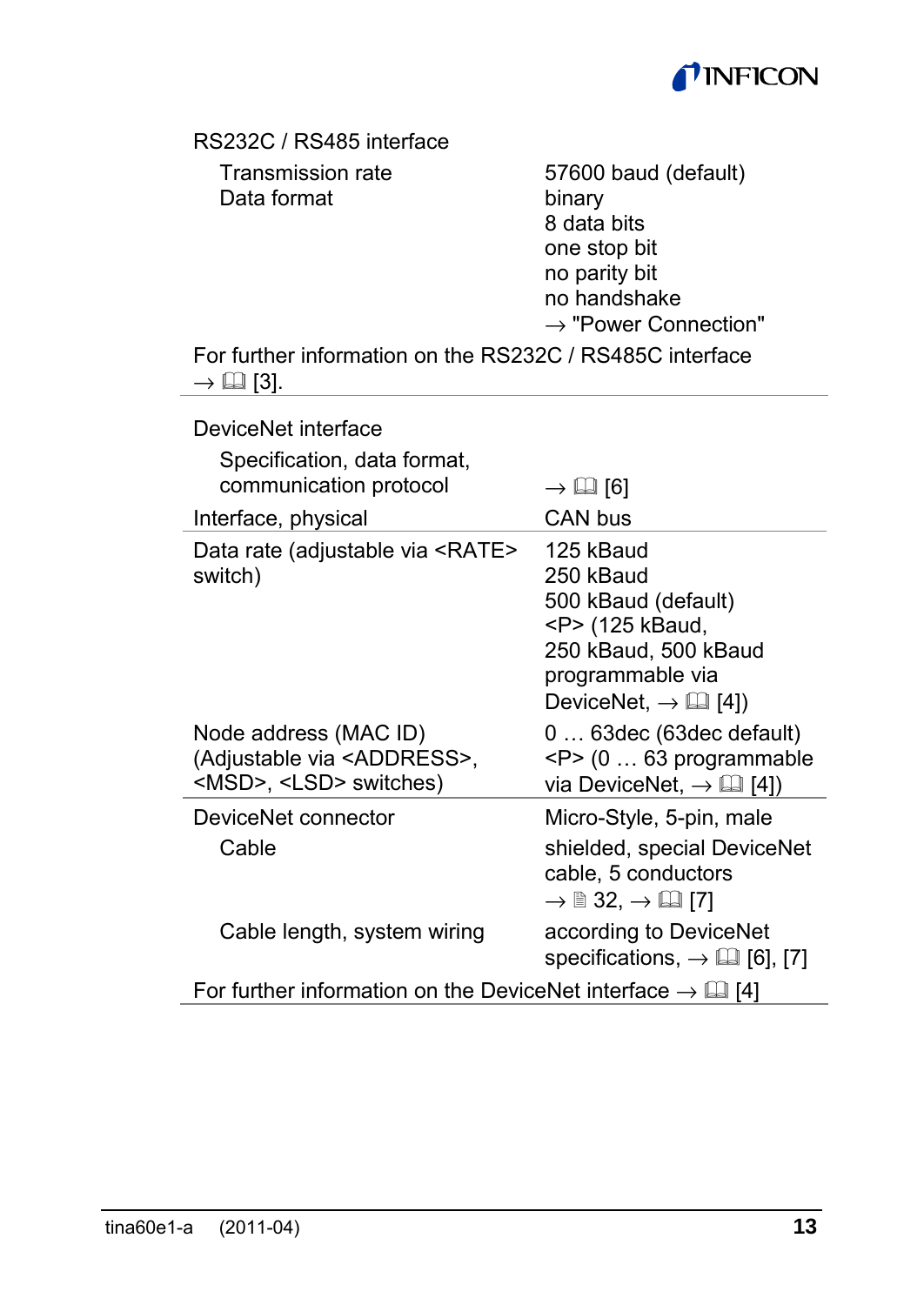### *TINFICON*

| Profibus interface                                                                                                                |                                                                                                |
|-----------------------------------------------------------------------------------------------------------------------------------|------------------------------------------------------------------------------------------------|
| Specification, data format,                                                                                                       |                                                                                                |
| communication protocol                                                                                                            | $\rightarrow$ 121 [8]                                                                          |
| Interface, physical                                                                                                               | <b>RS485</b>                                                                                   |
| Data rate                                                                                                                         | ≤12 Mbaud ( $\rightarrow$ [1] [5])                                                             |
| Node address<br>Local<br>(Adjustable via hexadecimal<br><address>. <msd>.<br/><lsd> switches)</lsd></msd></address>               | 00 $7D_{\text{hex}}$ (0 $125_{\text{dec}}$ )                                                   |
| Default setting                                                                                                                   | 01C <sub>hex</sub>                                                                             |
| Via Profibus<br>(hexadecimal <address><br/>switches set to &gt;7D<sub>hex</sub><br/><math>(&gt;125_{\text{dec}})</math></address> | 00 $7D_{hex}$ (0 $125_{dec}$ )                                                                 |
| Profibus connection                                                                                                               | D-Sub, 9-pin, female                                                                           |
| Cable                                                                                                                             | shielded, special Profibus<br>cable, $\rightarrow \mathbb{B}$ 33, $\rightarrow \mathbb{H}$ [9] |
| Cable length, system wiring                                                                                                       | according to Profibus speci-<br>fications, $\rightarrow \Box$ [8], [9]                         |
| For further information on the Profibus interface $\rightarrow \Box$ [5]                                                          |                                                                                                |
| Materials exposed to vacuum                                                                                                       |                                                                                                |
| Vacuum connection<br>Filament                                                                                                     | stainless steel 1 4435                                                                         |
| 3PI1 / 6-0xx-xxxx                                                                                                                 | W                                                                                              |
| 3PI2 / 7-0xx-xxxx                                                                                                                 | Ni                                                                                             |
| 3PI3 / 8-0xx-xxxx                                                                                                                 | ceramic coated                                                                                 |
| Feedthrough                                                                                                                       | glass                                                                                          |
| Orifice $3)$                                                                                                                      | stainless steel                                                                                |
| <b>Further materials</b>                                                                                                          | Ni, NiFe, stainless steel<br>1.4301                                                            |

 $3)$  Only versions DN 16 ISO-KF and DN 16 CF-F.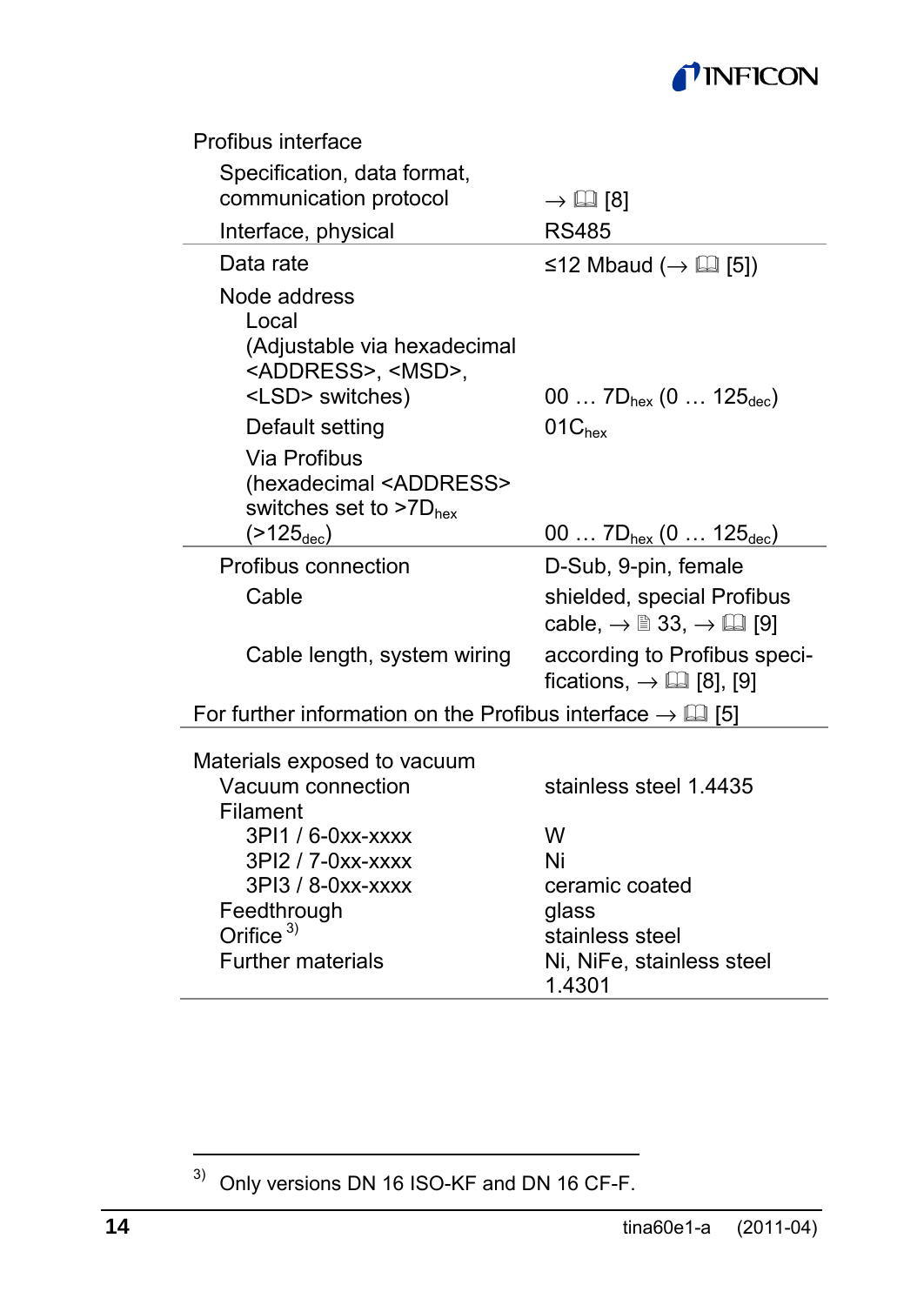

| Internal volume                 |                                           |
|---------------------------------|-------------------------------------------|
| DN 16 ISO-KF                    | 4.7 $cm3$                                 |
| DN 16 ISO-KF, long tube         | 14.5 $cm3$                                |
| <b>DN 16 CF-F</b>               | $8 \text{ cm}^3$                          |
| DN 16 CF-R, long tube           | 14 $cm3$                                  |
| <b>DN 25 ISO-KF</b>             | $5.5 \text{ cm}^3$                        |
| 4 VCR <sup>®</sup> female       | $5.5 \text{ cm}^3$                        |
| 8 VCR® female                   | $7 \text{ cm}^3$                          |
| $1/8"$ NPT                      | $5.2 \text{ cm}^3$                        |
| Flange 29×29 mm                 | 4.9 $cm3$                                 |
| 4 VCR <sup>®</sup> 90°, female  | $7.9 \text{ cm}^3$                        |
| 7/16-20 UNF                     | 5.2 cm $^3$                               |
| Permissible pressure (absolute) | ≤5 bar                                    |
| Bursting pressure (absolute)    | 10 bar                                    |
| Permissible temperatures        |                                           |
| Operation                       | +10 °C  +50 °C                            |
| Vacuum connection <sup>4)</sup> | ≤80 °C                                    |
| long tube $4$ )                 | ≤250 $°C$                                 |
| Filament                        | $<$ 160 $^{\circ}$ C                      |
| Storage                         | $-20$ °C $$ +65 °C                        |
| Relative humidity               |                                           |
| Year's mean                     | ≤65% (no condensation)                    |
| During 60 days                  | ≤85% (no condensation)                    |
| Mounting orientation            | any                                       |
| Use                             | indoors only, altitude up to<br>2000 m NN |
| Degree of protection            | IP 40                                     |
|                                 |                                           |
| Weight                          |                                           |
| without fieldbus interface      | 115 g  130 g                              |
| with fieldbus interface         | 230 g  250 g                              |

<sup>4)</sup> For horizontal mounting orientation only. During bakeout, measurement range, accuracy, and repeatability may deviate from specifications.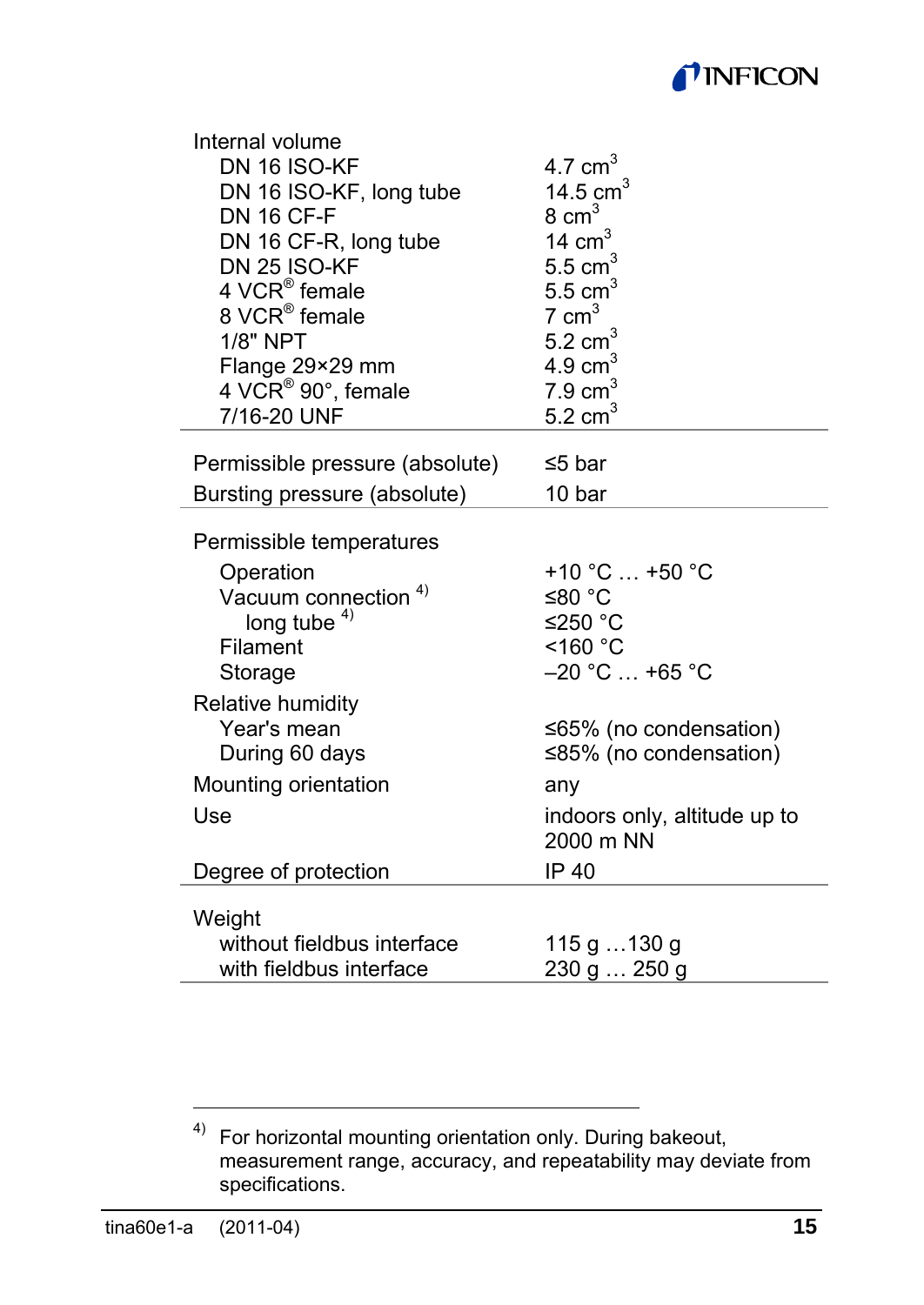

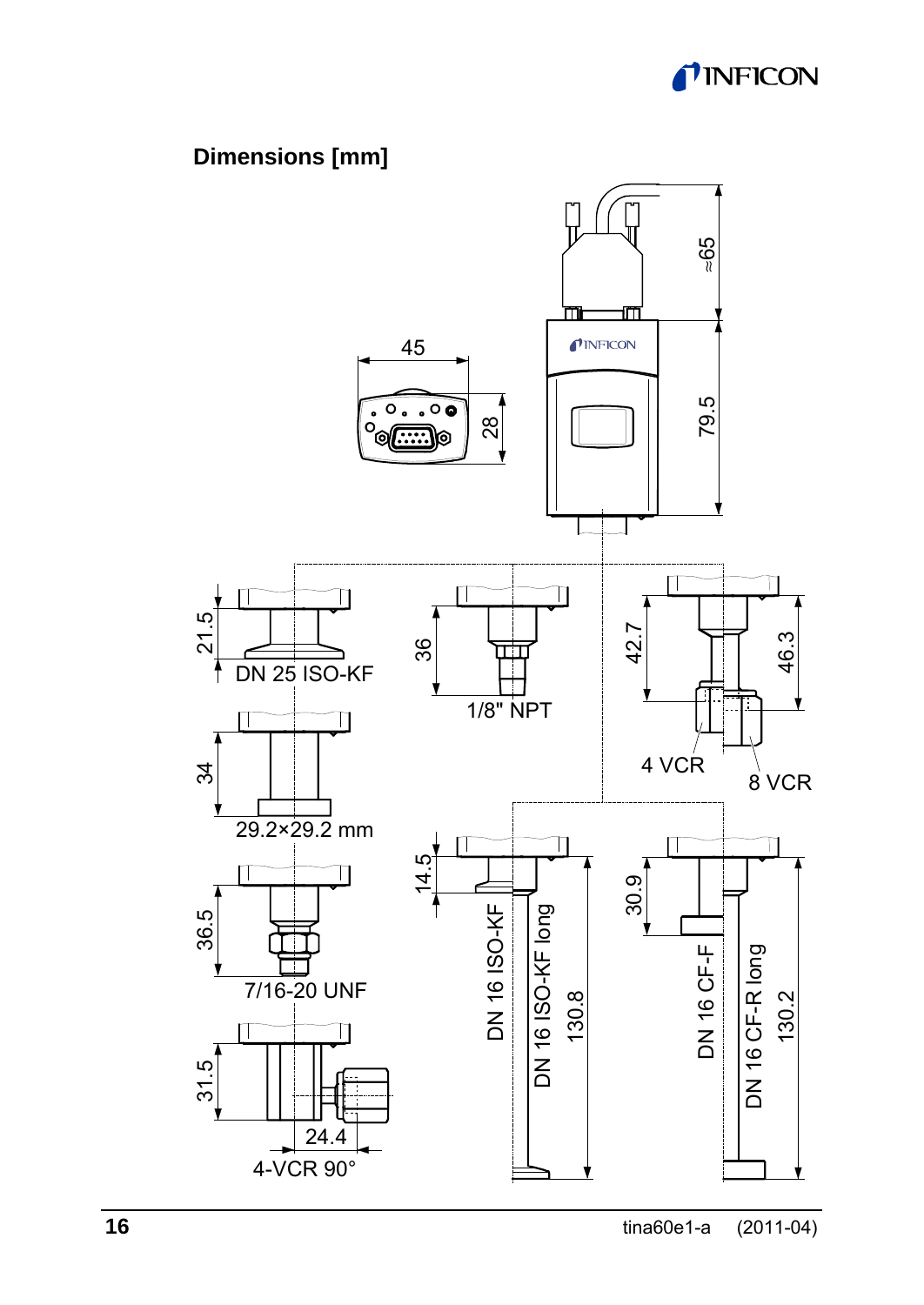### *TINFICON*

#### **DeviceNet Profibus**





**RS485** 

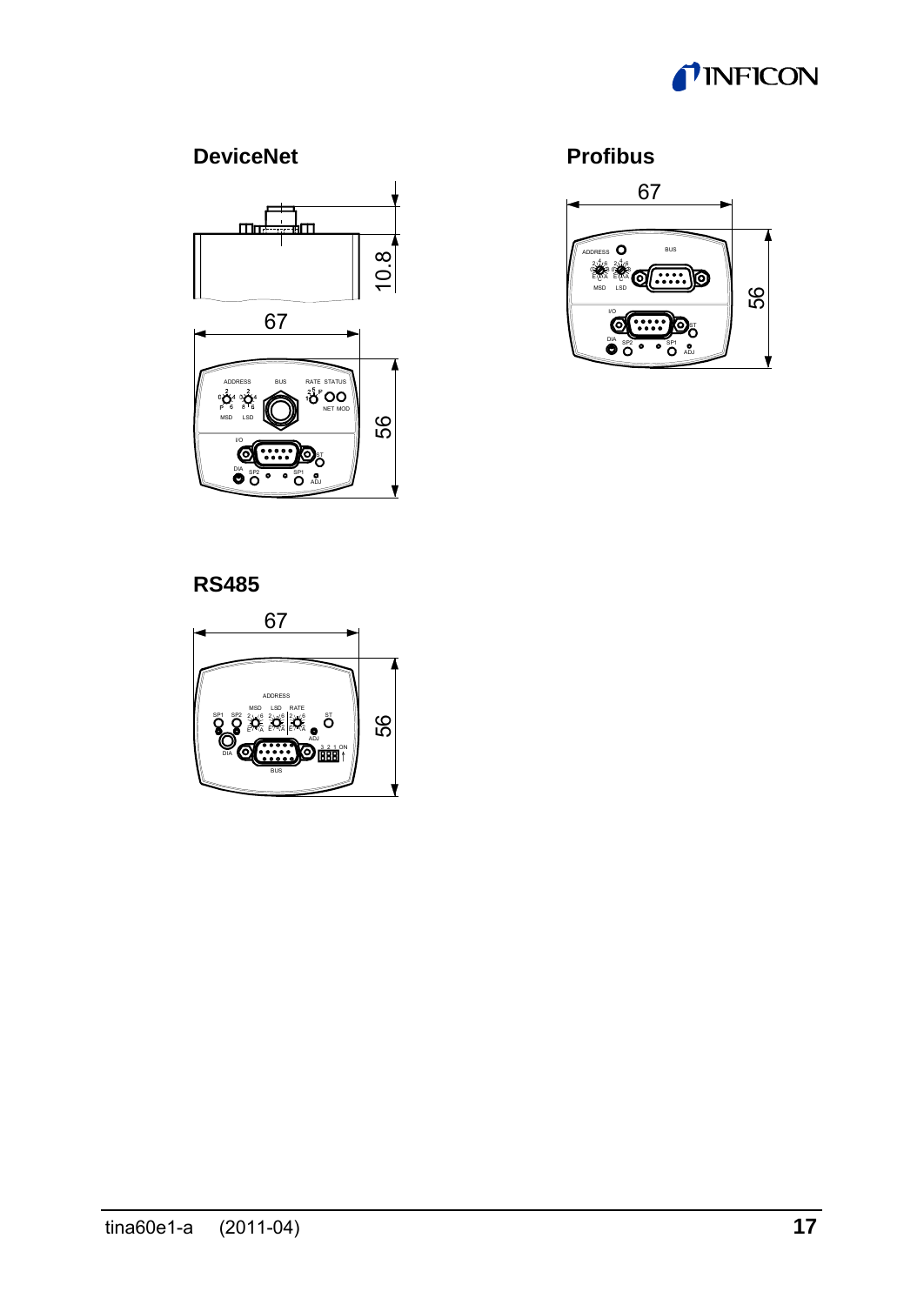### **UNFICON**

### **2.1 Output Signal vs. Pressure**



**Measurement range 0.61 … 10 V** 

c constant (pressure unit dependent)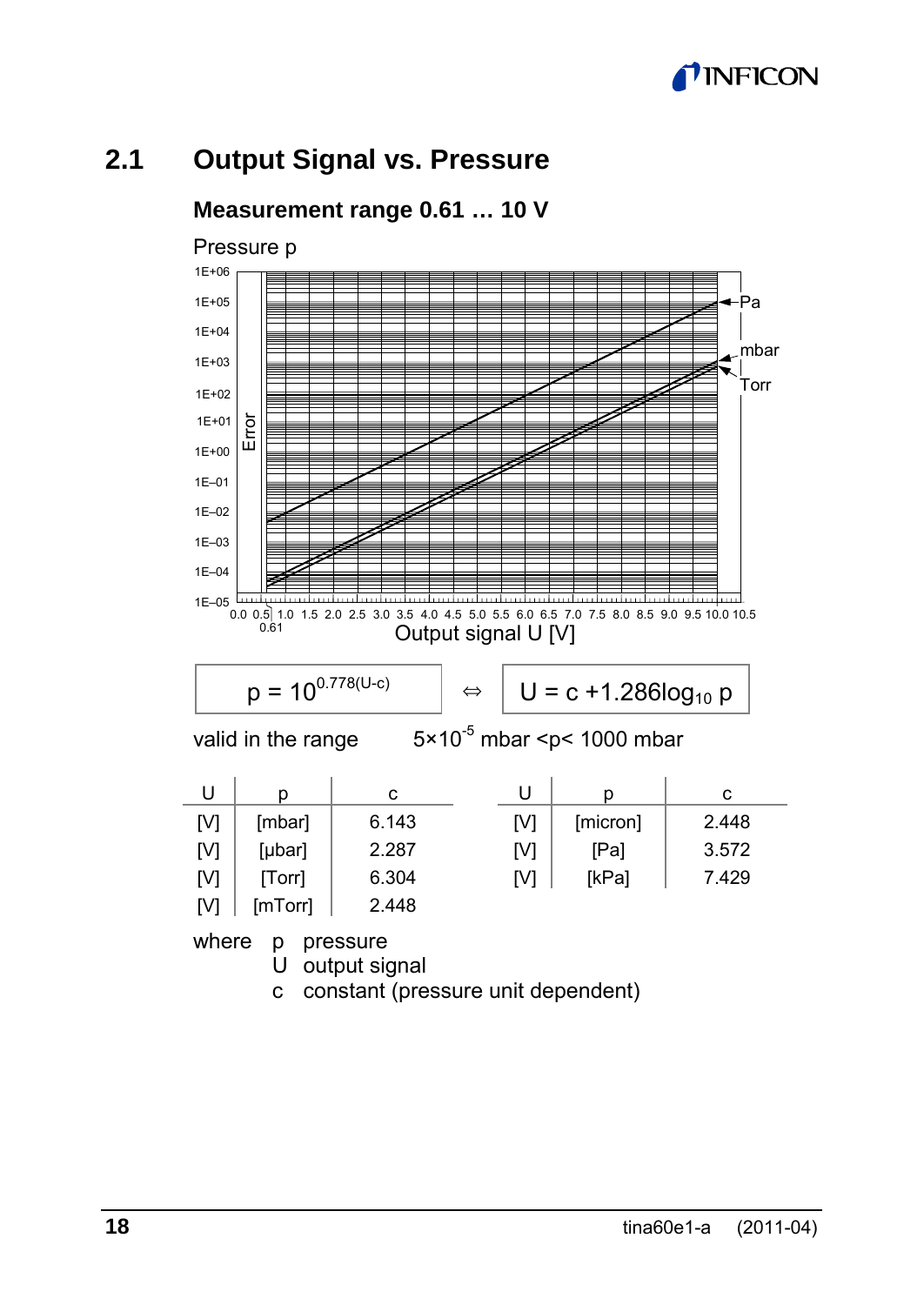### **TINFICON**



#### **Measurement range 1.2 … 8.5 V**

c constant (pressure unit dependent)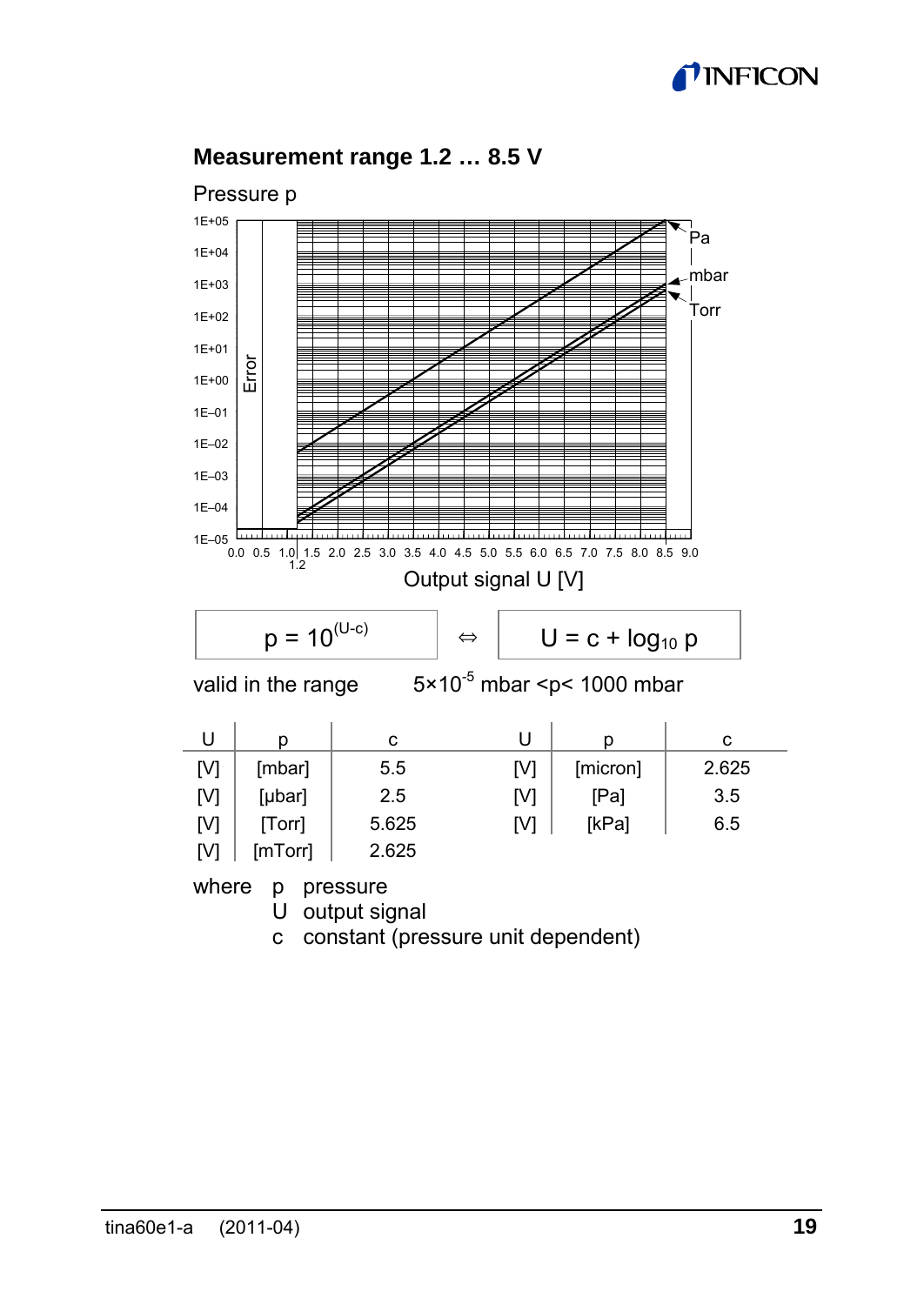### *TINFICON*

#### **Measurement range 0.375 … 5.529 V**

| Signal U | Pressure p           |                         |                     |  |
|----------|----------------------|-------------------------|---------------------|--|
| ΓVΊ      | [mbar]               | [Pa]                    | [Torr]              |  |
| 0.375    | $< 5 \times 10^{-5}$ | $< 6.65 \times 10^{-3}$ | $35 \times 10^{-5}$ |  |
| 0.376    | 0.000133322          | 0.013332237             | 0.0001              |  |
| 0.377    | 0.000266645          | 0.026664474             | 0.0002              |  |
| 0.379    | 0.000666612          | 0.066661184             | 0.0005              |  |
| 0.384    | 0.001333224          | 0.133322368             | 0.0010              |  |
| 0.392    | 0.002666447          | 0.266644736             | 0.0020              |  |
| 0.417    | 0.006666118          | 0.66661184              | 0.0050              |  |
| 0.455    | 0.013332237          | 1.33322368              | 0.0100              |  |
| 0.523    | 0.026664474          | 2.66644736              | 0.0200              |  |
| 0.682    | 0.066661184          | 6.6661184               | 0.0500              |  |
| 0.876    | 0.133322368          | 13.3322368              | 0.1000              |  |
| 1.155    | 0.266644736          | 26.6644736              | 0.2000              |  |
| 1.683    | 0.66661184           | 66.661184               | 0.5000              |  |
| 2.217    | 1.33322368           | 133.322368              | 1.0000              |  |
| 2.842    | 2.66644736           | 266.644736              | 2.0000              |  |
| 3.675    | 6.6661184            | 666.61184               | 5.0000              |  |
| 4.206    | 13.3322368           | 1333.22368              | 10.0000             |  |
| 4.577    | 26.6644736           | 2666.44736              | 20.0000             |  |
| 4.846    | 66.661184            | 6666.1184               | 50.0000             |  |
| 4.945    | 133.322368           | 13332.2368              | 100.0000            |  |
| 5.019    | 266.644736           | 26664.4736              | 200.0000            |  |
| 5.111    | 399.967104           | 39996.7104              | 300.0000            |  |
| 5.224    | 533.289472           | 53328.9472              | 400.0000            |  |
| 5.329    | 666.61184            | 66661.184               | 500.0000            |  |
| 5.419    | 799.934208           | 79993.4208              | 600.0000            |  |
| 5.495    | 933.256576           | 93325.6576              | 700.0000            |  |
| 5.529    | 1000                 | 100000                  | 750.0637            |  |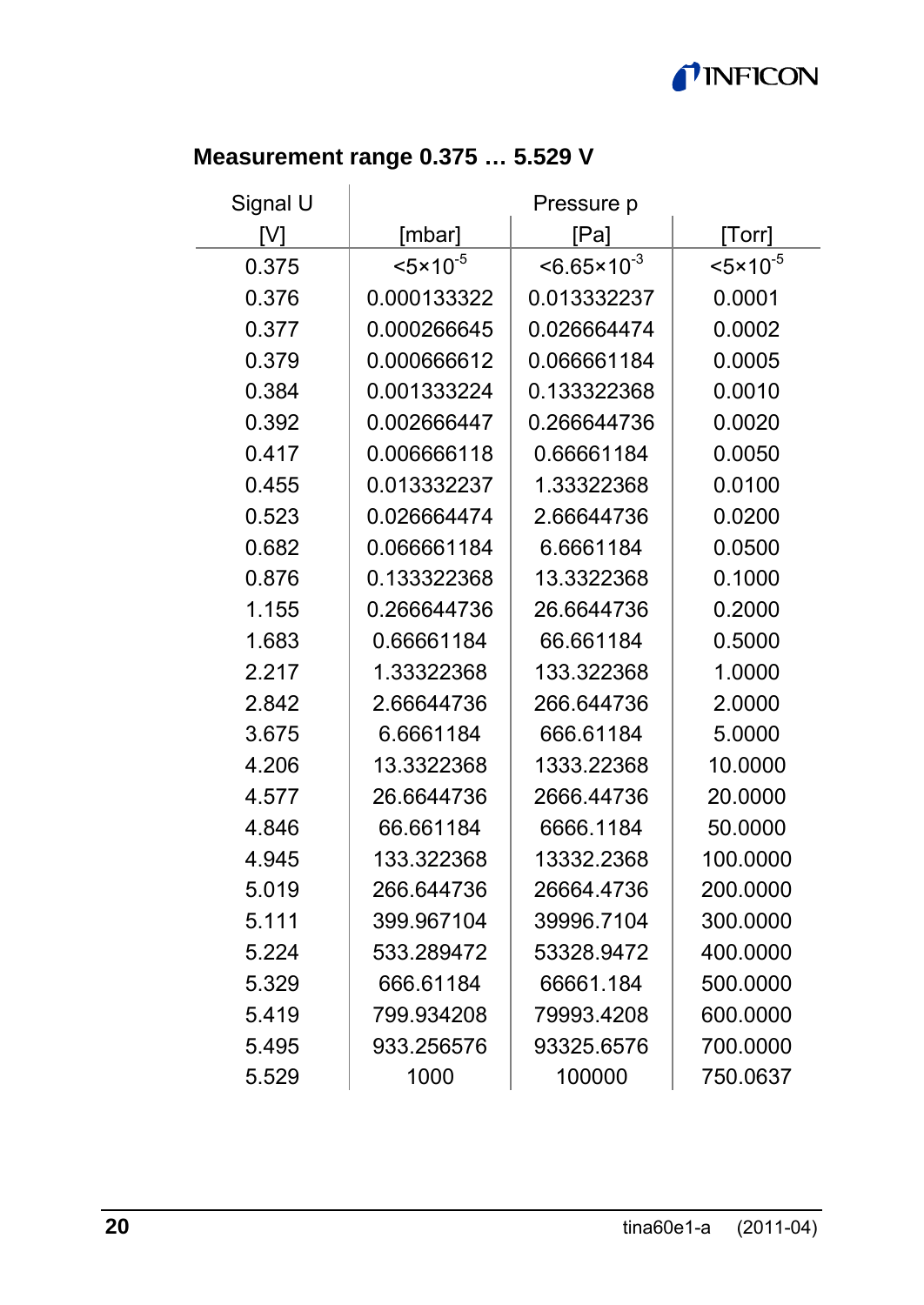### *I*INFICON

#### **Valid in the range 0.375 … 2.842 V**

| $p = a + bU + cU2 + dU3 + eU4 + fU5$ |                                       |        |                           |   |                        |
|--------------------------------------|---------------------------------------|--------|---------------------------|---|------------------------|
| $\overline{a}$<br>b                  | $-0.02585$<br>0.03767                 | c<br>d | 0.04563<br>0.1151         | e | $-0.04158$<br>0.008737 |
| where                                | p pressure in Torr<br>U output signal |        | a, b, c, d, e, f constant |   |                        |

**Valid in the range 2.842 … 4.945 V** 

$$
p = \frac{a + cU + eU^{2}}{1 + bU + dU^{2} + fU^{3}}
$$
\n  
\na 0.1031  
\nb -0.3986  
\nwhere p pressure in Torr  
\n*a*, *b*, *c*, *d*, *e*, *f* constant  
\n*u* output signal

**Valid in the range 4.945… 5.529 V** 

$$
p = \frac{a + cU}{1 + bU + dU^{2}}
$$
  
\n
$$
\frac{a}{b} = \frac{100.624}{-0.37679} = \frac{c}{d} = \frac{-20.5623}{0.0348656}
$$
  
\n
$$
\frac{a}{c} = \frac{100.624}{0.0348656}
$$
  
\n
$$
p = 0.00000
$$
  
\n
$$
p = 0.00000
$$
  
\n
$$
p = 0.00000
$$
  
\n
$$
q = 0.00000
$$
  
\n
$$
q = 0.00000
$$
  
\n
$$
q = 0.00000
$$
  
\n
$$
q = 0.00000
$$
  
\n
$$
q = 0.00000
$$
  
\n
$$
q = 0.00000
$$
  
\n
$$
q = 0.00000
$$
  
\n
$$
q = 0.00000
$$
  
\n
$$
q = 0.00000
$$
  
\n
$$
q = 0.00000
$$
  
\n
$$
q = 0.00000
$$
  
\n
$$
q = 0.00000
$$
  
\n
$$
q = 0.00000
$$
  
\n
$$
q = 0.00000
$$
  
\n
$$
q = 0.00000
$$
  
\n
$$
q = 0.00000
$$
  
\n
$$
q = 0.00000
$$
  
\n
$$
q = 0.00000
$$
  
\n
$$
q = 0.00000
$$
  
\n
$$
q = 0.00000
$$
  
\n
$$
q = 0.00000
$$
  
\n
$$
q = 0.00000
$$
  
\n
$$
q = 0.00000
$$
  
\n
$$
q = 0.00000
$$
  
\n
$$
q = 0.00000
$$
  
\n
$$
q = 0.
$$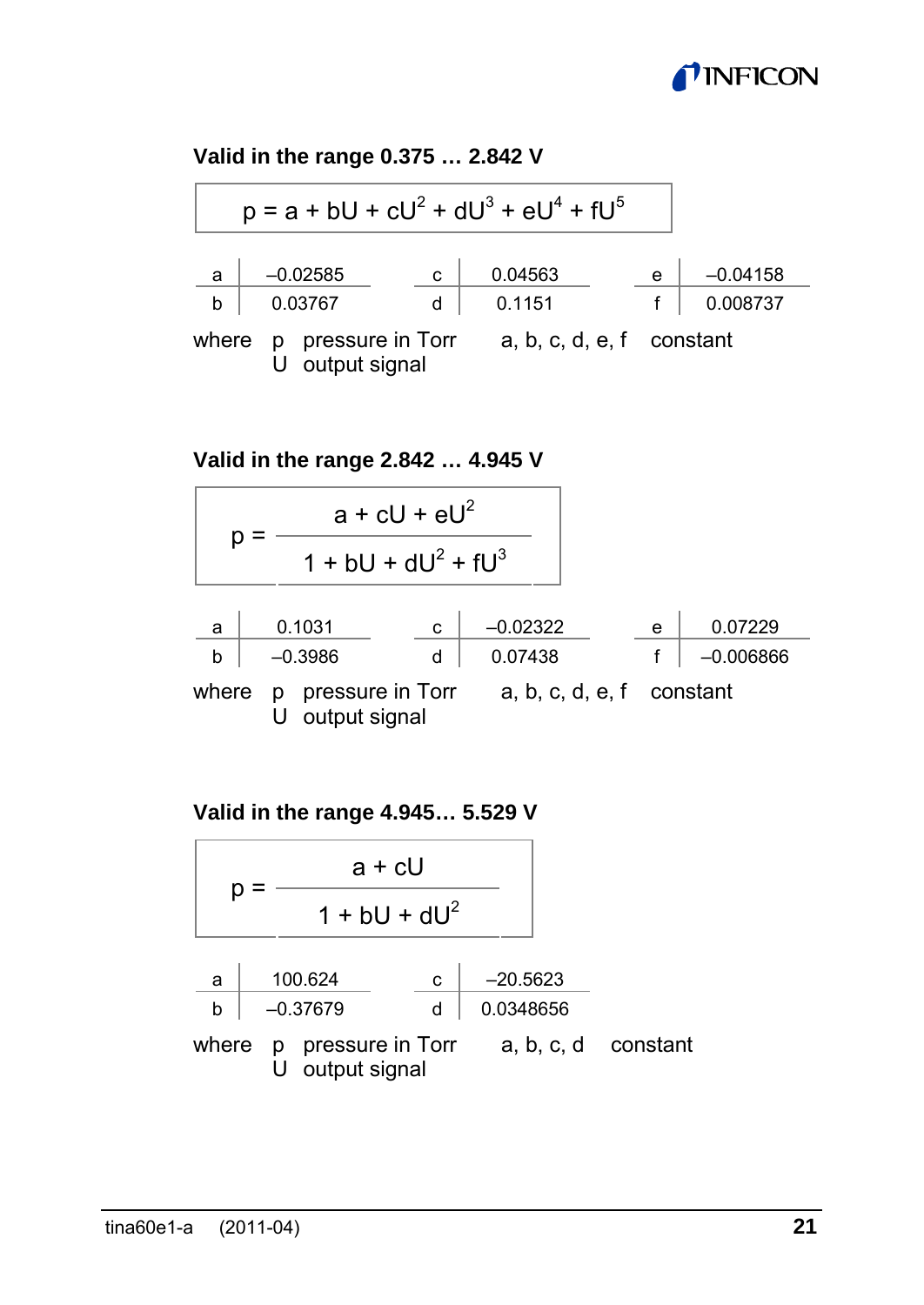### **TINFICON**



#### **Measurement range 1.57 … 8.875 V**

c constant (pressure unit dependent)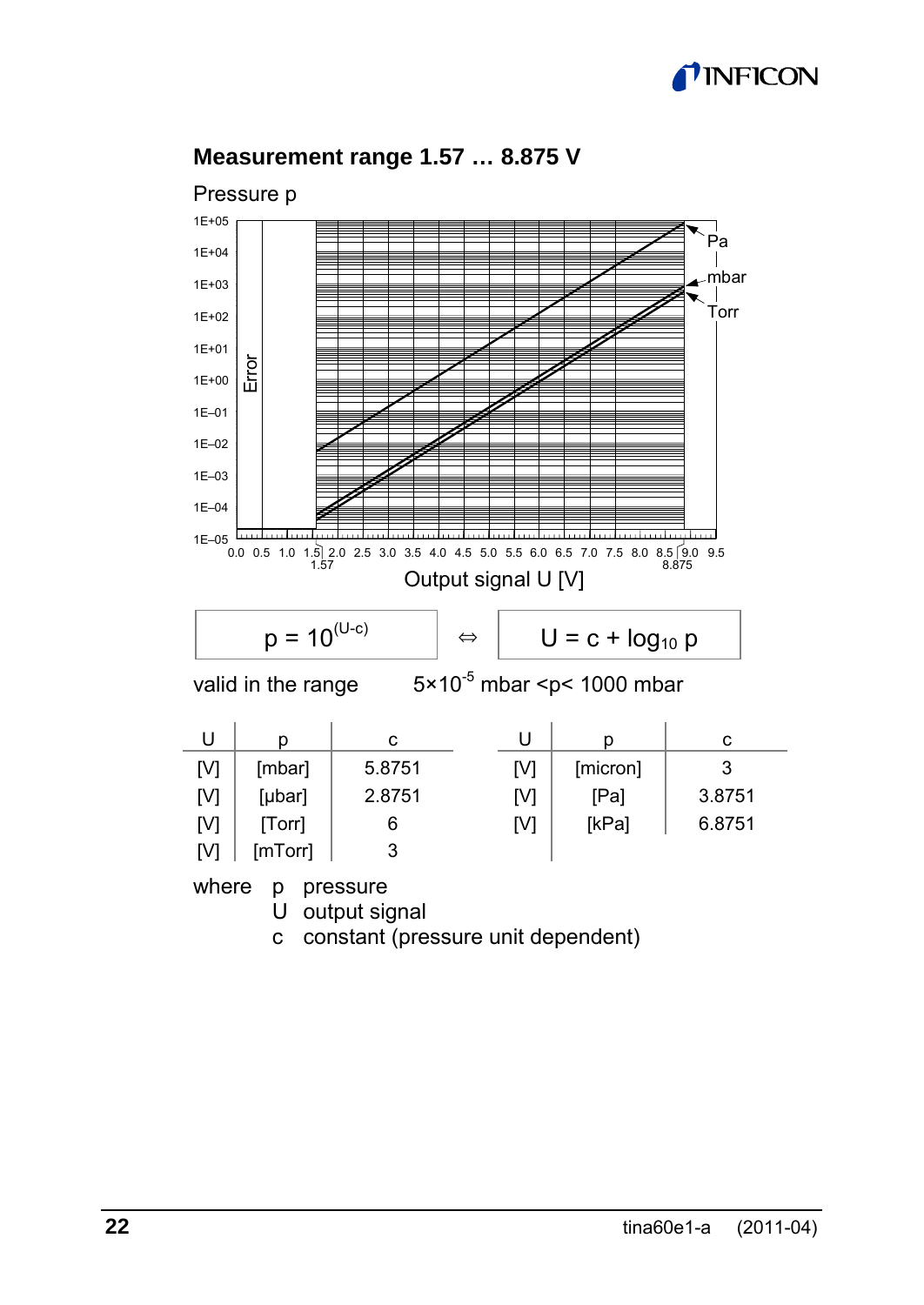

### **2.2 Gas Type Dependence**

Indicated pressure (gauge calibrated for air) p (mbar) 102 H<sub>2</sub> ∃He —∏Ne 8 6 Air 4 o<br>cô  $\tilde{N}$  $\overline{2}$  $\overline{c}$ 101 Ŧ Ħ ⊣⊣  $\overline{\phantom{a}}$ 8 6 Freon 12 4 Kr  $\overline{2}$ Xe 100 8 6 ╄ F r 4 2 10–1 И. ╫ Н t 8 6 г 7  $\Box$ ┯ 4  $\overline{2}$ Water vapo 10–2 8 6 + Н ۲ ┯ ┭ 4 2  $10^{-3}$   $\cancel{20^{-3}}$ 10–3 2 4 6 10–2 2 4 6 10–1 2 4 6 100 2 4 6 101 2 4 6 102  $p_{\text{eff}}$  (mbar)

### **Calibration factors**

valid for Pirani pressure range below 1 mbar

|          | $p_{\text{eff}}$ = C $\times$ indicated pressure |                                          |                         |
|----------|--------------------------------------------------|------------------------------------------|-------------------------|
| Gas type | Calibration<br>factor C                          | Gas type                                 | Calibration<br>factor C |
| He       | 0.8                                              | Η,                                       | 0.5                     |
| Ne.      | 1.4                                              | air, O <sub>2</sub> , CO, N <sub>2</sub> | 1.0                     |
| Ar       | 1.7                                              | CO <sub>2</sub>                          | 0.9                     |
| Kr       | 2.4                                              | water vapor                              | 0.5                     |
| Xe       | 3.0                                              | Freon 12                                 | 0.7                     |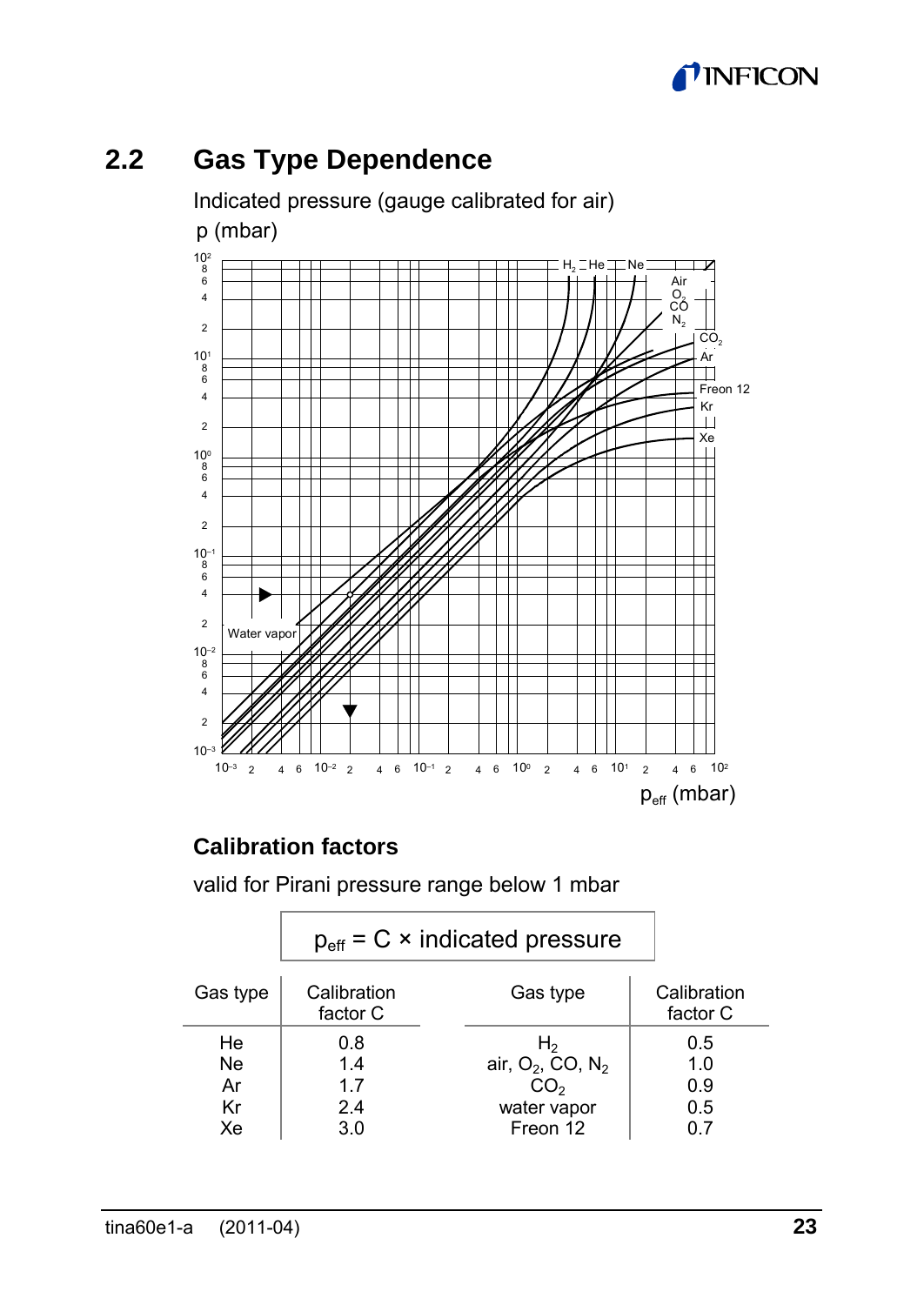

### **3 Installation**

### **3.1 Vacuum Connection**



### **DANGER**

DANGER: overpressure in the vacuum system >1 bar

Injury caused by released parts and harm caused by escaping process gases can result if clamps are opened while the vacuum system is pressurized.

Do not open any clamps while the vacuum system is pressurized. Use the type clamps which are suited to overpressure.

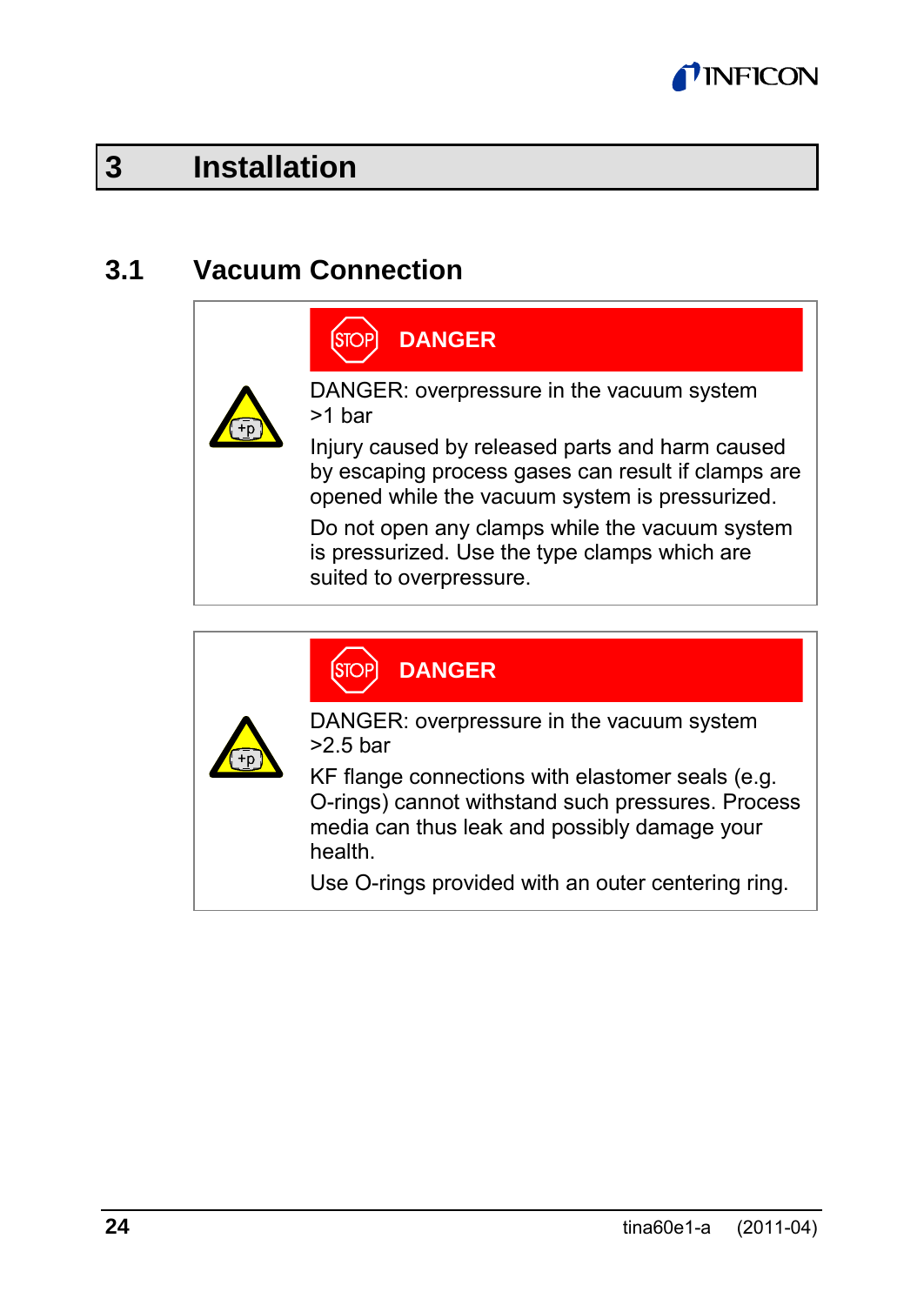



### **DANGER**

DANGER: protective ground

Products that are not correctly connected to ground can be extremely hazardous in the event of a fault.

Electrically connect the gauge to the grounded vacuum chamber. This connection must conform to the requirements of a protective connection according to EN 61010:

- CF, NPT, UNF and VCR flanges fulfill this requirement.
- For gauges with a KF flange, use a conductive metallic clamping ring.
- For gauges with a  $\frac{1}{2}$ " tube and a 29×29 mm flange, take appropriate measures to fulfill this requirement.

| $\sqrt{!}$ Caution                                                                              |
|-------------------------------------------------------------------------------------------------|
| Caution: vacuum component<br>Dirt and damages impair the function of the vac-<br>uum component. |

When handling vacuum components, take appropriate measures to ensure cleanliness and prevent damages.

|                              | <b>Caution</b>                                                                          |
|------------------------------|-----------------------------------------------------------------------------------------|
| Caution: dirt sensitive area |                                                                                         |
|                              | Touching the product or parts thereof with bare<br>hands increases the desorption rate. |
|                              | Always wear clean, lint-free gloves and use clean<br>tools when working in this area.   |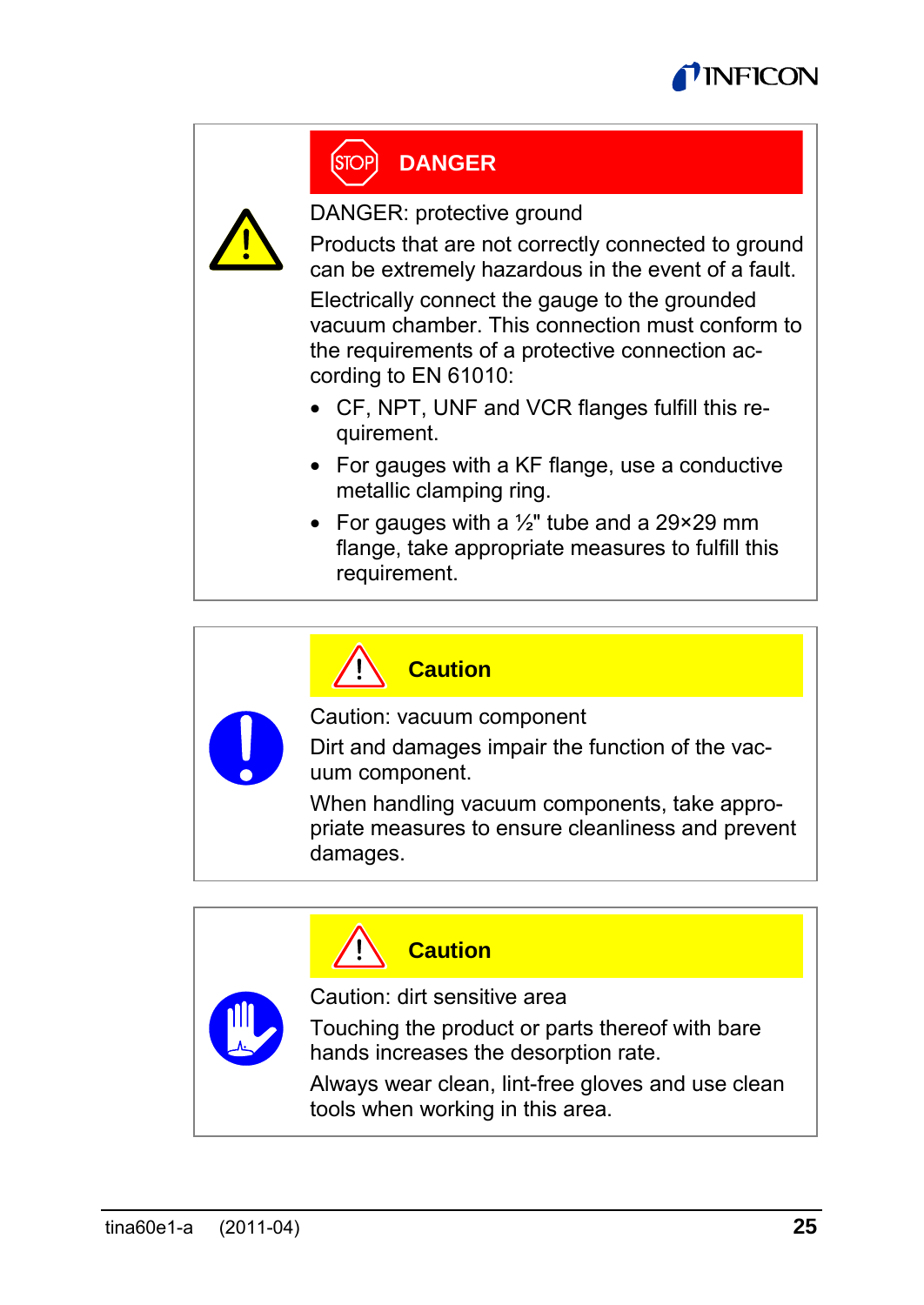

Mount the gauge so that no vibrations occur. The gauge may be mounted in any orientation. To keep condensates and particles from getting into the measuring chamber preferably choose a horizontal to upright position and consider using a seal with centering ring and filter. If adjustment should be possible after the gauge has been installed, be sure to install it so that the buttons can be accessed with a pin.

Remove the protective lid and connect the product to the vacuum system.

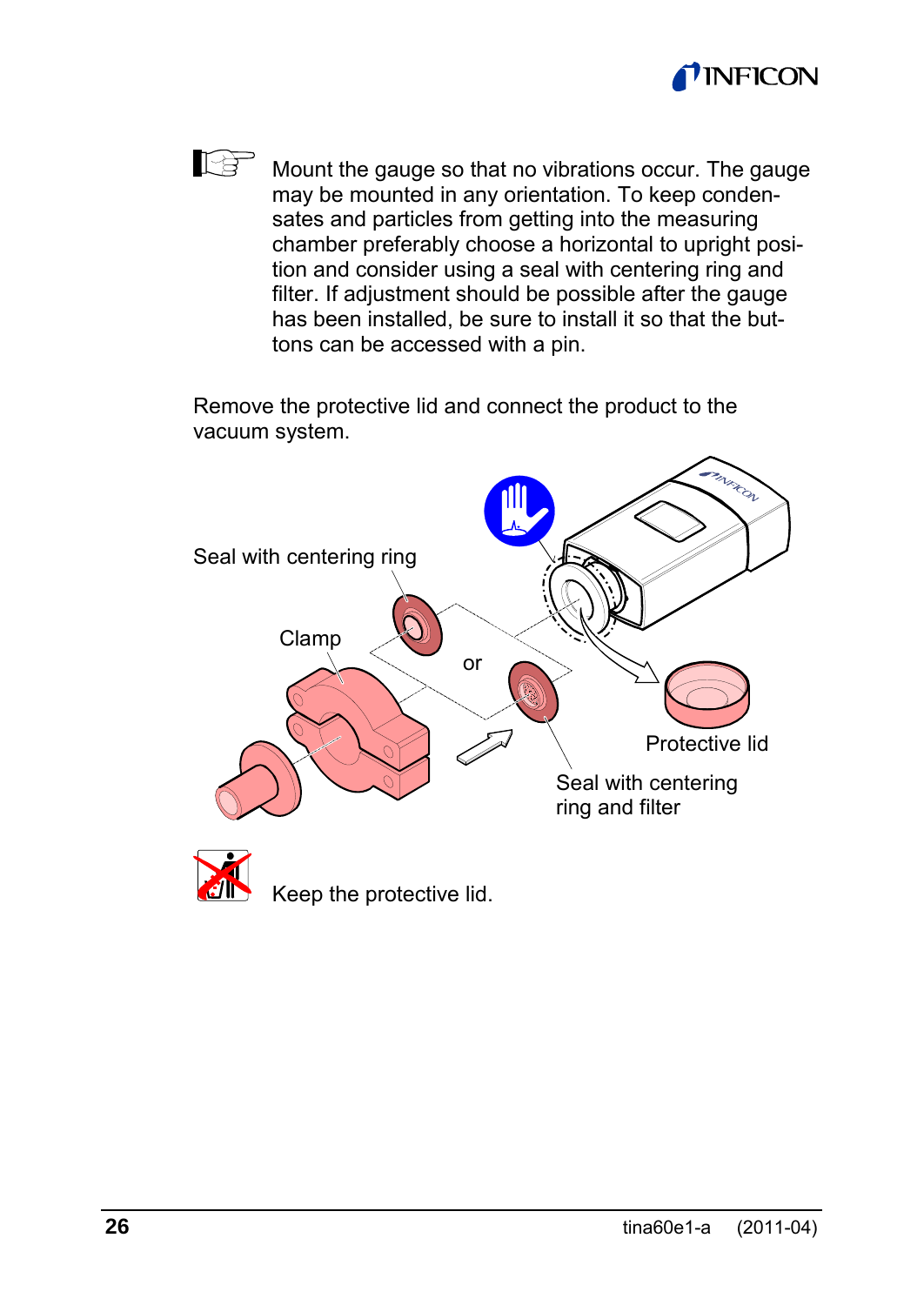

### **3.2 Power Connection**

 $\mathbb{R}^n$  Make sure the vacuum connection is properly made  $(\rightarrow \cong 24)$ .

| [OP | <b>DANGER</b> |
|-----|---------------|
|     |               |

ſs

The gauge may only be connected to power supplies, instruments or control devices that conform to the requirements of a grounded protective extralow voltage (SELV) and limited power source (LPS), Class 2. The connection to the gauge has to  $h$ e fused.  $5$ )



Ground loops, differences of potential, or EMC problems may affect the measurement signal. For optimum signal quality, please do observe the following notes:

- Connect the cable shield to ground on one side via the connector housing. Do not connect the other side of the shield.
- Connect the supply common with protective ground directly at the power supply.
- Use differential measurement input (signal common and supply common conducted separately).
- Potential difference between supply common and housing ≤18 V (overvoltage protection).

INFICON controllers fulfill these requirements.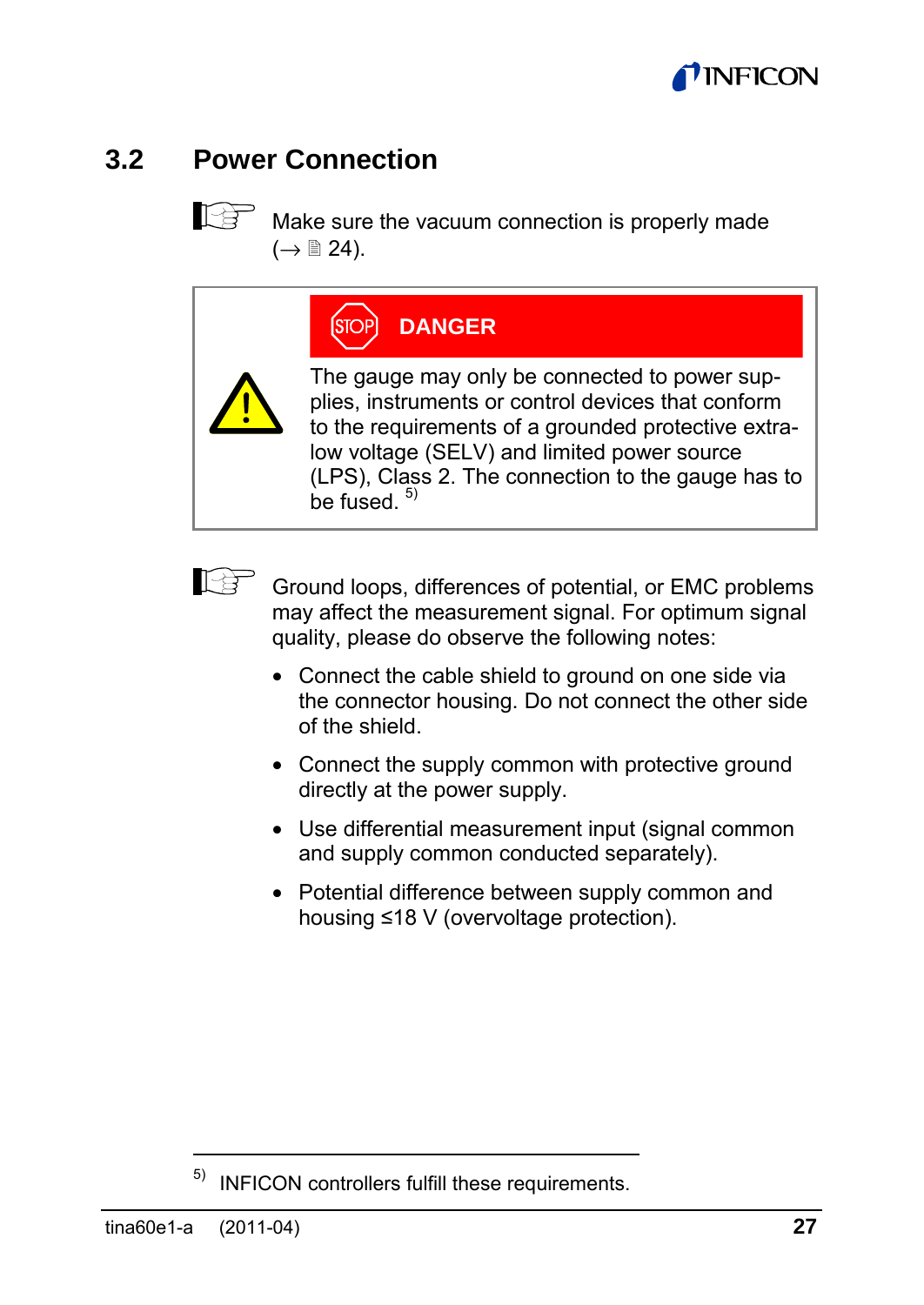

#### **3.2.1 FCC 68, 8-pin Connector**

If no sensor cable is available, make one according to the following diagram. Connect the sensor cable.



Electrical connection

- Pin 1 Supply<br>Pin 2 Supply
- Pin 2 Supply common, GND<br>Pin 3 Measurement signal
- Measurement signal or threshold SP1, SP2<br>Pin 4 Gauge identification
- Pin 4 Gauge identification<br>Pin 5 Signal common
- Signal common
- Pin 6, 8 Relay SP2 Common closing contact (com) Pin 7, 8 Relay SP1

Common closing contact (com)

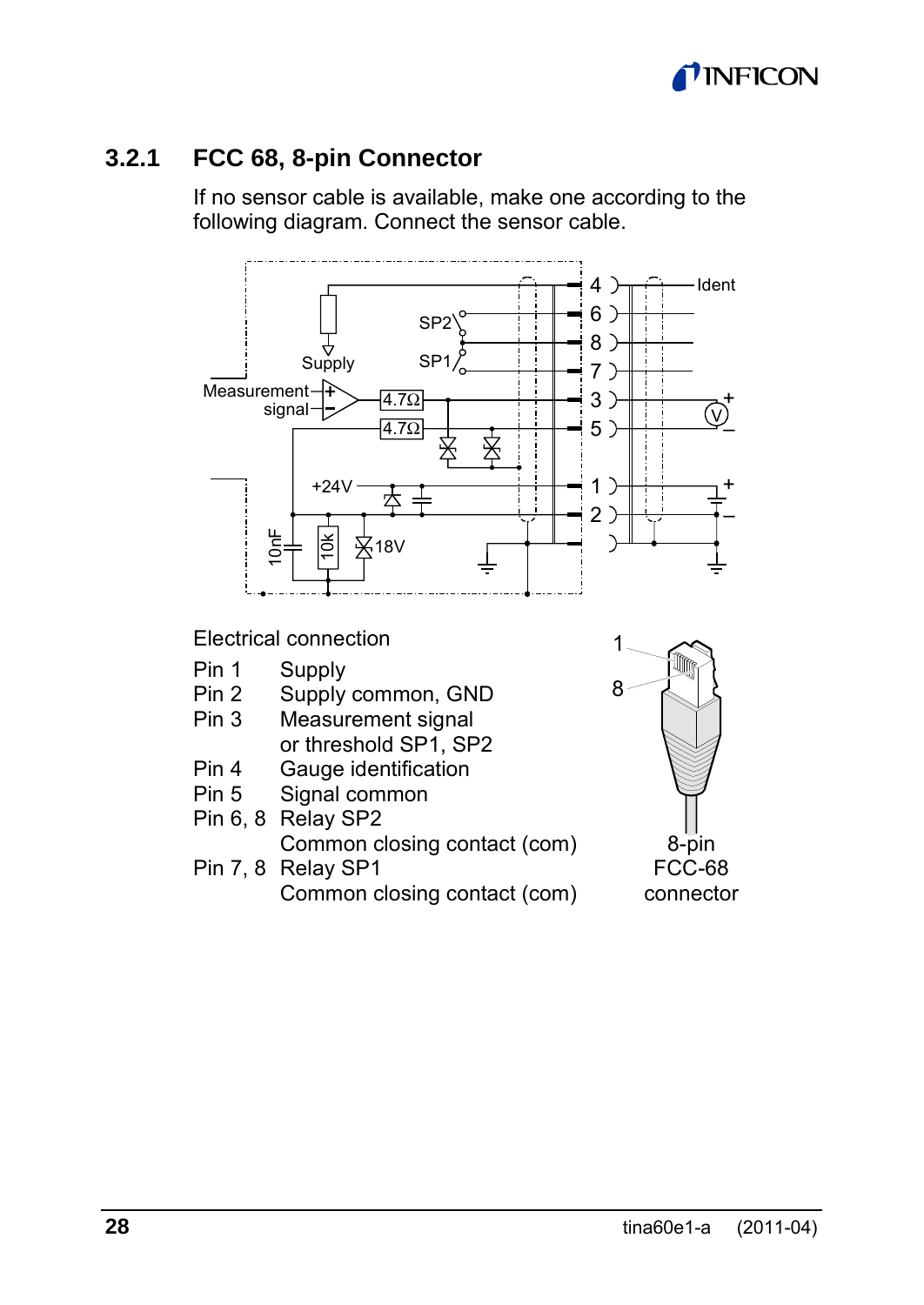

#### **3.2.2 D-Sub, 9-pin Connector**

If no sensor cable is available, make one according to the following diagram. Connect the sensor cable.



Electrical connection

- Pin 1 Relay SP1, closing contact
- Pin 2 Gauge identification
- Pin 3 Supply
- Pin 4 Supply common, GND
- Pin 5 Measurement signal or thresholds SP1, SP2
- Pin 6 Relay SP1 Common contact (com) Pin 7 Relay SP2

Common contact (com)

- Pin 8 Signal common
- Pin 9 Relay SP2, closing contact



D-Sub, 9-pin female soldering side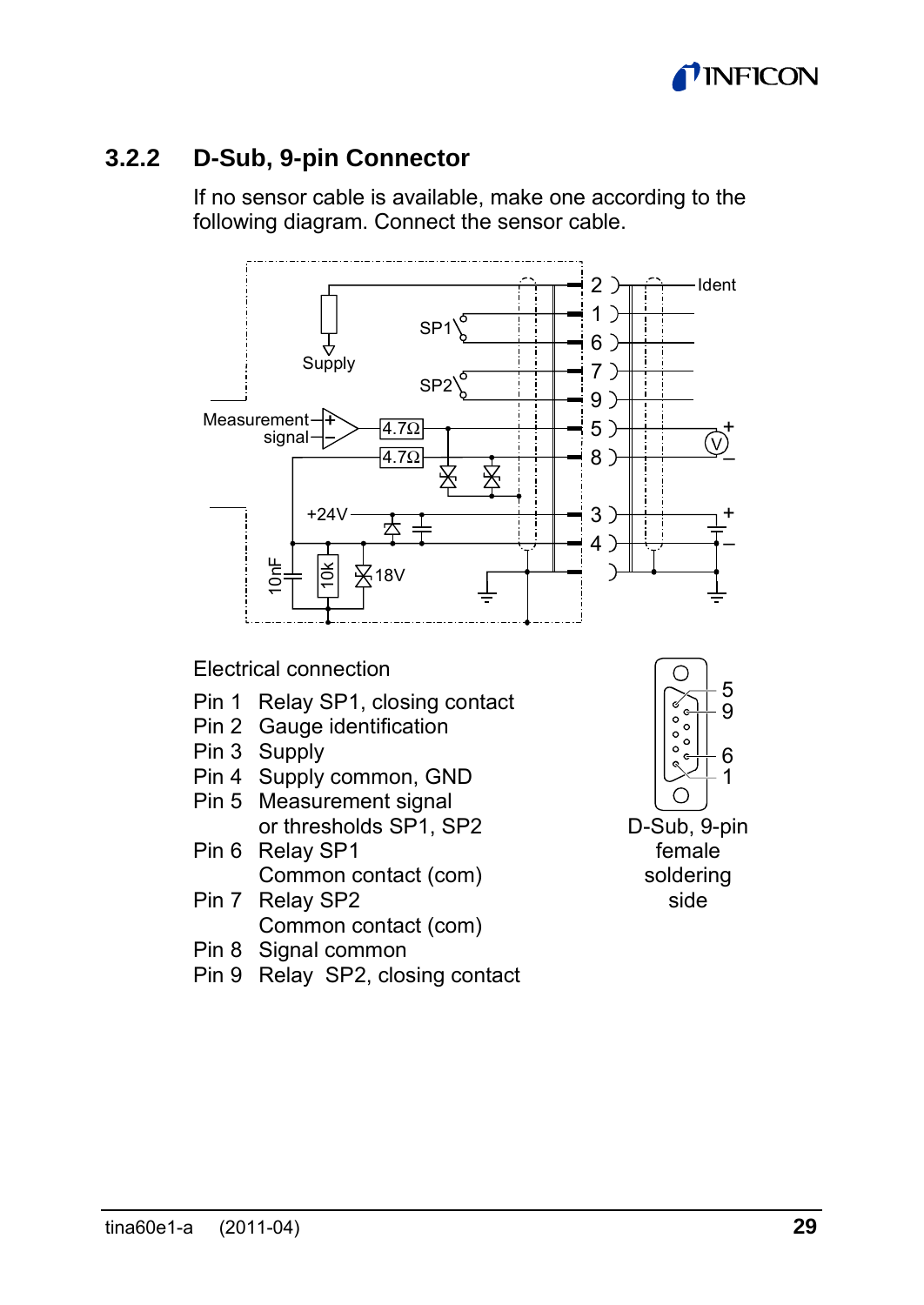

#### **3.2.3 D-Sub, 15-pin HD Connector**

If no sensor cable is available, make one according to the following diagram. Connect the sensor cable.

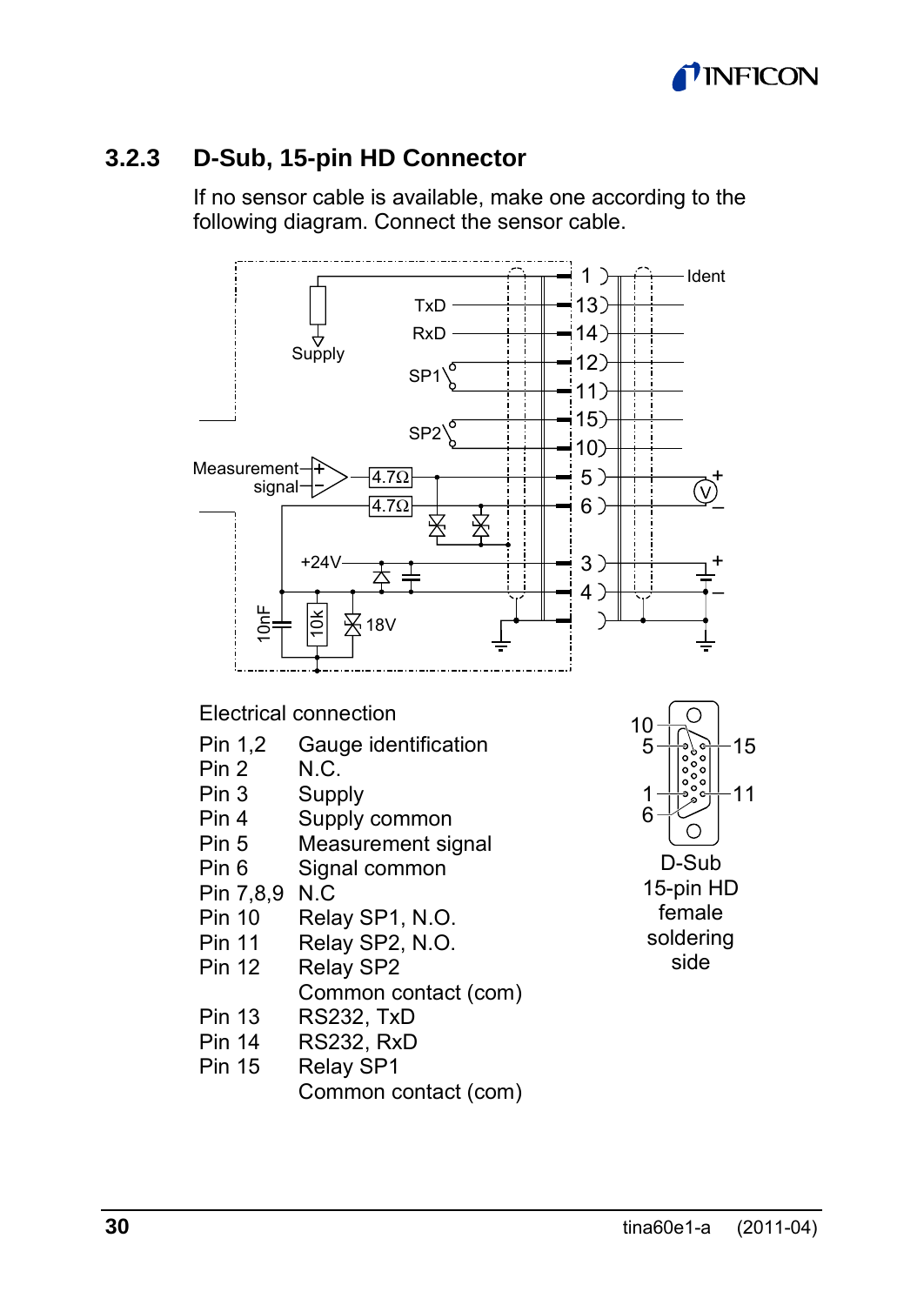

### **3.2.4 D-Sub, 15-pin HD, RS485 INF Connector**

If no sensor cable is available, make one according to the following diagram. Connect the sensor cable.



Electrical connection

- Pin 1 RS485 B+
- Pin 2 RS485 A–
- Pin 3 Supply
- Pin 4 Supply common
- Pin 5 Measurement signal
- Pin 6 Signal common
- Pin 7 Reserved
- Pin 8 RS485 GND
- Pin 9 Reserved
- Pin 10 Relay SP1, N.O.
- Pin 11 Relay SP2, N.O.
- Pin 12 Relay SP2, common contact (com)
- Pin 13 Relay SP2, N.C.
- Pin 14 Relay SP1, N.C.
- Pin 15 Relay SP1, common contact (com)



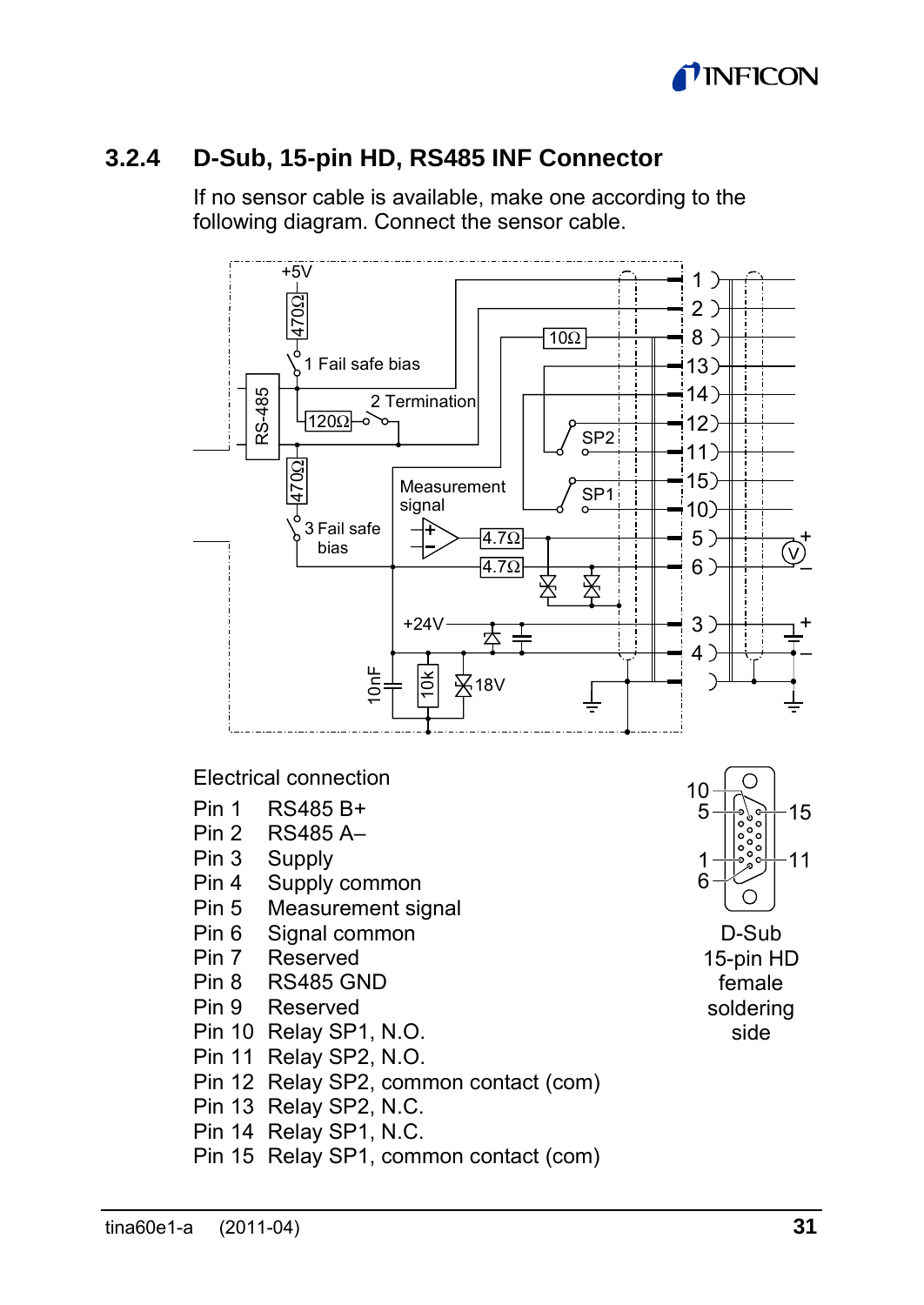

### **3.2.5 DeviceNet Connector**

If no DeviceNet cable is available, make one according to the following diagram. Connect the DeviceNet cable.

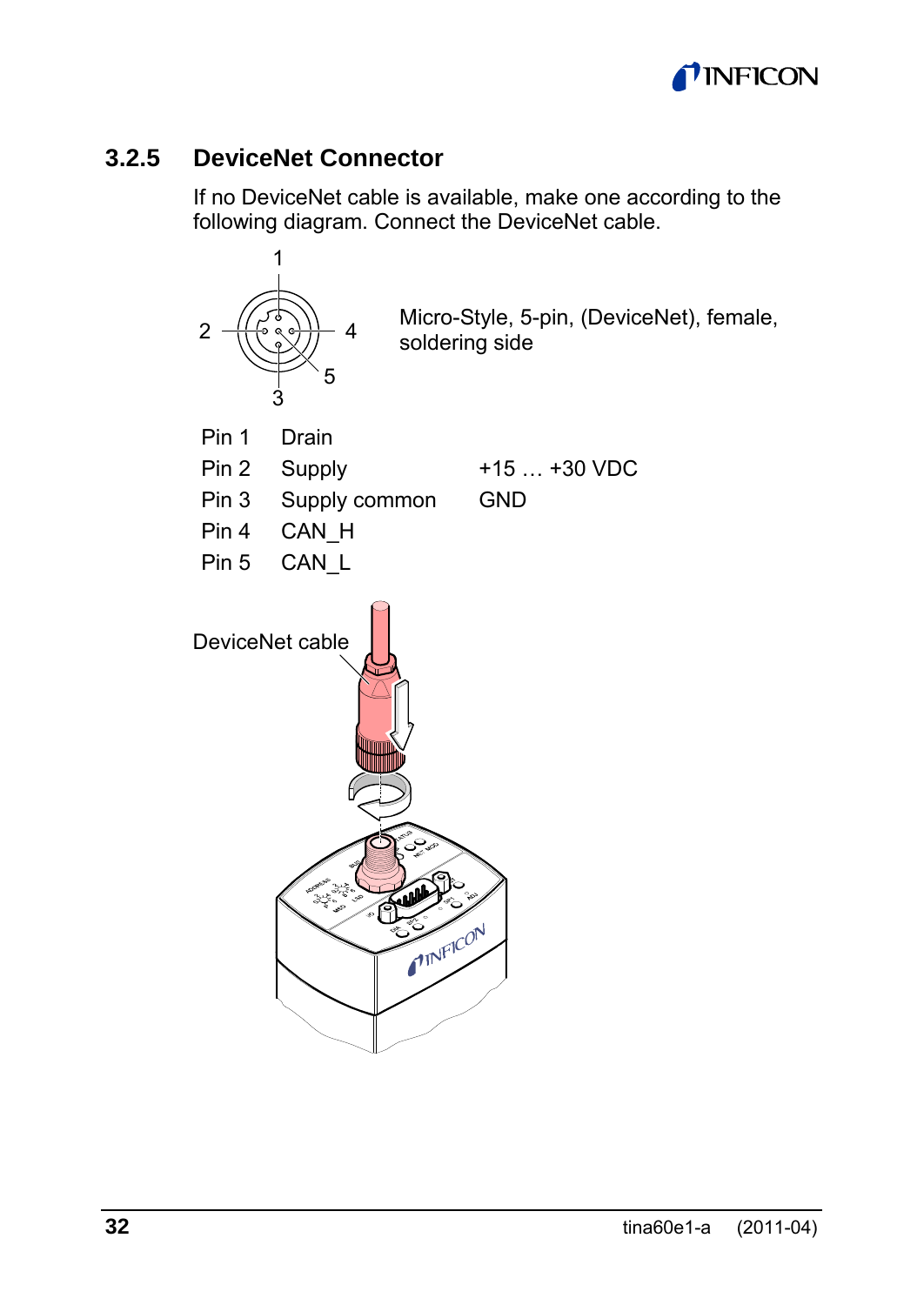

### **3.2.6 Profibus Connector**

If no Profibus cable is available, make one according to the following diagram. Connect the Profibus cable.



|       | Pin 1, 2 Do not connect | Pin 6   | $\mathsf{VP}^{2}$ |
|-------|-------------------------|---------|-------------------|
| Pin 3 | RxD/TxD-P               | Pin 7.9 | Not connected     |
| Pin 4 | CNTR- $P1$              | Pin 8   | RxD/TxD-N         |
| Pin 5 | DGND <sup>2</sup>       |         |                   |

<sup>1)</sup> Only to be connected if an *optical link* module is used.<br><sup>2)</sup> Only required as line termination for devices at both ends of bus cable  $(\rightarrow \Box$  [9]).

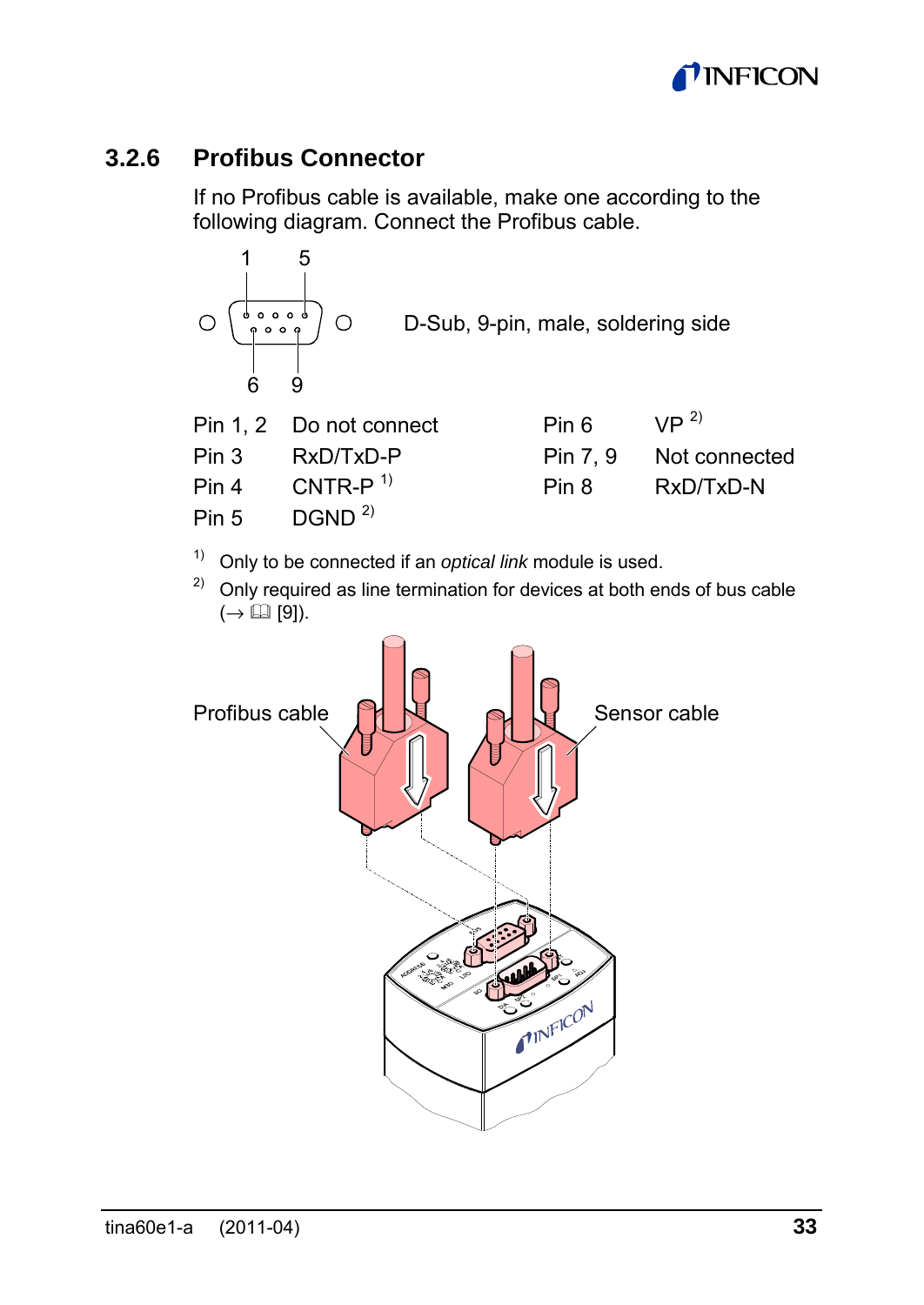

### **4 Operation**

When the supply voltage is applied, the measurement signal is available at the connector  $(\rightarrow)$  "Power Connection").

Allow a stabilization period of at least 10 minutes. It is advisable to operate the gauge continuously, irrespective of the pressure.

The gauge is factory calibrated. Due to long time operation or contamination, a zero drift could occur. Periodically check the zero and adjust it if necessary (adjusting the gauge  $\rightarrow \mathbb{B}$  51).

### **4.1 Status Indication and Displays**

#### **Light-emitting diodes (LEDs)**



| I FD        | State     | Meaning           |
|-------------|-----------|-------------------|
| $<$ ST $>$  | off       | no supply voltage |
|             | lit green | measurement mode  |
|             | lit red   | error             |
| $<$ SP1 $>$ | lit green | Relay SP 1 closed |
|             | off       | Relay SP 1 open   |
| $<$ SP2 $>$ | lit green | Relay SP 2 closed |
|             | off       | Relay SP 2 open   |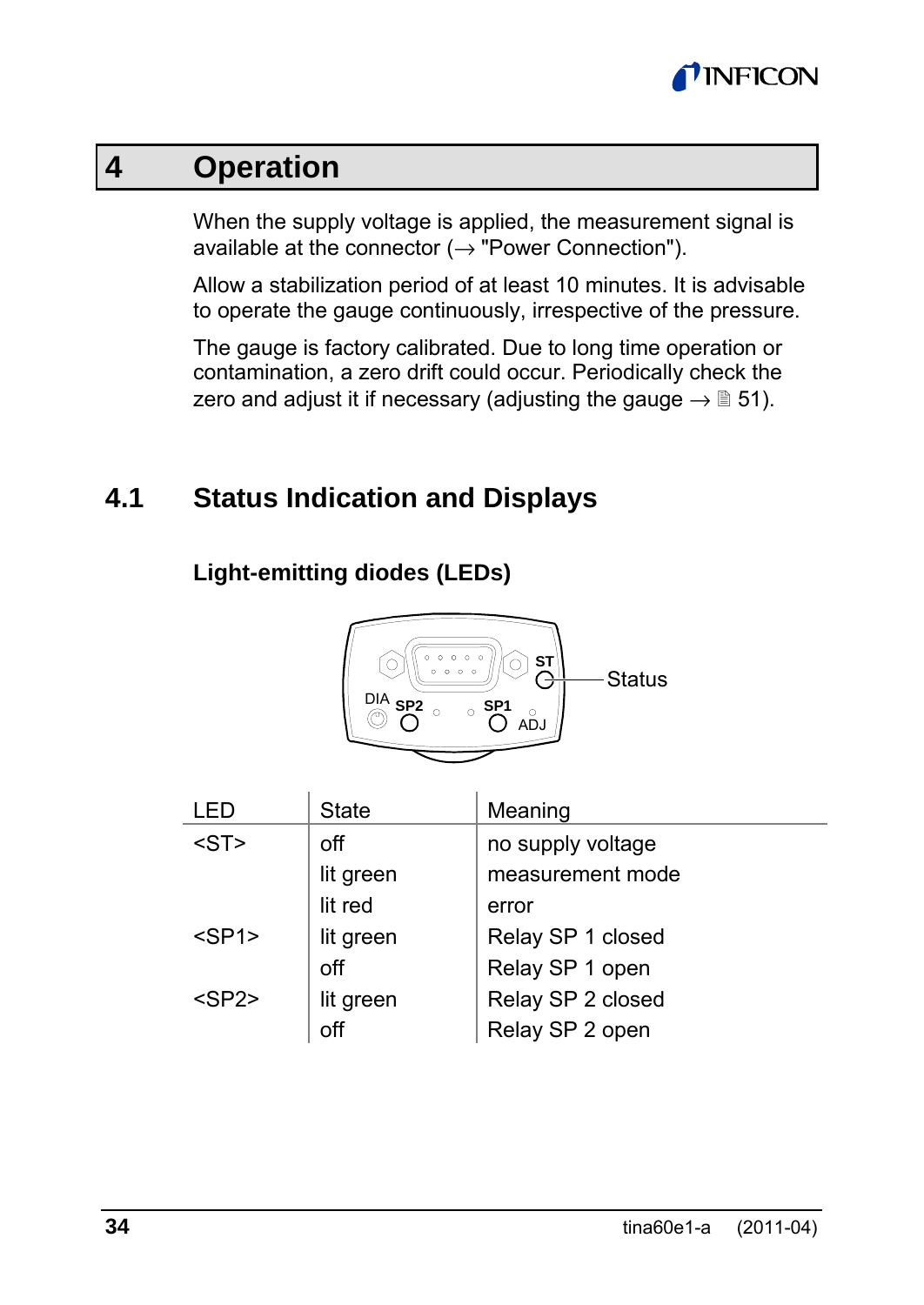

### **Liquid crystal display (LCD)**



| I CD      | Meaning                      |
|-----------|------------------------------|
| off       | no supply voltage            |
| lit green | measurement / parameter mode |
| lit red   | error                        |

The display can be rotated by 180° via the diagnostic port.

#### **Put the gauge into operation**



When the supply voltage is applied the software version is briefly displayed.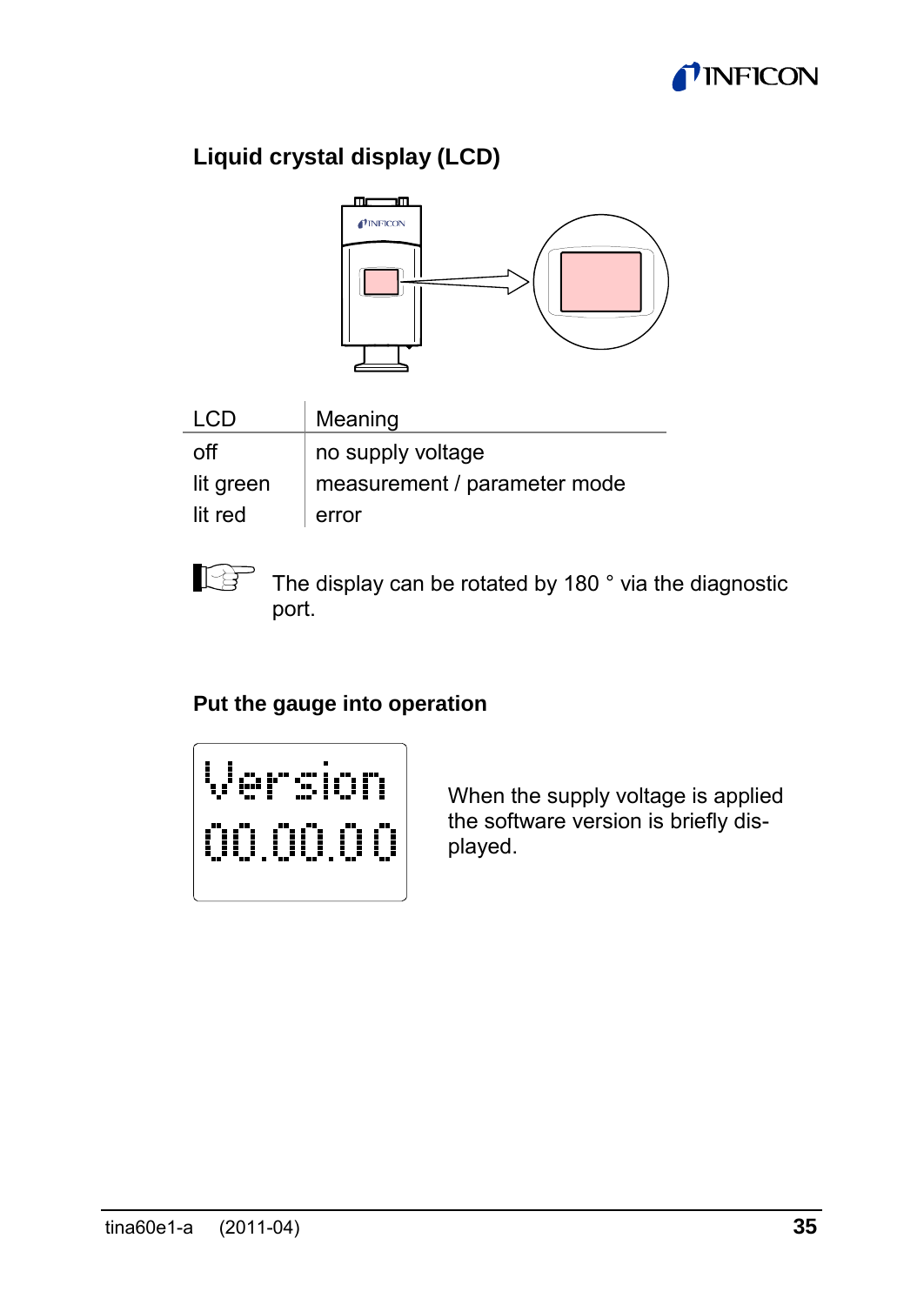

#### **Measurement mode**

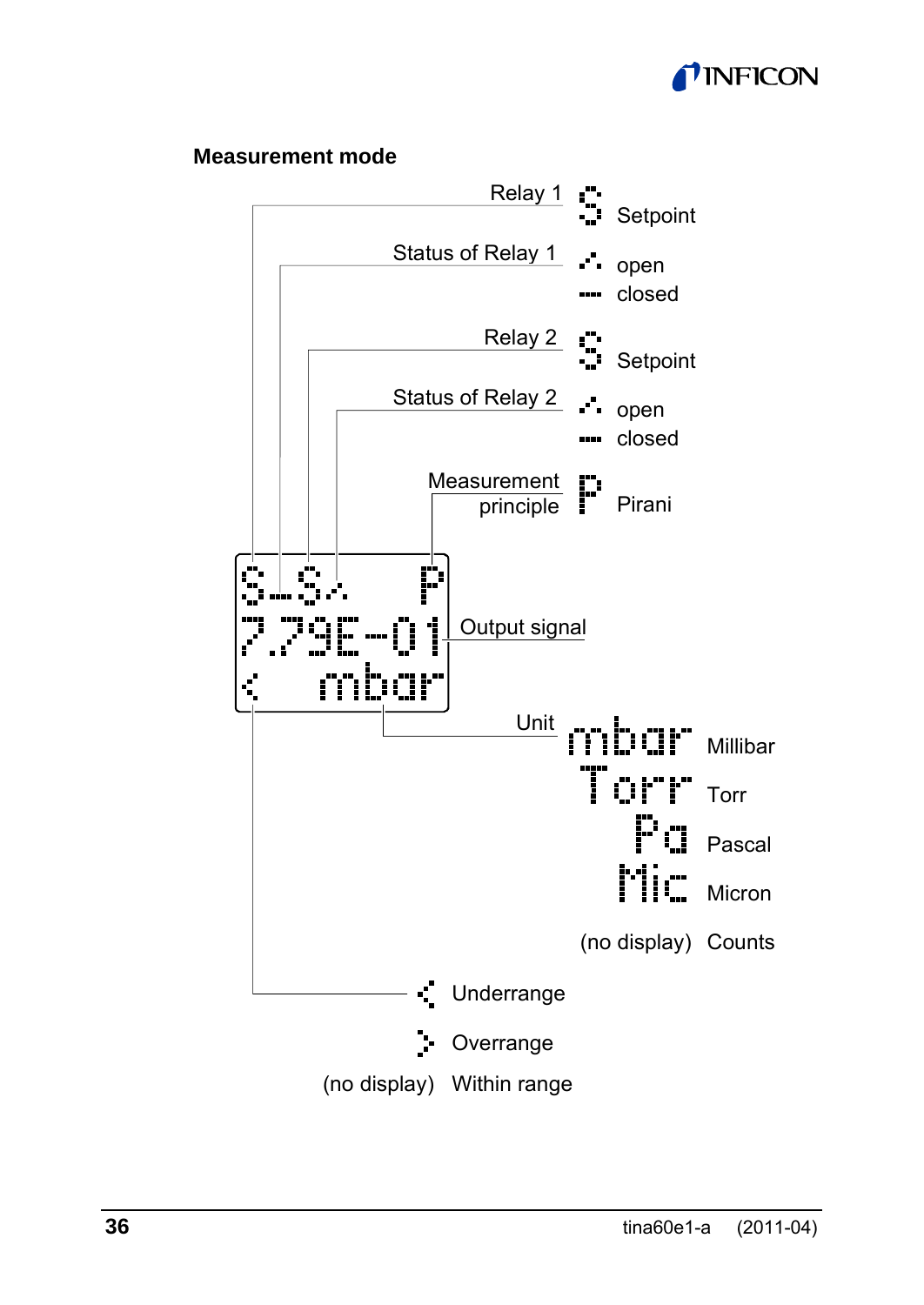

#### **Parameter mode**



Threshold

#### **Switching functions <S>**

When the <SP1> or <SP2> button is pushed, the corresponding threshold is displayed and the corresponding relay flashes.

#### **Error display** (trouble shooting  $\rightarrow \mathbb{B}$  54)

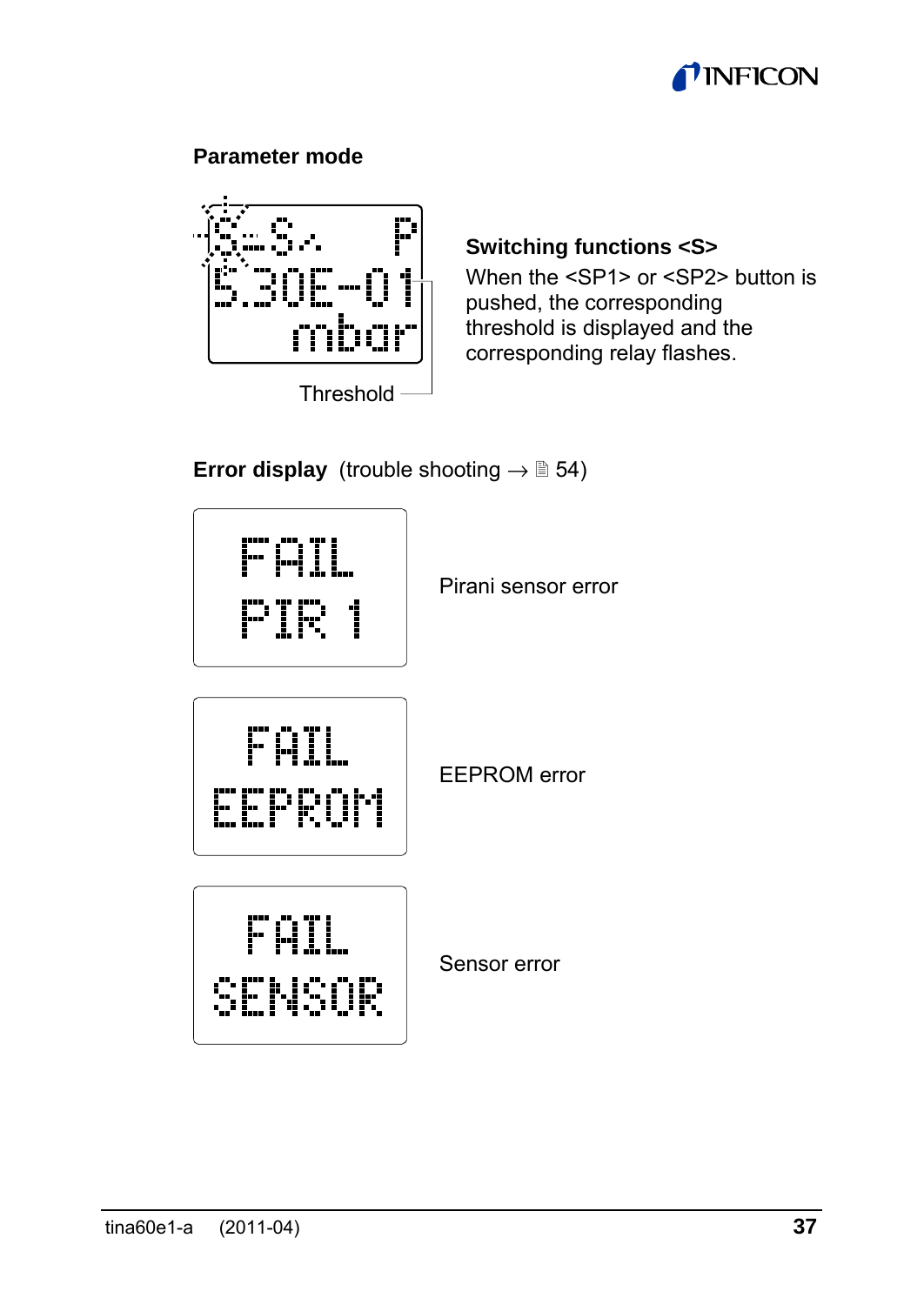

### **4.2 Gas Type Dependence**

The measurement value is gas dependent. The pressure reading applies to dry air,  $O^2$ , CO and N<sup>2</sup>. For other gases, it has to be corrected  $\mapsto$  "Technical Data").

If the gauge is operated with an INFICON controller, a calibration factor for correction of the actual reading can be applied ( $\rightarrow \Box$ ) of the corresponding controller).

### **4.3 Switching Functions SP1, SP2**

The two switching functions can be set to any pressure within the measurement range of the gauge. A solid state relay is provided for each switching function.

The current threshold setting

- can be read / written via the diagnostic port
- is output at the measurement signal output instead of the pressure signal, can be measured with a voltmeter, and is displayed on the LCD display after the <SP1> or <SP2> button is pressed
- can be read / written via the DeviceNet, Profibus and RS485 interface.

#### **Switching characteristics and hysteresis**

The switching characteristics and the hysteresis of each set point can be programmed ( $\rightarrow \mathbb{B}$  41).

#### **Low Trip Point** (default)

If the pressure in the vacuum system is lower than the setpoint, the corresponding LED (<SP1> or <SP2>) is lit solid and the corresponding relay is closed.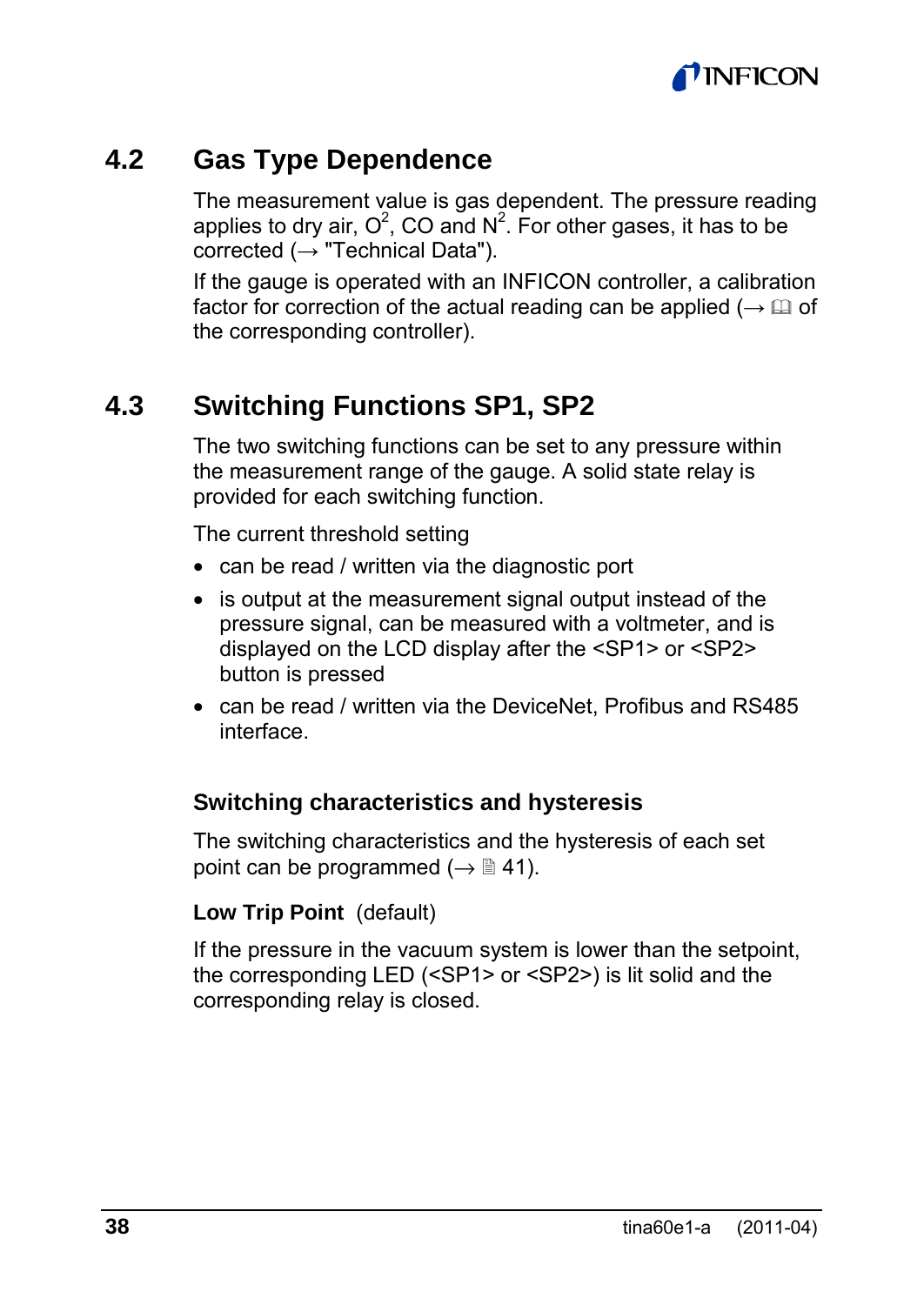



The setpoints SP1 and SP2 are factory set to the lower measurement range limit and therefore do not switch.

#### **High Trip Point**

If the pressure in the vacuum system is higher than the setpoint, the corresponding LED (<SP1> or <SP2>) is lit solid and the corresponding relay is closed.

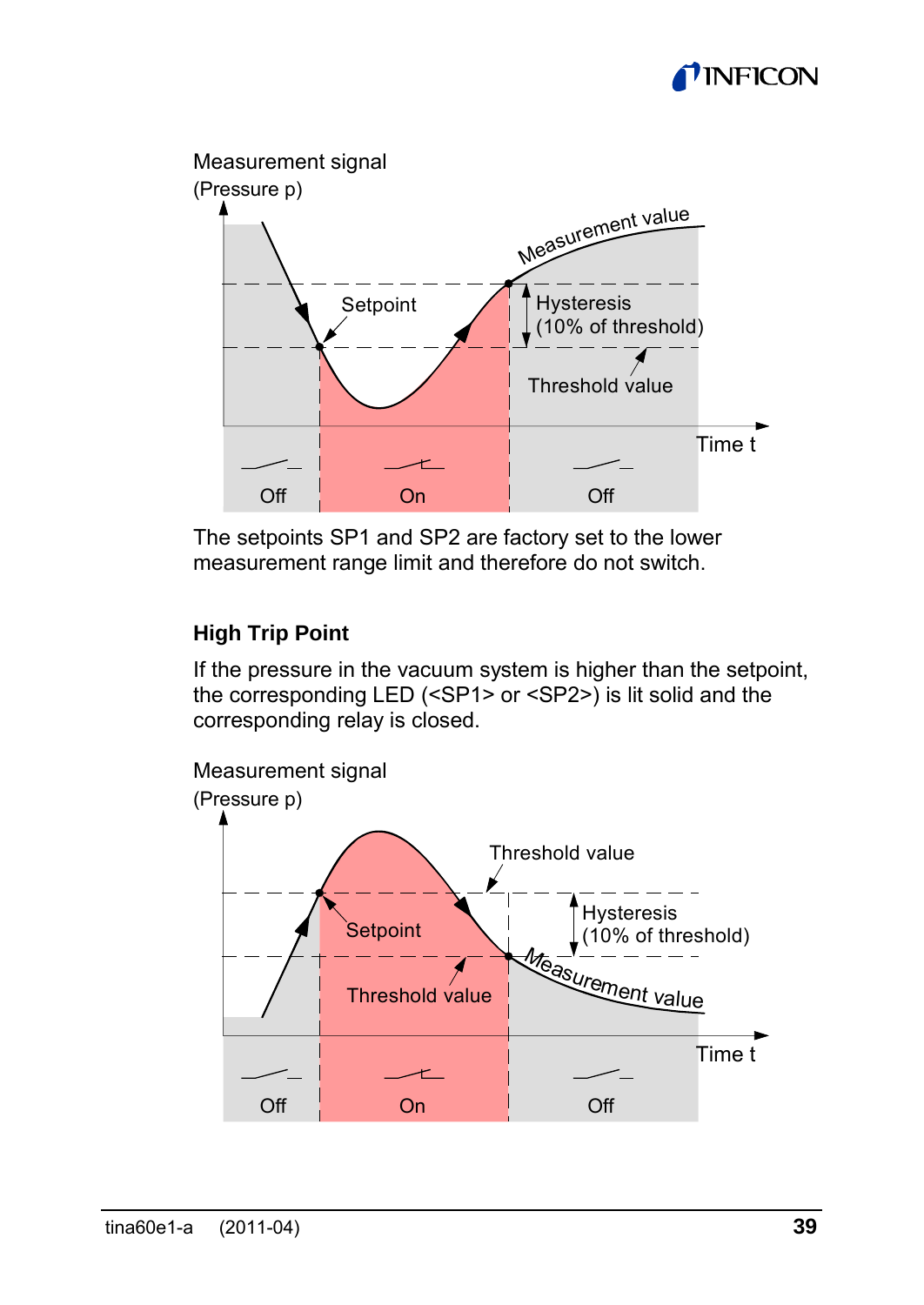

#### **High & Low Trip Point**

Both a High Trip Point and a Low Trip Point are assigned to each setpoint. If the pressure in the vacuum system is higher than the defined High Trip Point threshold, the corresponding LED (<SP1> or <SP2>) is lit and the corresponding relay is closed. If the pressure in the vacuum system is lower than the defined Low Trip Point threshold, the correspoinding LED (<SP1> or <SP2>) is lit and the corresponding relay is closed.





The setpoints can only be programmed via

- the diagnostic port  $(\rightarrow \Box \Box$  [3])
- the DeviceNet. Profibus and RS485 interface  $(\rightarrow \Box$  [3], [4], [5]).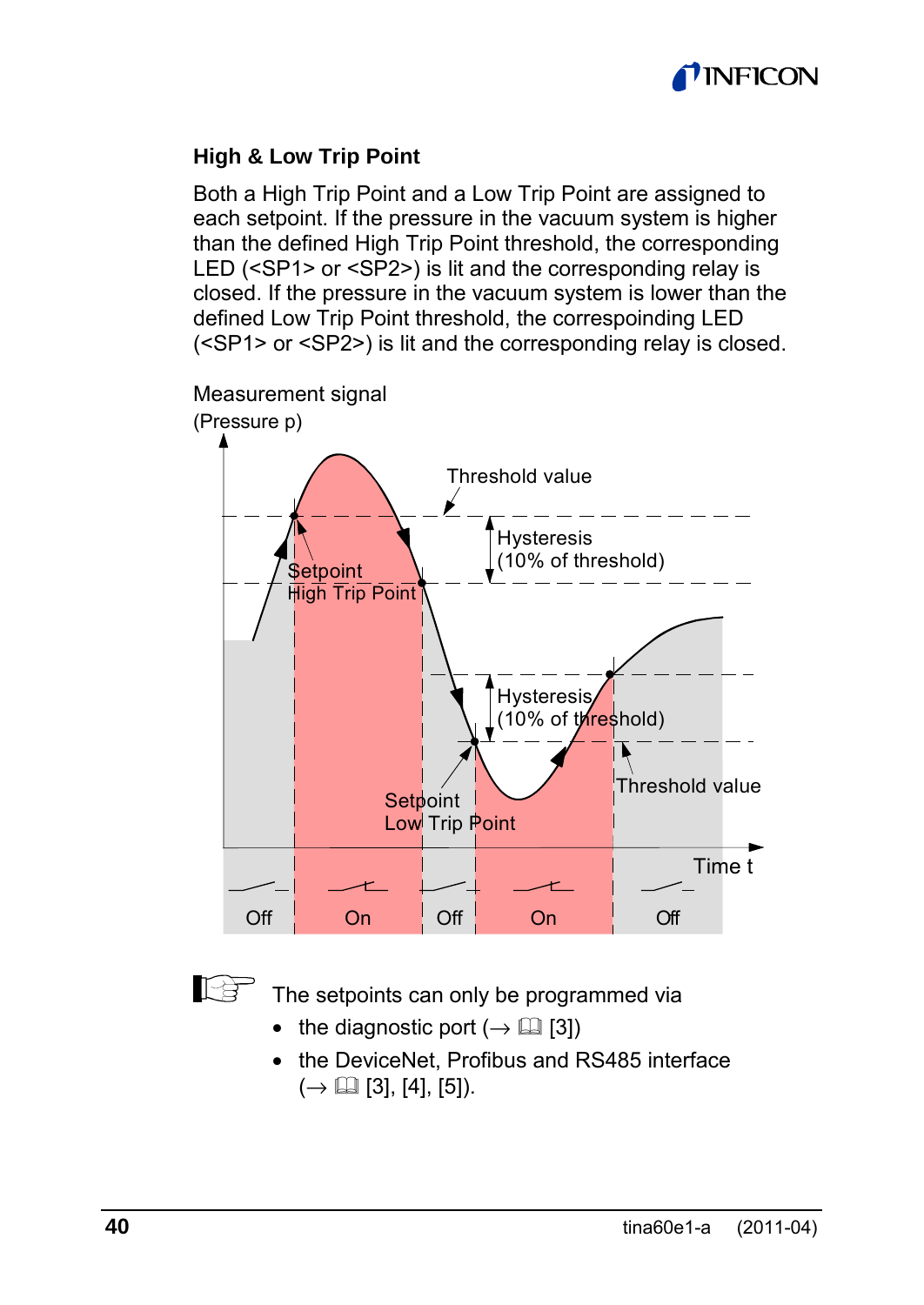

### **4.3.1 Adjusting the Setpoints SP1, SP2**



 $\mathbb{F}$  The switching characteristics and the hysteresis can only be programmed via

- the diagnostic port  $(\rightarrow \Box$  [3])
- the DeviceNet, Profibus and RS485 interface  $(\rightarrow \Box$  [3], [4], [5]).

The thresholds of the setpoints can be adjusted via

- the buttons on the gauge
- the diagnostic port  $(\rightarrow \Box \Box$  [3])
- the DeviceNet. Profibus and RS485 interface  $(\rightarrow \Box$  [3], [4], [5]).



If **If both a High Trip Point and a Low Trip Point are** assigned to a setpoint, Low Trip Point only can be adjusted via the corresponding button on the gauge.

| [OP | <b>DANGER</b> |  |
|-----|---------------|--|
|     |               |  |



DANGER: malfunction

If processes are controlled via the signal output, keep in mind that by pushing an <SP> button the measurement signal is suppressed and the corresponding threshold value is output instead. This can cause malfunctions.

Push the <SP> button only if you are sure that no damages can arise from a malfunction.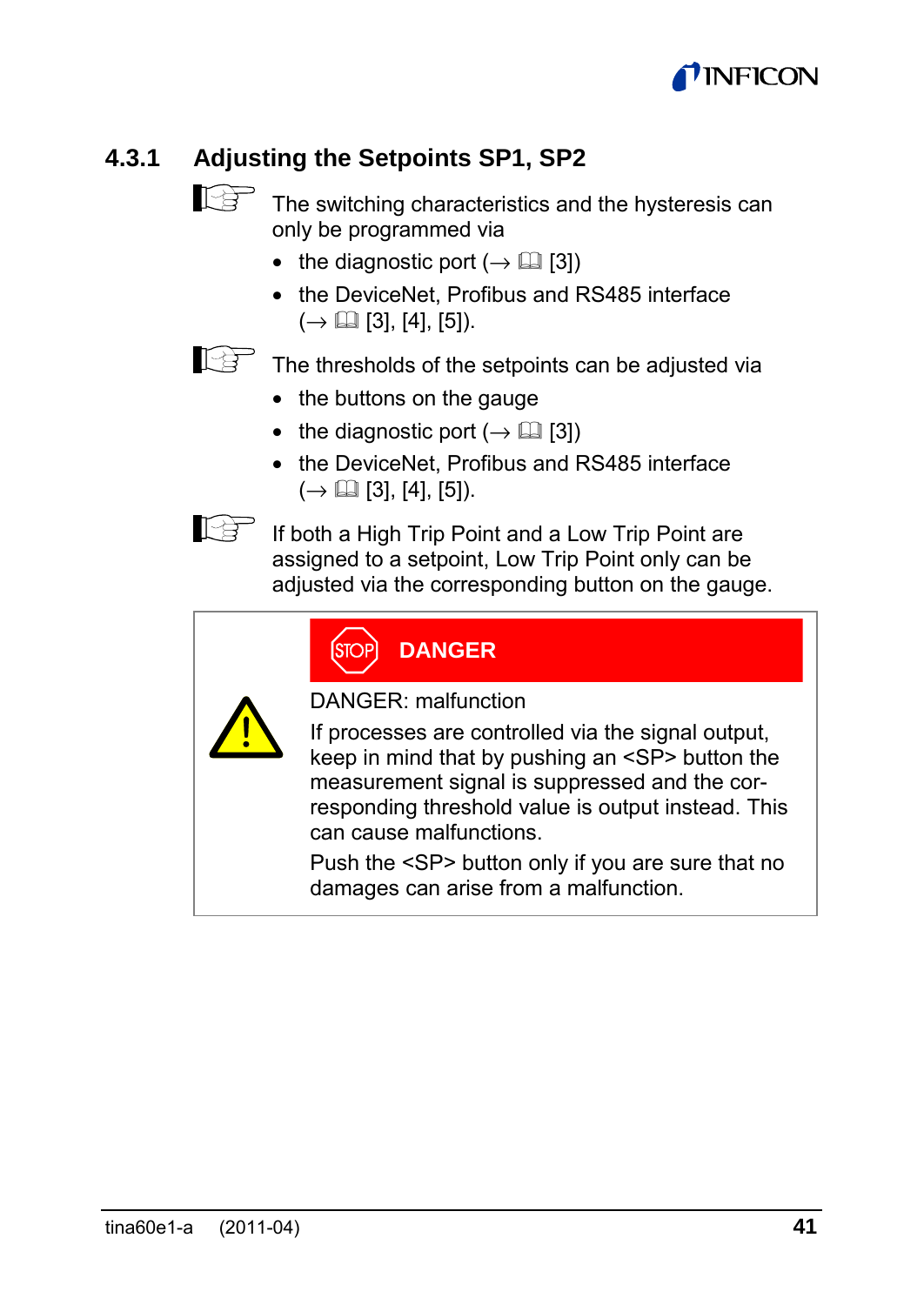

#### **Adjusting setpoint SP1 with button on the gauge**

**D** Push the <SP1> button with a pin (max.  $\emptyset$ 1.1 mm) and keep it depressed. The gauge changes to the switching function mode and outputs the current threshold value at the measurement value output or on the LCD for about 5 s and the corresponding <S> on the display blinks.

The threshold setting is increased towards the upper limit until the button is released or the limit is reached.





 $\bullet$  Push the <SP1> button again:

| Fine adjustment     | the threshold value changes by one |
|---------------------|------------------------------------|
| within $01$ s:      | unit                               |
| Change of direction | the threshold adjustment changes   |
| within $23$ s:      | its direction                      |



The <SP1> button is released for more than 5 s: the threshold value is saved and the gauge returns to the measurement mode.



The factory setting of the upper threshold is 10% above the Low Trip Point and 10% below the High Trip Point (hysteresis).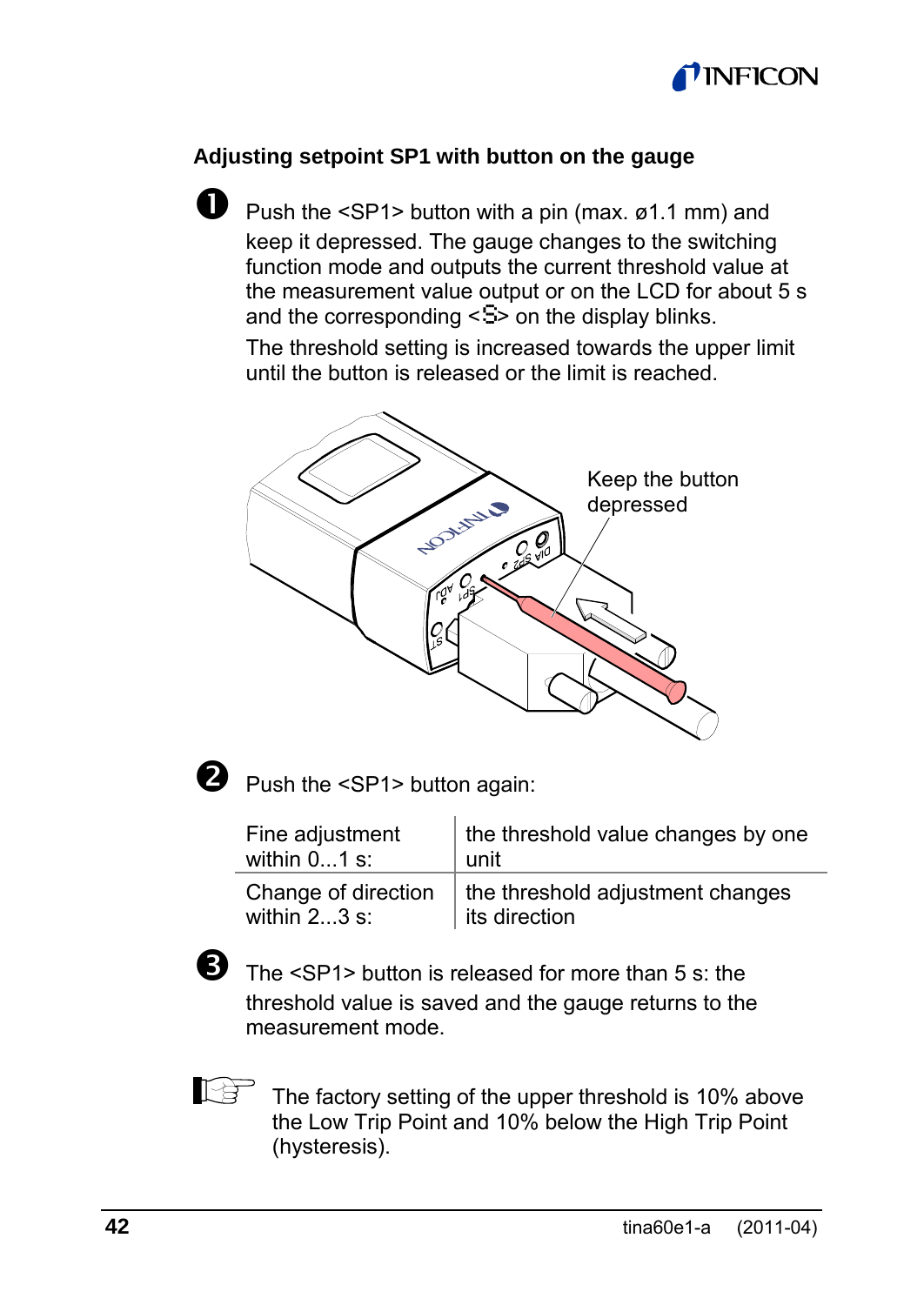



If after programming of the hysteresis the corresponding button <SP1> or <SP2> is pushed, the factory setting of the corresponding hysteresis (10%) is reactivated.

#### **Programming setpoint SP1**

| Programmable parameters:<br>$(\rightarrow \Box$ [3], [4], [5]) | Low Trip Point<br>Low Trip Enable<br>Low Trip Point Hysteresis                                          |
|----------------------------------------------------------------|---------------------------------------------------------------------------------------------------------|
|                                                                | <b>High Trip Point</b><br><b>High Trip Enable</b><br><b>High Trip Point Hysteresis</b><br>Setpoint Mode |

#### **Adjusting setpoint SP2**

The adjustment procedure is the same as for setpoint SP1.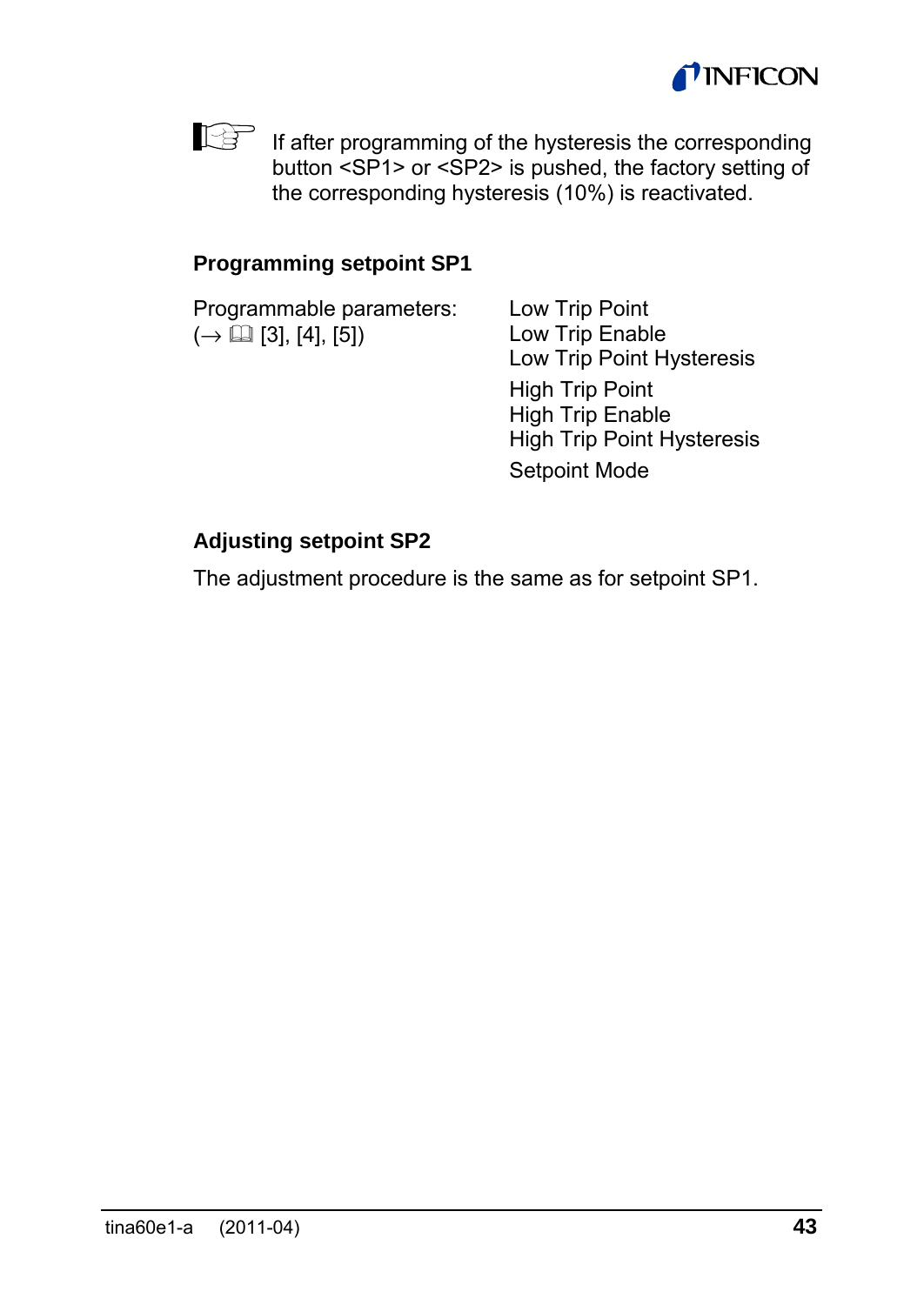

### **4.4 Diagnostic Port (RS232C Interface)**

The diagnostic port <DIA> permits to output the pressure reading and all status information and to enter all settings at the same time  $(\rightarrow \Box$  [3]).

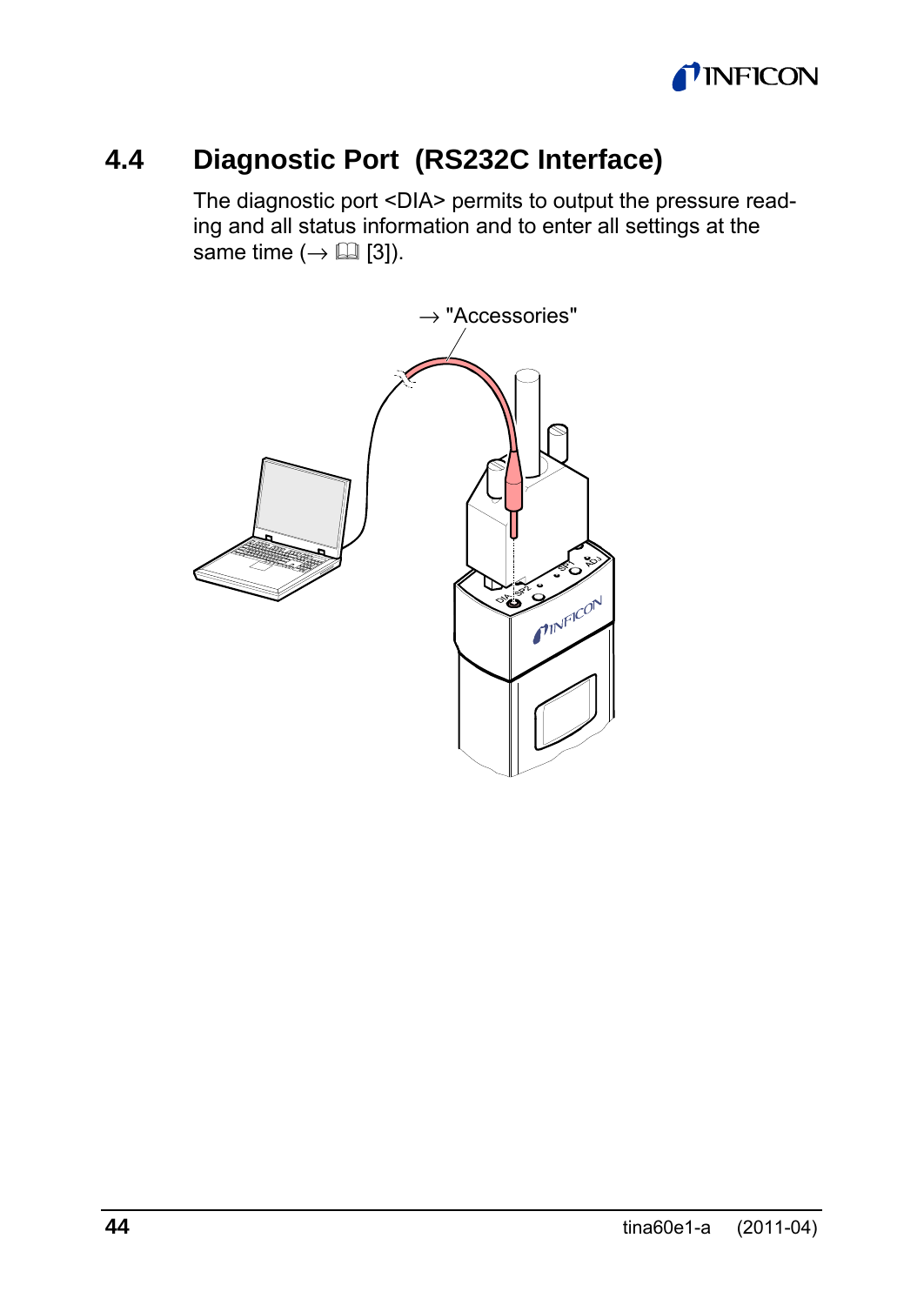

### **4.5 DeviceNet Operation**

| <b>Caution</b>                                                                                              |
|-------------------------------------------------------------------------------------------------------------|
| Caution: data transmission errors                                                                           |
| The attempt to operate the DeviceNet gauge with<br>the RS232C interface causes data transmission<br>errors. |
| This DeviceNet gauge must not be operated with<br>the RS232C interface.                                     |

Before the gauge is put into operation, it has to be configured for the DeviceNet. A configuration tool and the device specific EDS (Electronic Data Sheet) file are required for this purpose. This software can be downloaded from our website.

#### **Node Address Setting**



Set the node address  $(0 \dots 63_{dec})$  via the <ADDRESS>, <MSD>, and <LSD> switches (default  $63_{dec}$ ). The node address is polled by the firmware when the gauge is switched on. If the setting deviates from the stored value, the new value is taken over into the NVRAM. If a setting higher than 63 is made, the previous node address setting remains valid. If the <MSD> switch is in the <P> position. the node address is programmable via the DeviceNet  $(\rightarrow \Box \Box$  [41).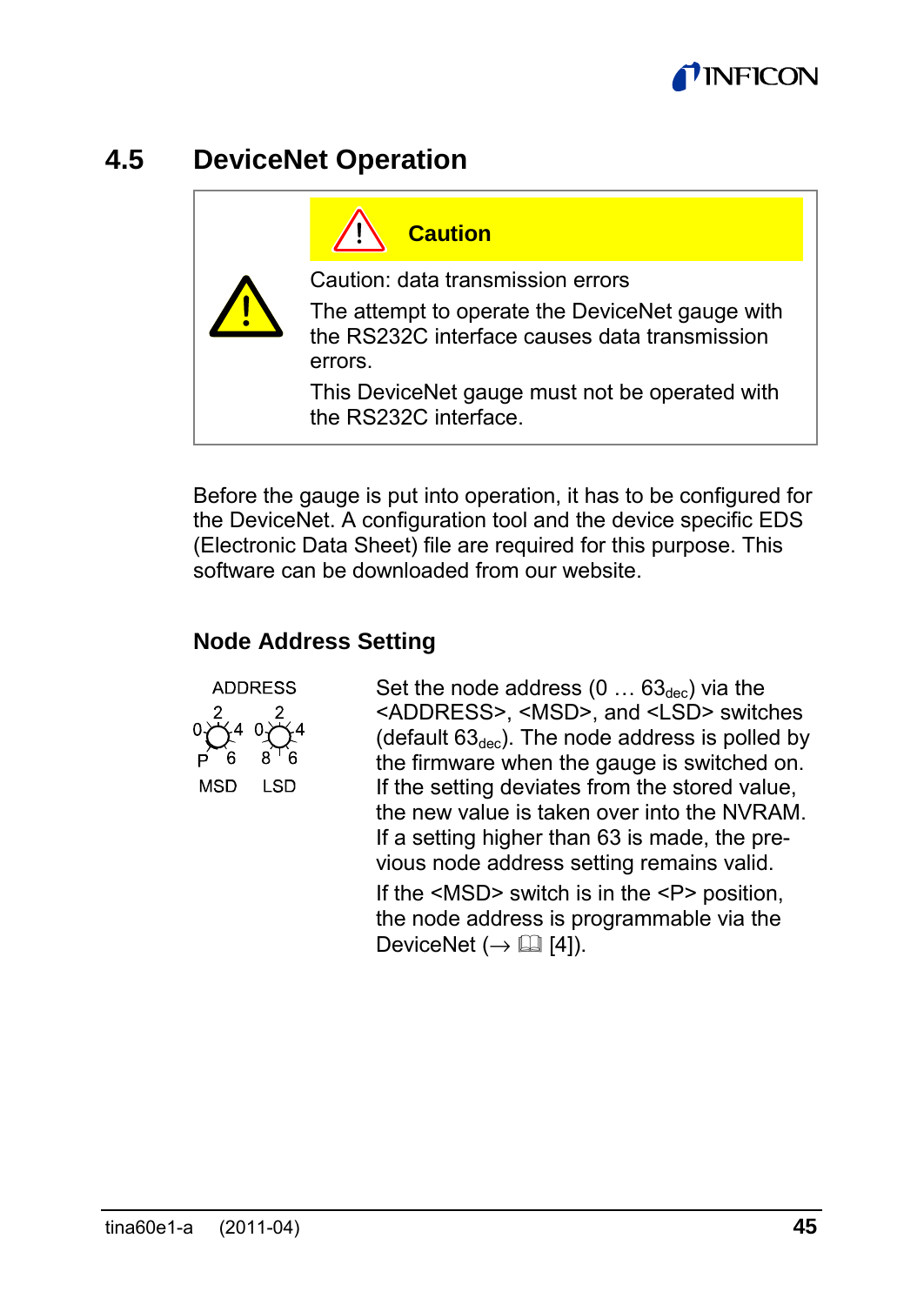

#### **Data Rate Setting**



By means of the <RATE> switch, the data rate can be set to 125 (<1>), 250 (<2>) or 500 kBaud (<5>) (default 500 kBaud).

If the switch is in the <P> position, the data rate is programmable via the DeviceNet ( $\rightarrow$   $\Box$  [4]).

#### **Status LED**

Two LEDs on the gauge inform on the gauge status and the current DeviceNet status.

#### **<STATUS MOD> (gauge status):**

|                    | Meaning                                                    |
|--------------------|------------------------------------------------------------|
| off                | No supply                                                  |
| blinking green-red | Selftest                                                   |
| lit solid green    | Normal operation                                           |
| lit solid red      | Non recoverable error                                      |
| blinking red       | Recoverable error (e.g. missing<br>DeviceNet power supply) |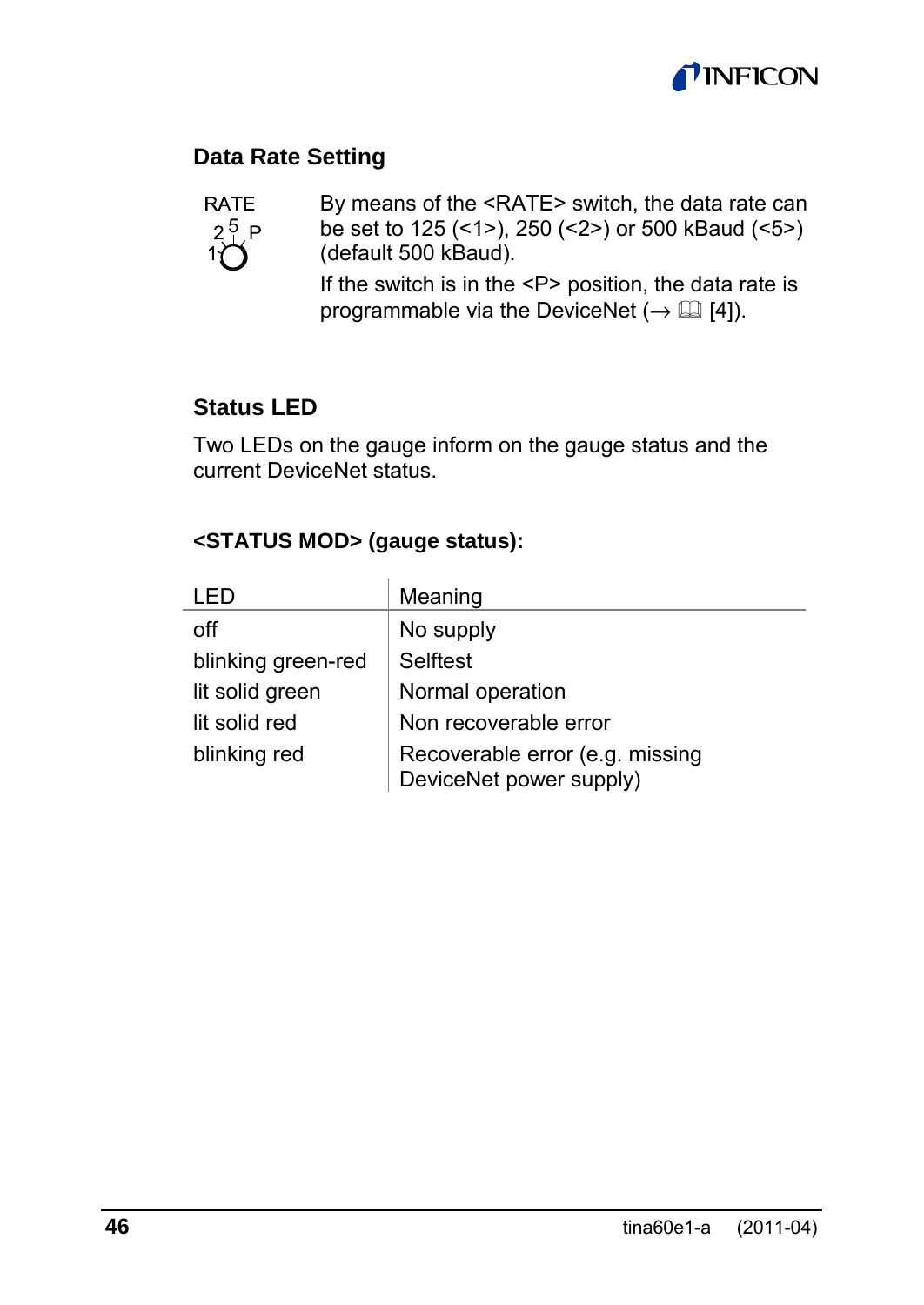

#### **<STATUS NET> (network status):**

| I FD            | Meaning                                                                                                                                                                |
|-----------------|------------------------------------------------------------------------------------------------------------------------------------------------------------------------|
| off             | Gauge not online:                                                                                                                                                      |
|                 | • Selftest not yet concluded                                                                                                                                           |
|                 | • No supply, $\rightarrow$ "STATUS MOD"                                                                                                                                |
| blinking green  | Gauge online but no communication:                                                                                                                                     |
|                 | Selftest concluded but no communica-<br>tion to other nodes established                                                                                                |
|                 | Gauge not assigned to any master                                                                                                                                       |
| lit solid green | Gauge online; necessary connections<br>established                                                                                                                     |
| blinking red    | One or several input / output connections in<br>"time out" status                                                                                                      |
| lit solid red   | Communication error. The gauge has de-<br>tected an error that impedes communica-<br>tion via the network (e.g. two identical node<br>addresses (MAC IC) or "Bus-off") |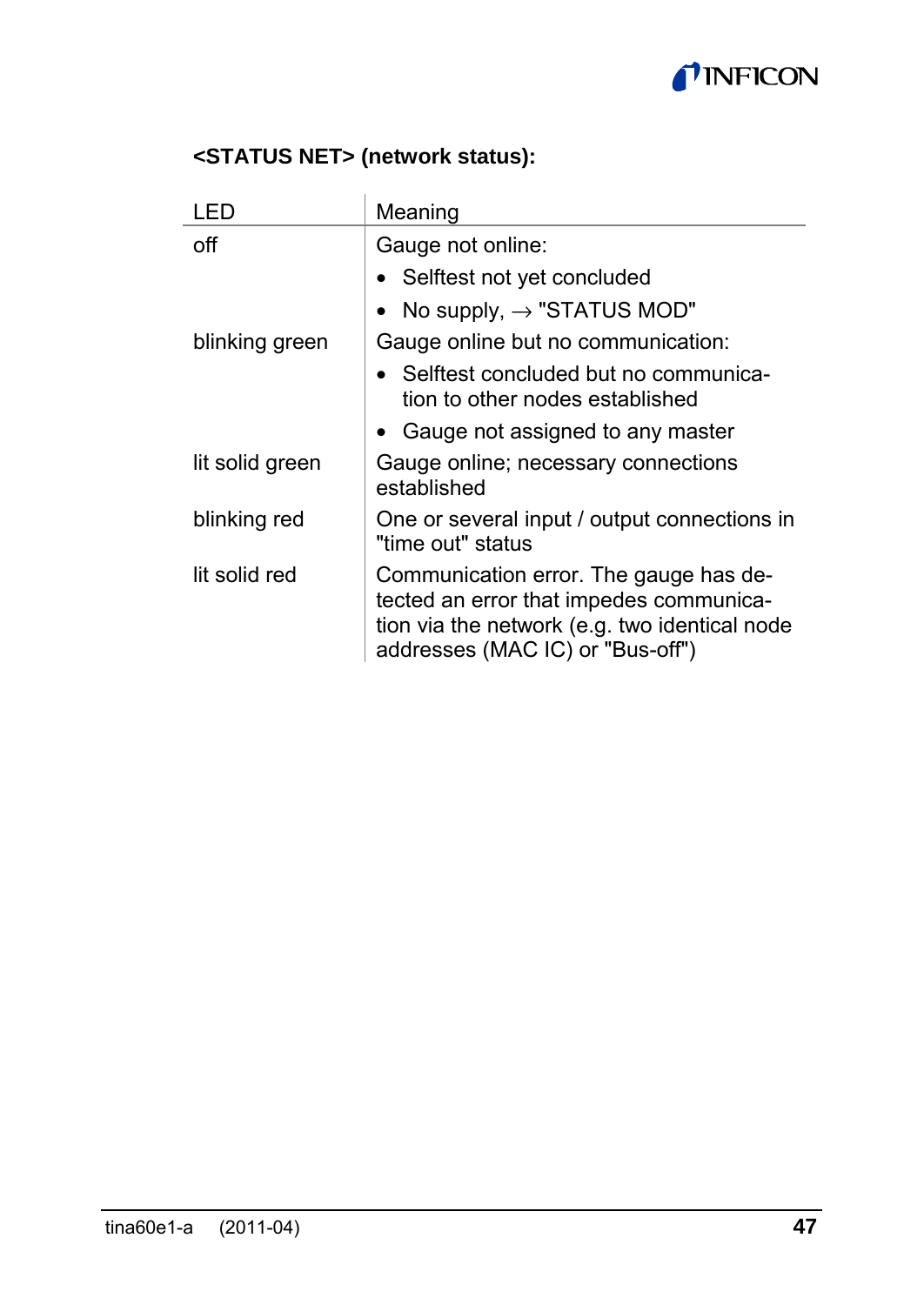

### **4.6 Profibus Operation**



For operating the gauge via Profibus, prior installation of the device specific GSD file is required on the bus master side. This file can be downloaded from our website.

#### **Node Address Setting**

For unambiguous identification of the gauge in a Profibus environment, a node address is required.



**Node address 0 ... 125** dec

The node address is set in hexadecimal form (00 … 7Dhex) via the <MSD> and <LSD> switches. It can not be defined via Profibus.

#### **Node address >7Dhex (>125dec)**

The gauge starts with the node address  $126_{\text{dec}}$ . The address can now be set via Profibus ("Set slave address",  $\rightarrow$  [15]). Additionally, via the attribute "NO\_ADD\_CHG" can be defined, if further changes of the node address are permissible.

The values of the nude address and the attribute are stored nonvolatile. To change these stored values, start the gauge with a node address <126dec. The stored values of the nude address and the attribute are deleted.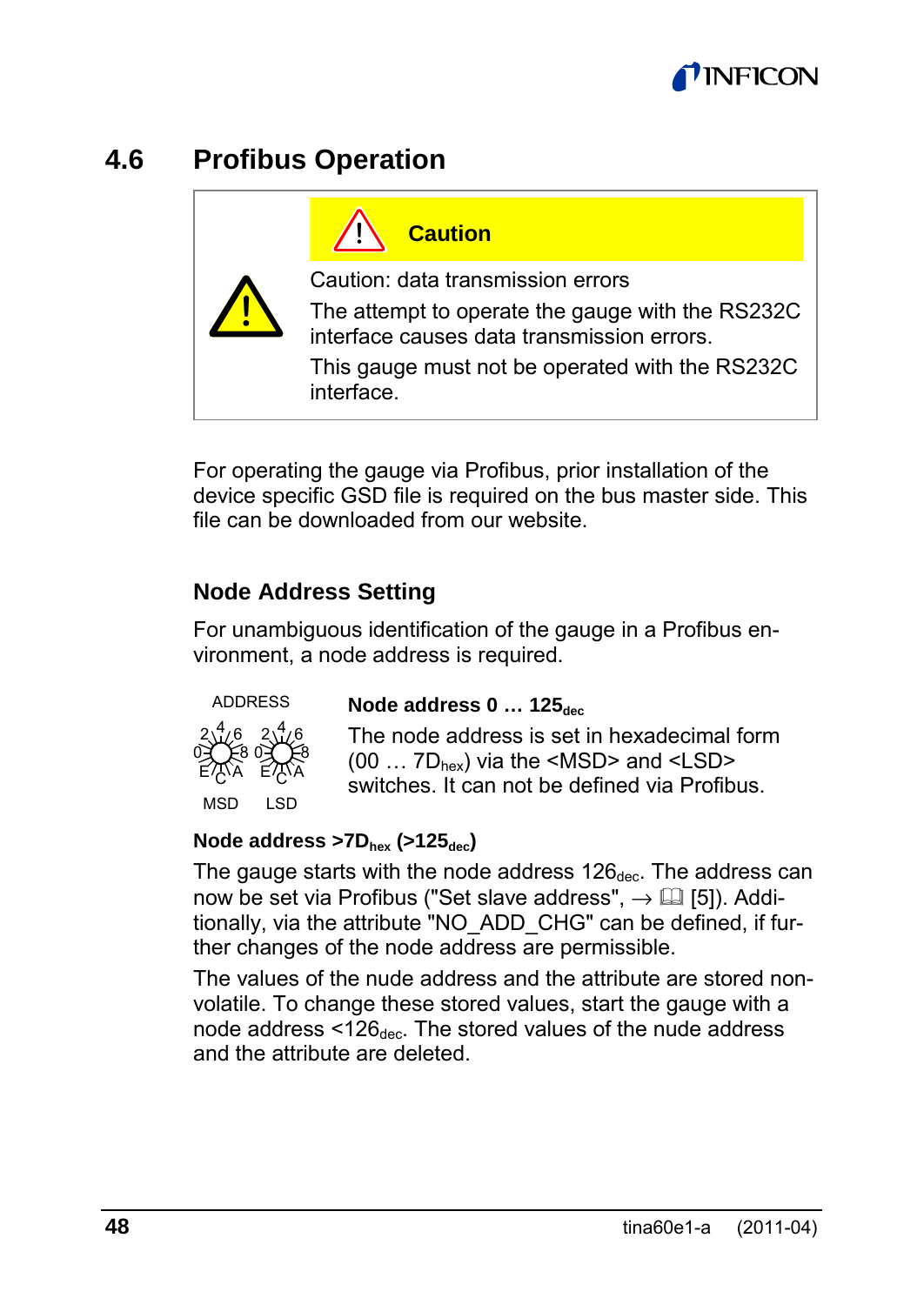

# **5 Deinstallation**

#### **DANGER STOF**

DANGER: contaminated parts

Contaminated parts can be detrimental to health and environment.

Before beginning to work, find out whether any parts are contaminated. Adhere to the relevant regulations and take the necessary precautions when handling contaminated parts.

**Caution**

Caution: vacuum component

Dirt and damages impair the function of the vacuum component.

When handling vacuum components, take appropriate measures to ensure cleanliness and prevent damages.



#### **Caution**

Caution: dirt sensitive area

Touching the product or parts thereof with bare hands increases the desorption rate.

Always wear clean, lint-free gloves and use clean tools when working in this area.



 $\bullet$  Vent the vacuum system.

Put the gauge out of operation.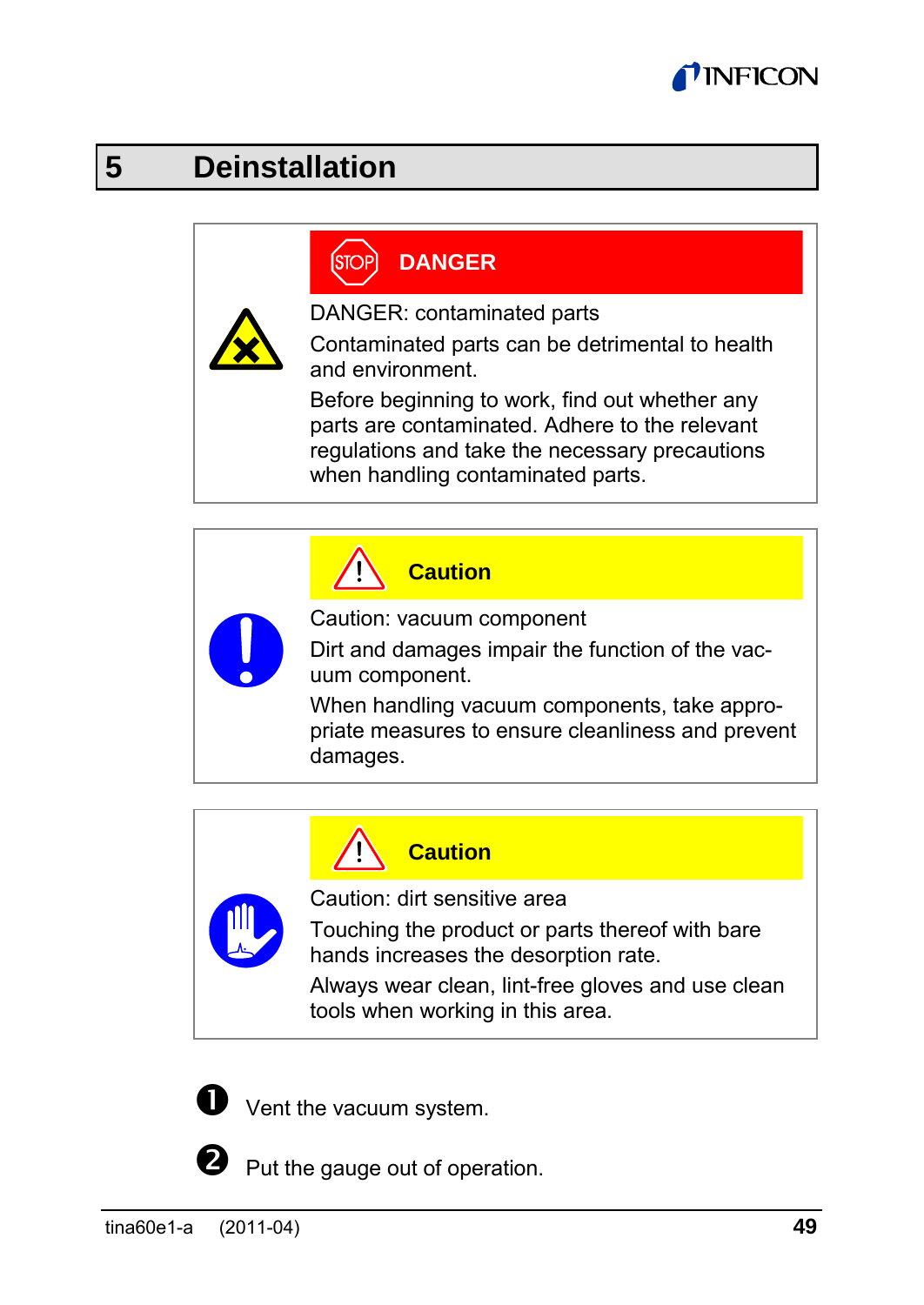



 $\Theta$  Untighten the fastening screw(s) and disconnect the sensor cable.



 $\bullet$  Remove gauge from the vacuum system and install the protective lid.

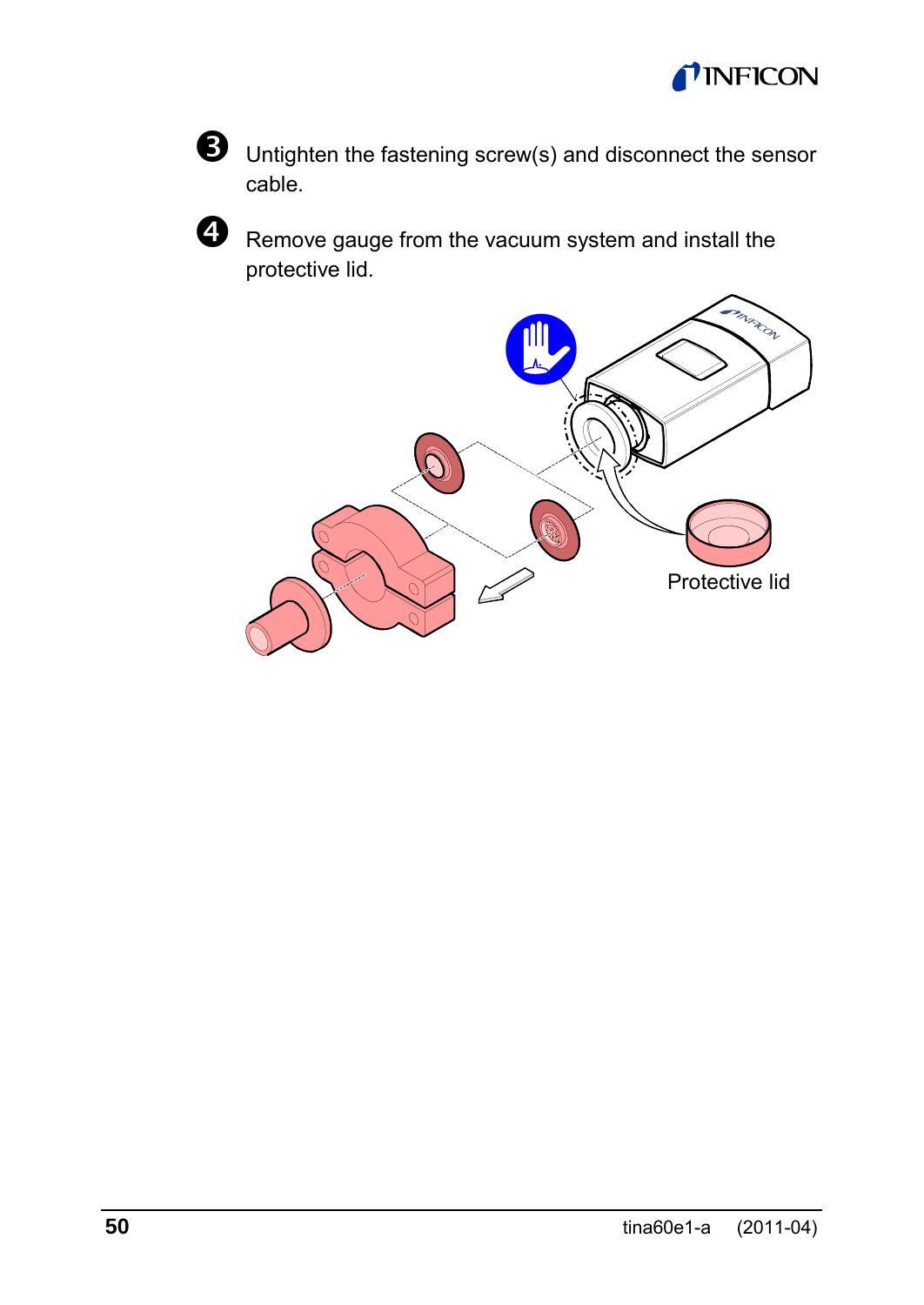

### **6 Maintenance, Repair**

 $\mathbb{G}^{\mathbb{F}}$  Gauge failures due to contamination and wear and tear. as well as expendable parts (e.g. filament), are not covered by the warranty.

INFICON assumes no liability and the warranty becomes null and void if any repair work is carried out by the end-user or third parties.

### **6.1 Adjusting the Gauge**

The gauge is factory calibrated. Due to long time operation or contamination, a zero drift could occur. Periodically check the zero and adjust it if necessary.

For adjusting the zero, operate the gauge under the same constant ambient conditions and in the same mounting orientation as normally.

The gauge is adjusted to default values. However, it can also be adjusted to other pressure values, if the exact pressure value is known (reference measurement).



If you are using a seal with centering ring and filter, check that they are clean or replace them if necessary  $(\rightarrow$  "Deinstallation").



 $\bullet$  Put the gauge into operation and operate it at atmospheric pressure for at least 10 minutes.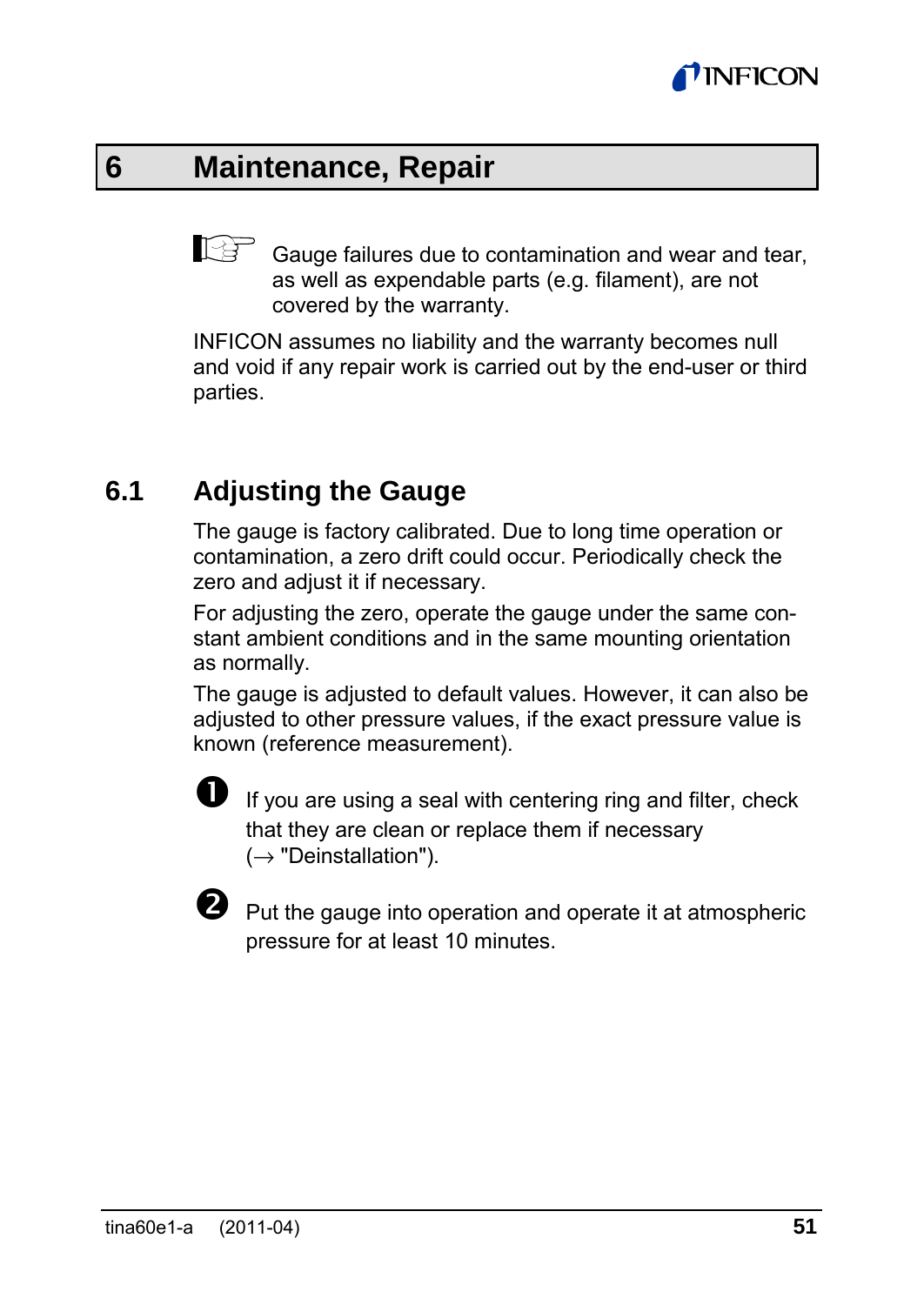



**D** Press the <ADJ> button with a pin (max. ø1.1 mm) and the ATM adjustment is carried out: The Pirani sensor is adjusted to 1000 mbar by default.





 $\bullet$  Evacuate the vacuum system to p << 10<sup>-5</sup> mbar and wait at least 2 minutes.



**•** Press the <ADJ> button with a pin and the HV adjustment is carried out: The gauge is adjusted to  $5 \times 10^{-5}$  mbar (default).

 $\mathbb{H}^{\mathbb{H}}$  HV adjustment to another pressure  $\rightarrow \mathbb{H}$  [3].

If the pressure value  $4.99 \times 10^{-5}$  mbar is output at the measurement value output or on the LCD display, the adjustment has been successful. Otherwise, repeat the adjustment procedure.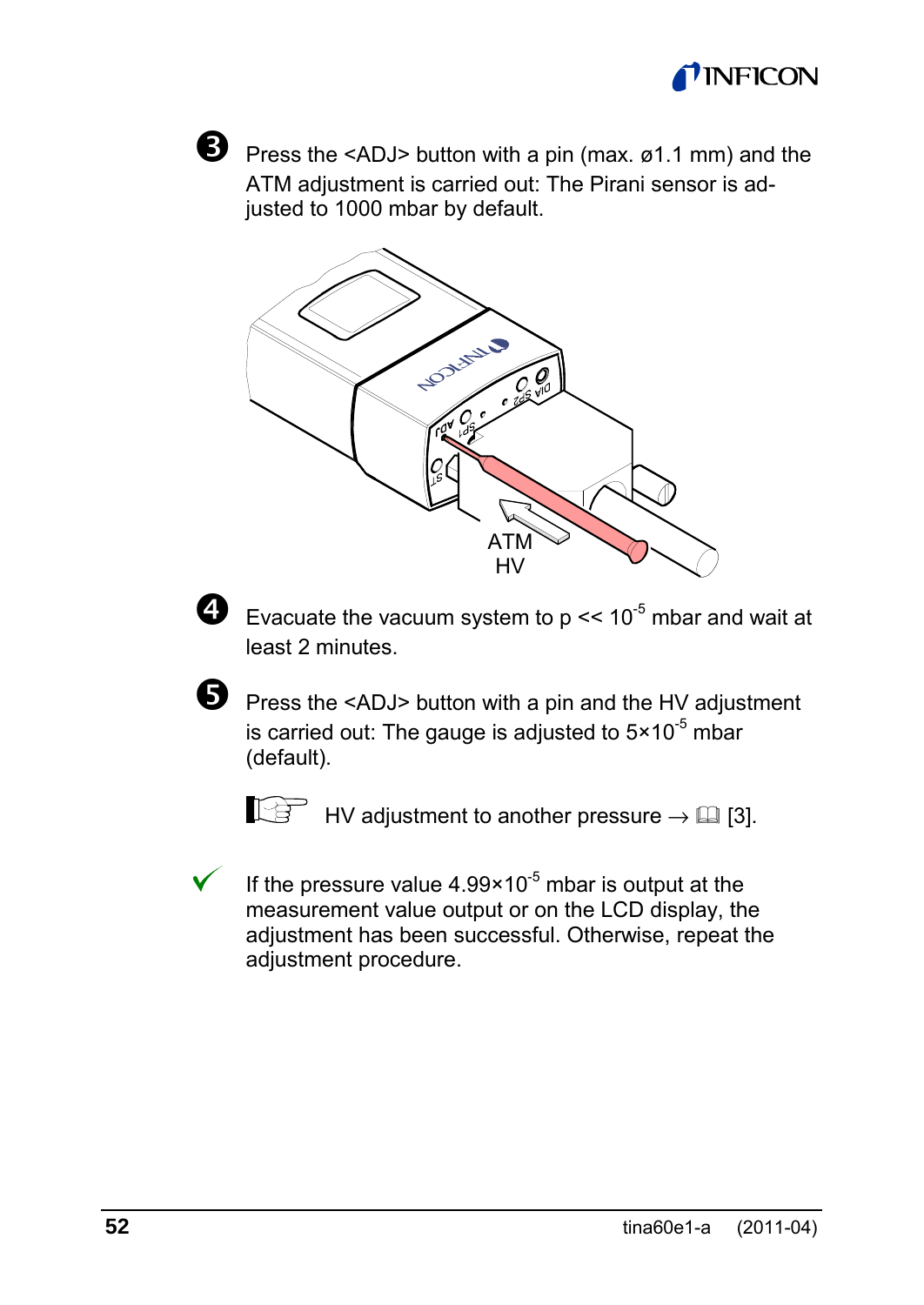

### **6.2 Replacing the Sensor**

In case of severe contamination or a malfunction, the sensor can be replaced.

#### **Precondition**

Gauge deinstalled ( $\rightarrow$   $\cong$  49).

 $\bullet$  Unscrew the hexagon socket screws and remove the sensor without twisting it.





**O** Place the new sensor without twisting it and lock it with the screws.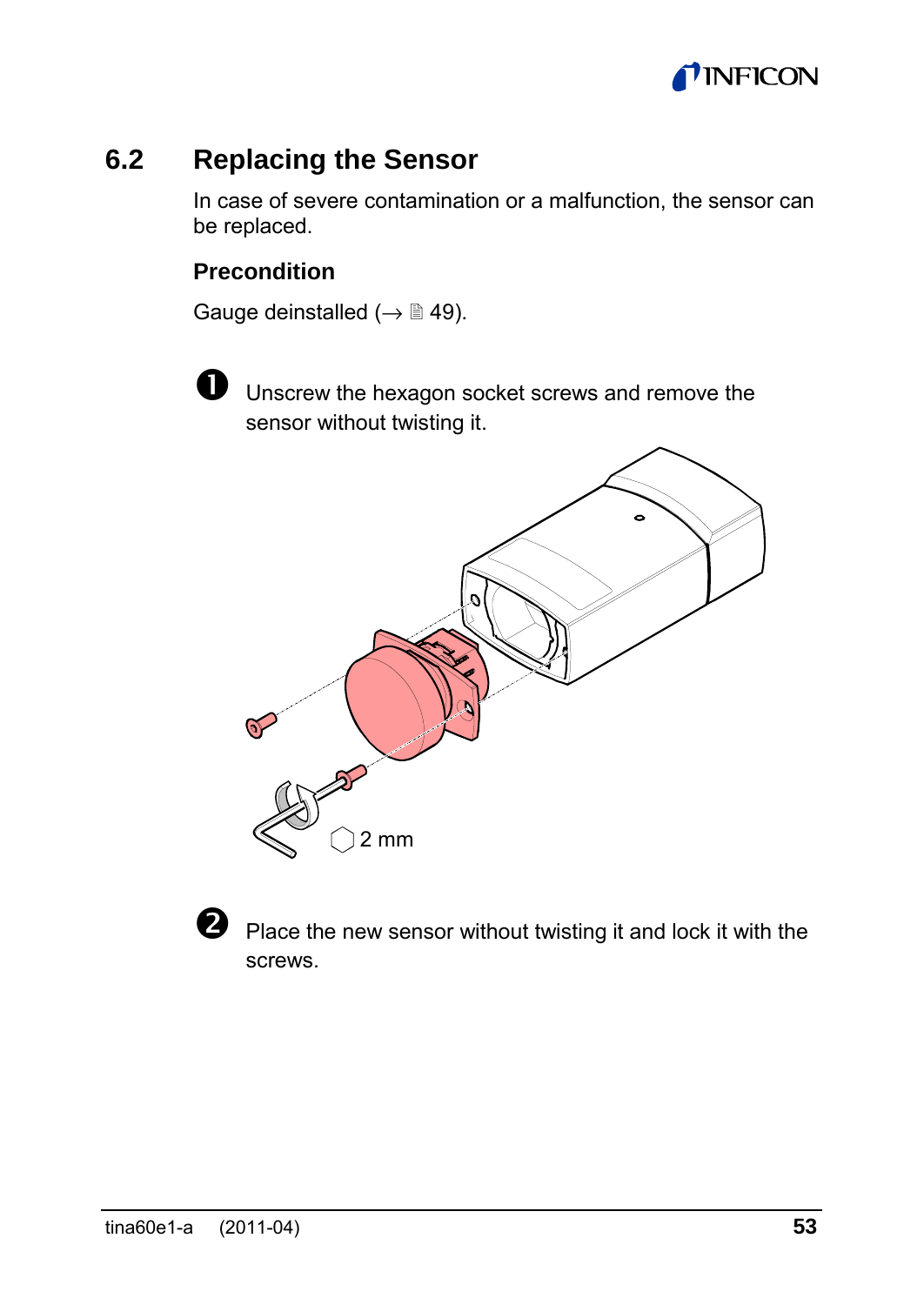

### **6.3 Troubleshooting**

In case of an error, it may be helpful to just turn off the mains supply and turn it on again after 5 s.

| Problem                                     | Possible cause                                       | Correction                                           |
|---------------------------------------------|------------------------------------------------------|------------------------------------------------------|
| Output signal per-<br>manently $\approx$ 0V | Sensor cable defective or not<br>correctly connected | Check the sensor cable                               |
|                                             | No supply voltage                                    | Turn on the power supply                             |
|                                             | Error                                                | Remedy the error                                     |
|                                             | Gauge in an undefined status                         | Turn the gauge off and on<br>again after 5 s (reset) |
| <b>FAIL PIR1</b>                            | Pirani sensor defective                              | Replace the sensor<br>(→ ≘ 53)                       |
|                                             | Electronics unit not correctly<br>mounted on sensor  | Check the connections<br>(electronics – sensor)      |
| <b>FAIL EEPROM</b>                          | <b>EEPROM</b> error                                  | Turn the gauge off and on<br>again after 5 s (reset) |
|                                             |                                                      | Replace the gauge                                    |
| <b>FAIL SENSOR</b>                          | Electronics unit not compatible<br>with the sensor   | Replace the sensor<br>(→ ≘ 53)                       |
|                                             |                                                      | Replace the gauge                                    |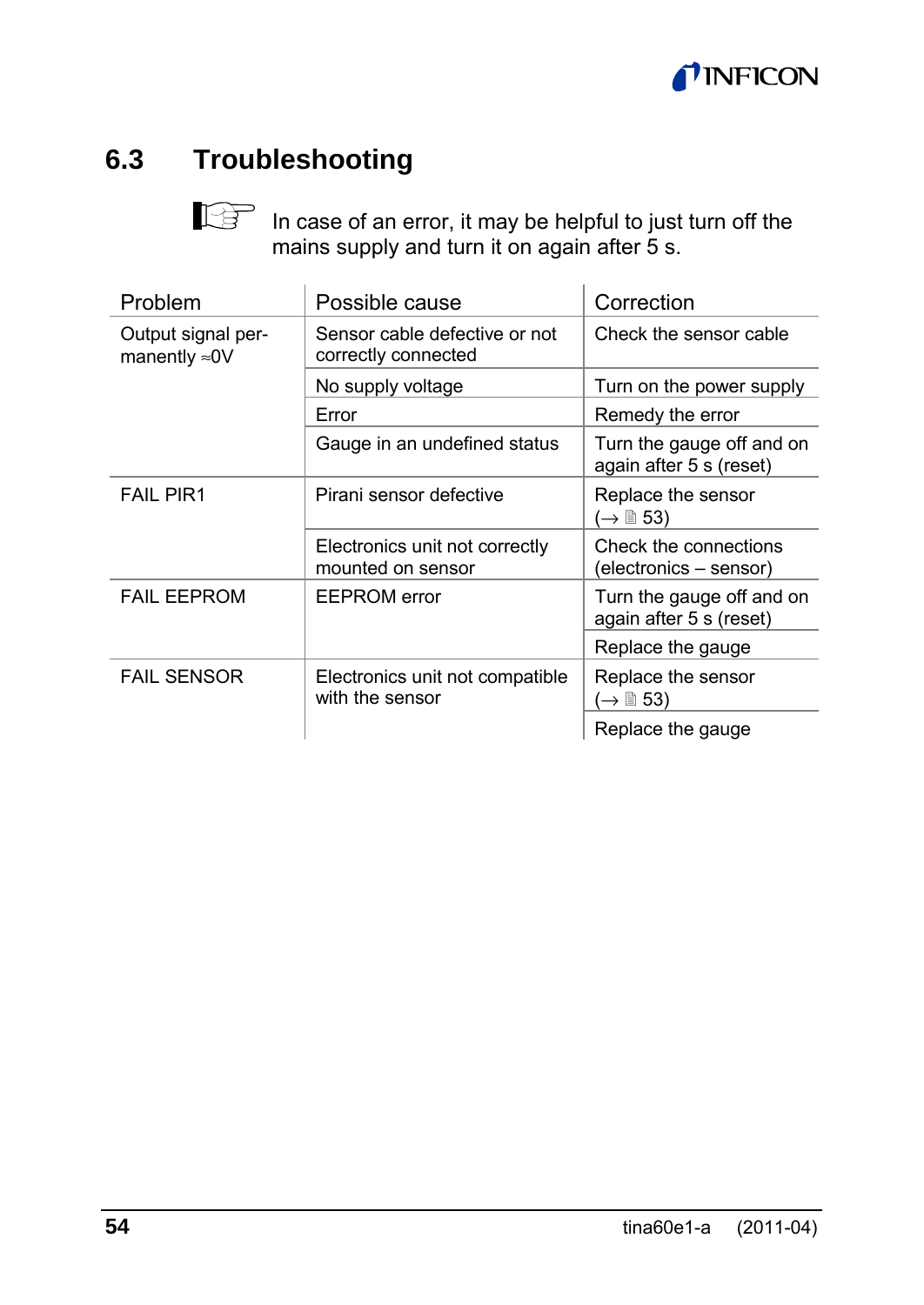

## **7 Returning the Product**

# **WARNING**

WARNING: forwarding contaminated products

Contaminated products (e.g. radioactive, toxic, caustic or microbiological hazard) can be detrimental to health and environment.

Products returned to INFICON should preferably be free of harmful substances. Adhere to the forwarding regulations of all involved countries and forwarding companies and enclose a duly completed declaration of contamination \*) .

\*) Form under www.inficon.com

Products that are not clearly declared as "free of harmful substances" are decontaminated at the expense of the customer.

Products not accompanied by a duly completed declaration of contamination are returned to the sender at his own expense.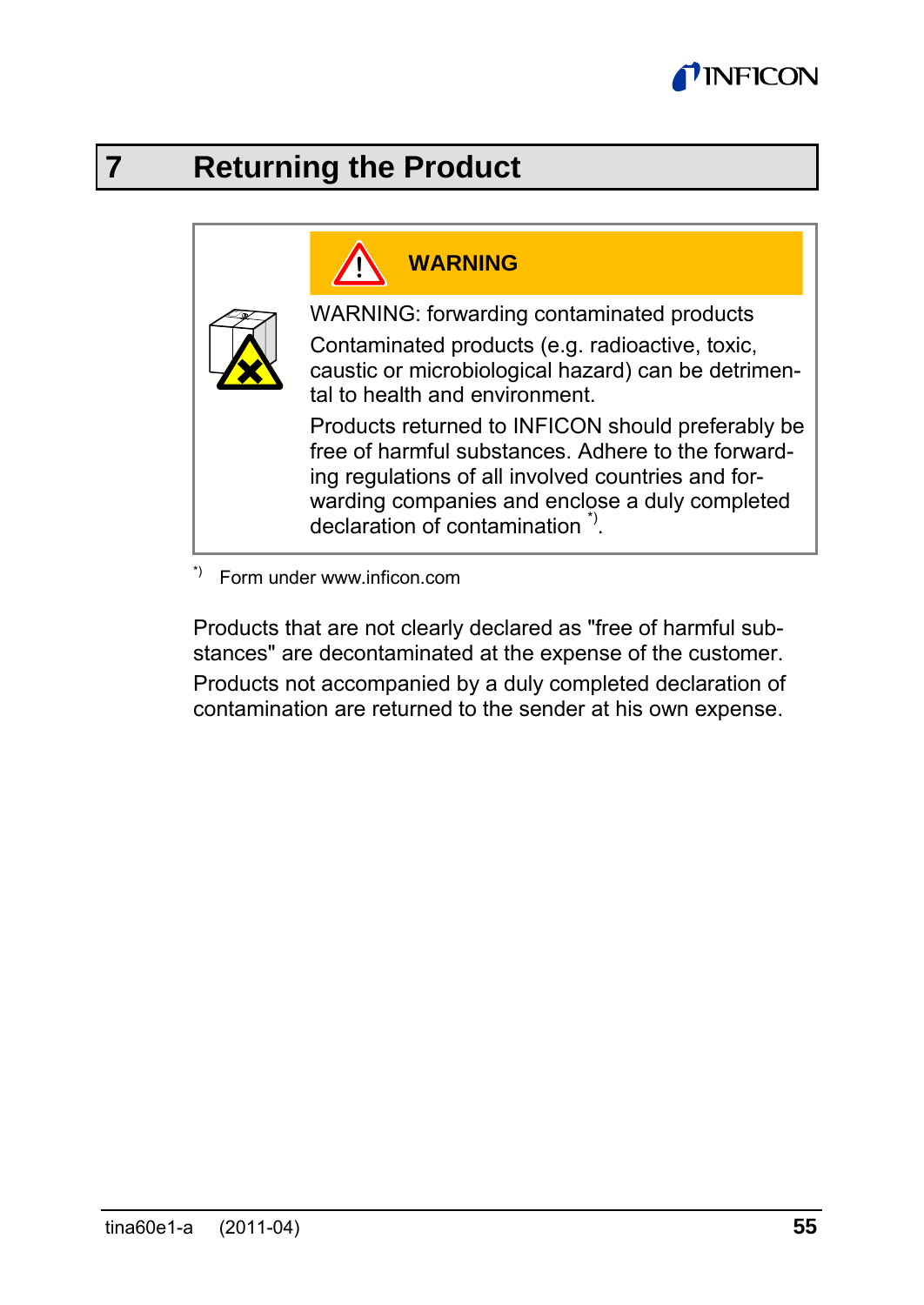

### **8 Disposal**

# **DANGER**



DANGER: contaminated parts

Contaminated parts can be detrimental to health and environment.

Before beginning to work, find out whether any parts are contaminated. Adhere to the relevant regulations and take the necessary precautions when handling contaminated parts.

**N**

|  | WARNING |  |  |
|--|---------|--|--|
|  |         |  |  |
|  |         |  |  |

WARNING: substances detrimental to the environment

Products or parts thereof (mechanical and electric components, operating fluids etc.) can be detrimental to the environment.

Dispose of such substances in accordance with the relevant local regulations.

#### **Separating the components**

After disassembling the product, separate its components according to the following criteria:

• Contaminated components

Contaminated components (radioactive, toxic, caustic or biological hazard etc.) must be decontaminated in accordance with the relevant national regulations, separated according to their materials, and disposed of.

• Other components

Such components must be separated according to their materials and recycled.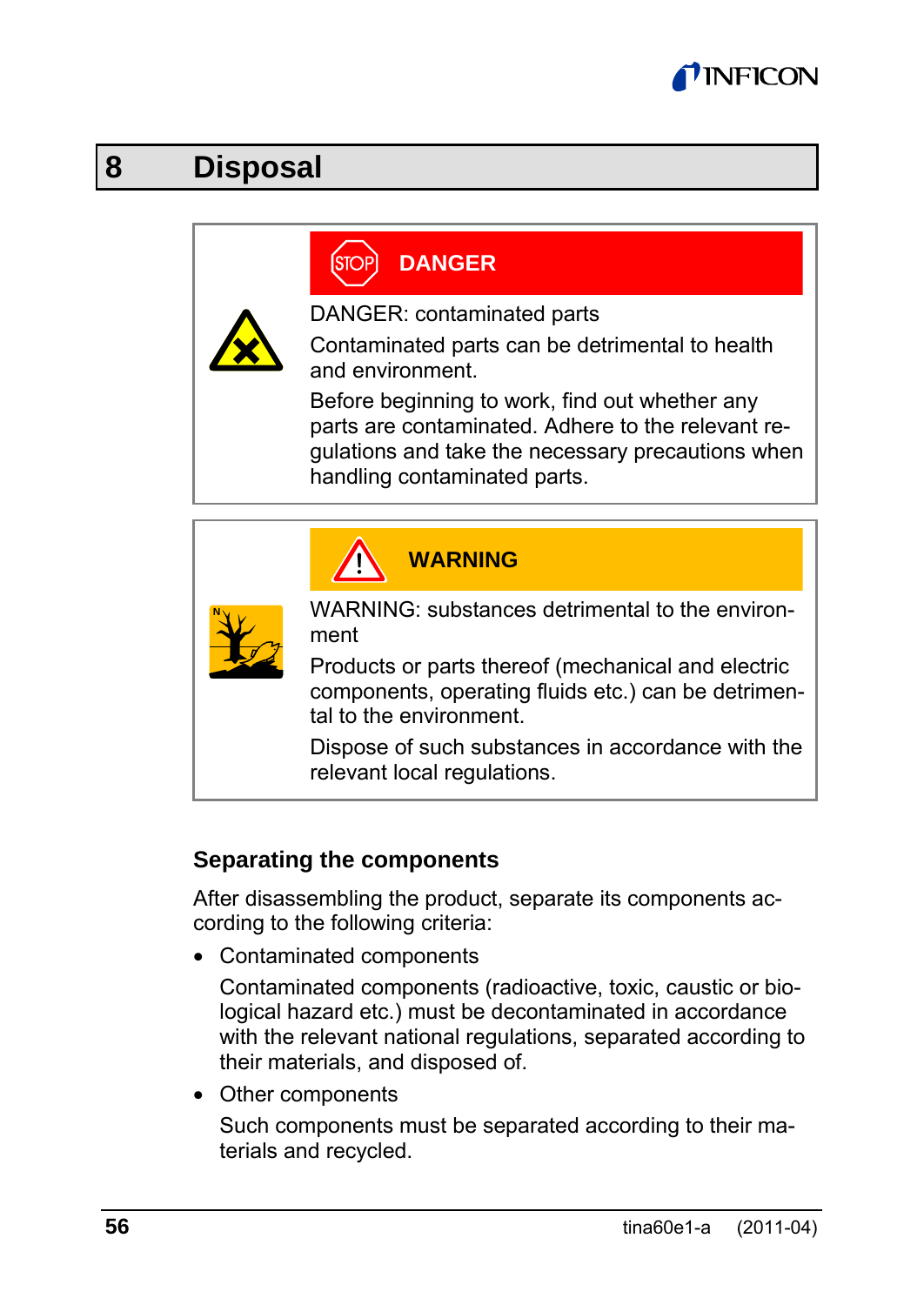

# **9 Accessories**

|                                              | Ordering No. |
|----------------------------------------------|--------------|
| Centering ring with fine filter DN 16 ISO-KF | 211-097      |
| Communication adapter $(2 \text{ m})^{6}$    | $ 303 - 333$ |

 $6)$  The diagnostic software (Windows NT, XP) can be downloaded from our website.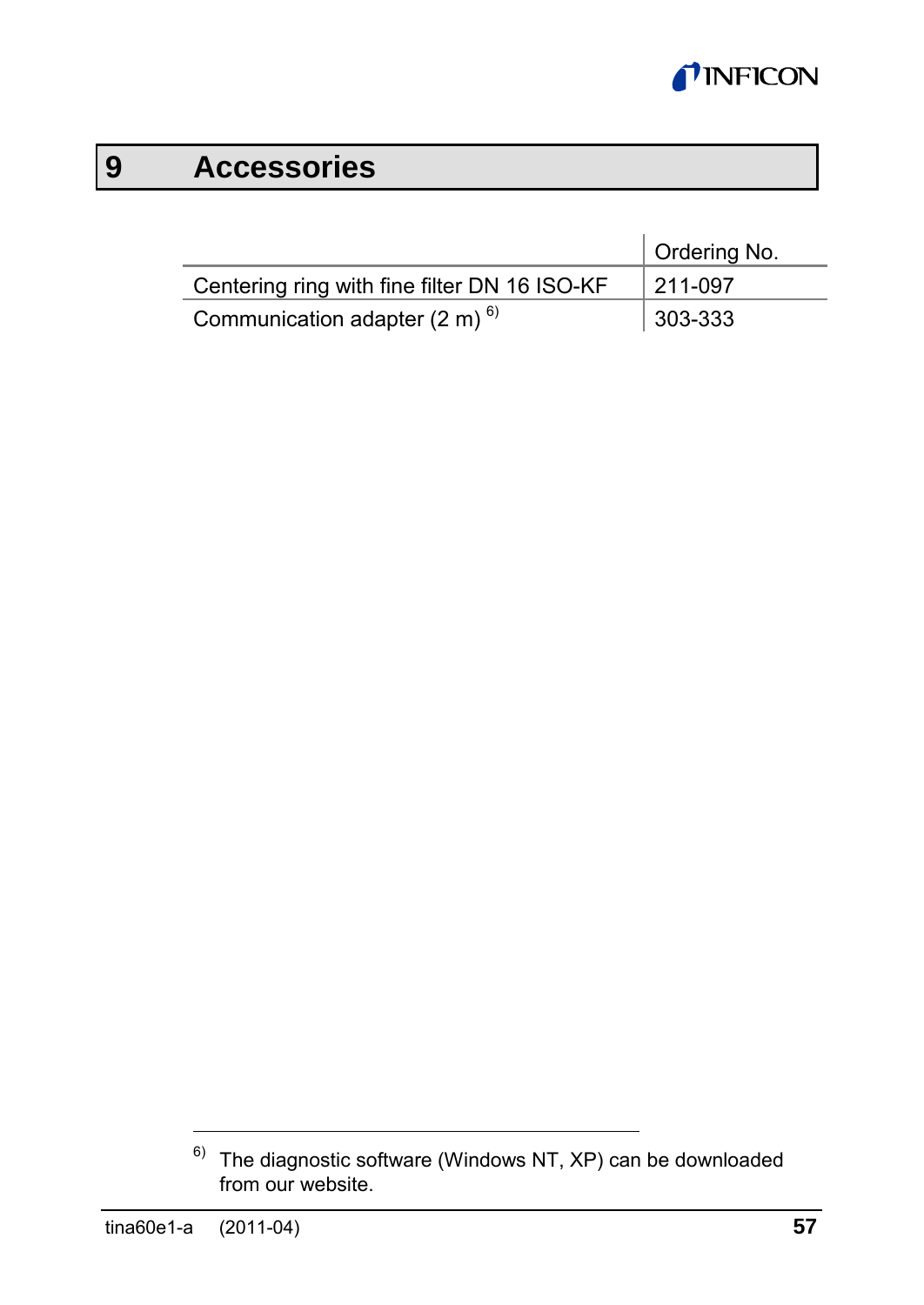

# **10 Spare Parts**

When ordering spare parts, always indicate:

- all information on the product nameplate
- description and ordering number

| Sensor for gauge with tungsten (W) filament |               |                         | Ordering<br>No. |  |
|---------------------------------------------|---------------|-------------------------|-----------------|--|
|                                             | 3PI1-0x1-xxxx | <b>DN 16 ISO-KF</b>     | 355-925         |  |
|                                             | 3PI6-0x1-xxxx |                         |                 |  |
| PCG550                                      | 3PI1-0x2-xxxx | DN 16 ISO-KF, long tube | 355-926         |  |
|                                             | 3PI6-0x2-xxxx |                         |                 |  |
|                                             | 3PI1-0x4-xxxx | <b>DN 16 CF-F</b>       | 355-927         |  |
|                                             | 3PI6-0x4-xxxx |                         |                 |  |
|                                             | 3PI1-0x5-xxxx | DN 16 CF-R, long tube   | 355-928         |  |
|                                             | 3PI6-0x5-xxxx |                         |                 |  |
|                                             | 3PI1-0x6-xxxx | DN 25 ISO-KF            | 355-929         |  |
|                                             | 3PI6-0x6-xxxx |                         |                 |  |
|                                             | 3PI1-0xD-xxxx | 4 VCR female            | 355-932         |  |
|                                             | 3PI6-0xD-xxxx |                         |                 |  |
|                                             | 3PI1-0xE-xxxx | 8 VCR female            | 355-931         |  |
|                                             | 3PI6-0xE-xxxx |                         |                 |  |
|                                             | 3PI1-0xF-xxxx | 1/8" NPT                | 355-930         |  |
|                                             | 3PI6-0xF-xxxx |                         |                 |  |
|                                             | 3PI1-0xK-xxxx | 29×29 mm                | 355-934         |  |
|                                             | 3PI6-0xK-xxxx |                         |                 |  |
|                                             | 3PI1-0xM-xxxx | 4 VCR 90° female        | 355-935         |  |
|                                             | 3PI6-0xM-xxxx |                         |                 |  |
|                                             | 3PI1-0xN-xxxx | 7/16-20 UNF male        | 355-933         |  |
|                                             | 3PI6-0xN-xxxx |                         |                 |  |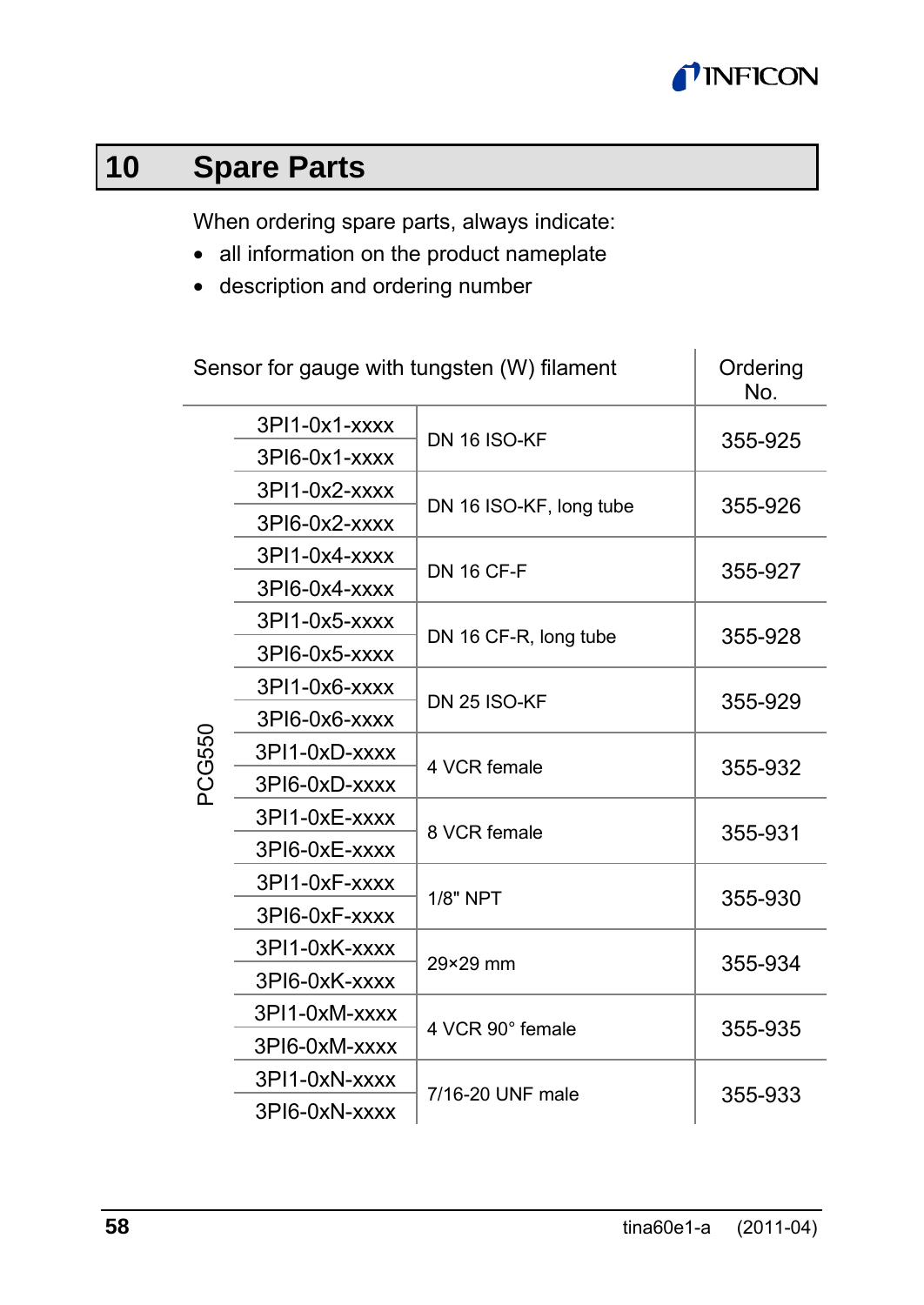

| Sensor for gauge with nickel (Ni) filament |               |                         | Ordering<br>No. |
|--------------------------------------------|---------------|-------------------------|-----------------|
|                                            | 3PI2-0x1-xxxx | <b>DN 16 ISO-KF</b>     | 355-936         |
|                                            | 3PI7-0x1-xxxx |                         |                 |
|                                            | 3PI2-0x2-xxxx | DN 16 ISO-KF, long tube | 355-937         |
|                                            | 3PI7-0x2-xxxx |                         |                 |
|                                            | 3PI2-0x4-xxxx | <b>DN 16 CF-F</b>       | 355-938         |
|                                            | 3PI7-0x4-xxxx |                         |                 |
|                                            | 3PI2-0x5-xxxx | DN 16 CF-R, long tube   | 355-939         |
|                                            | 3PI7-0x5-xxxx |                         |                 |
|                                            | 3PI2-0x6-xxxx | <b>DN 25 ISO-KF</b>     | 355-940         |
|                                            | 3PI7-0x6-xxxx |                         |                 |
| PCG552                                     | 3PI2-0xD-xxxx | 4 VCR female            | 355-943         |
|                                            | 3PI7-0xD-xxxx |                         |                 |
|                                            | 3PI2-0xE-xxxx | 8 VCR female            | 355-942         |
|                                            | 3PI7-0xE-xxxx |                         |                 |
|                                            | 3PI2-0xF-xxxx | 1/8" NPT                | 355-941         |
|                                            | 3PI7-0xF-xxxx |                         |                 |
|                                            | 3PI2-0xK-xxxx | 29×29 mm                | 355-945         |
|                                            | 3PI7-0xK-xxxx |                         |                 |
|                                            | 3PI2-0xM-xxxx | 4 VCR 90° female        | 355-946         |
|                                            | 3PI7-0xM-xxxx |                         |                 |
|                                            | 3PI2-0xN-xxxx | 7/16-20 UNF male        | 355-944         |
|                                            | 3PI7-0xN-xxxx |                         |                 |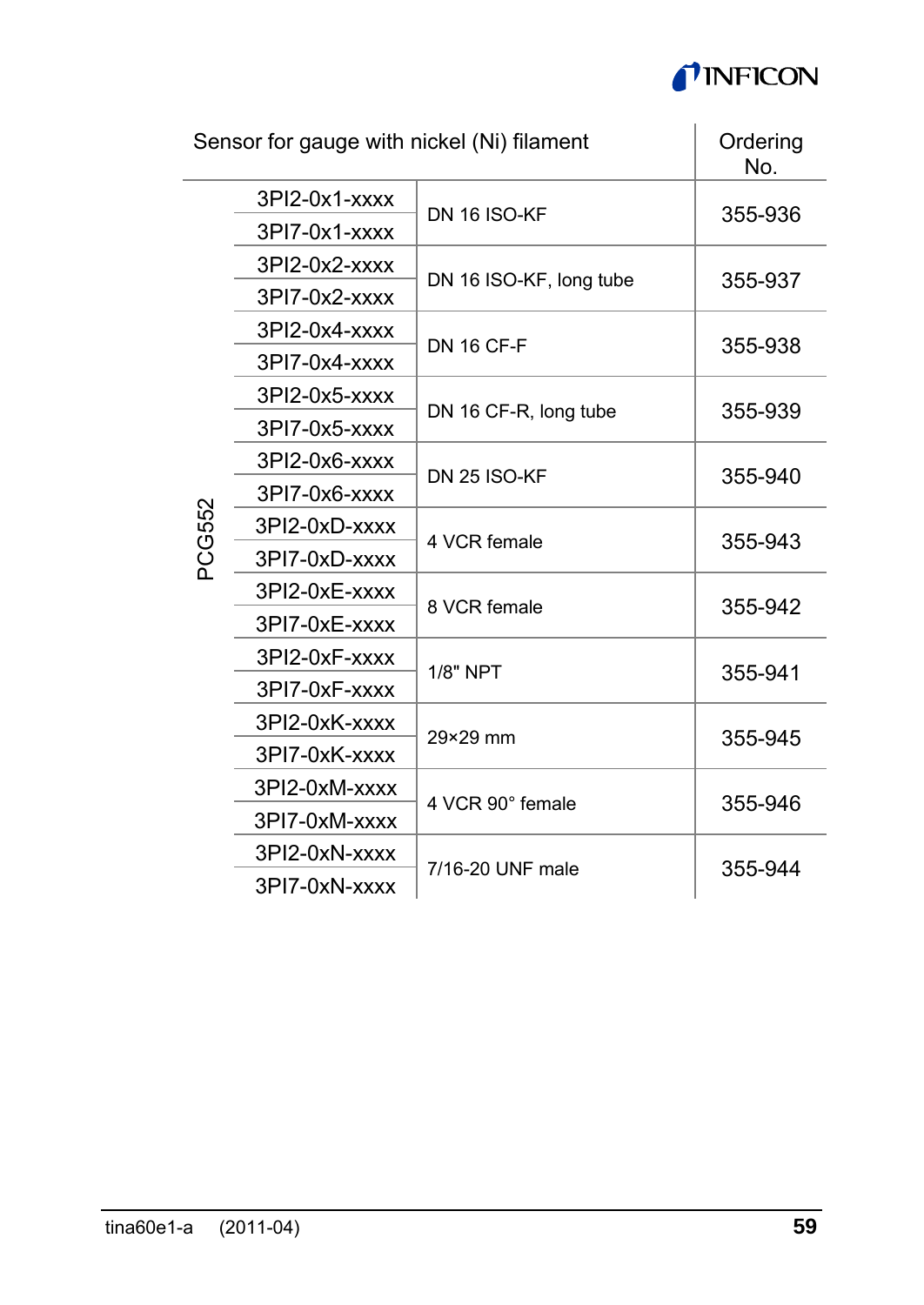

n.

| Sensor for gauge with $Al_2O_3$ coated filament |               |                         | Ordering<br>No. |  |
|-------------------------------------------------|---------------|-------------------------|-----------------|--|
|                                                 | 3PI3-0x1-xxxx | DN 16 ISO-KF            | 355-947         |  |
|                                                 | 3PI8-0x1-xxxx |                         |                 |  |
|                                                 | 3PI3-0x2-xxxx | DN 16 ISO-KF, long tube | 355-948         |  |
|                                                 | 3PI8-0x2-xxxx |                         |                 |  |
|                                                 | 3PI3-0x4-xxxx | <b>DN 16 CF-F</b>       | 355-949         |  |
|                                                 | 3PI8-0x4-xxxx |                         |                 |  |
|                                                 | 3PI3-0x5-xxxx | DN 16 CF-R long tube    | 355-950         |  |
|                                                 | 3PI8-0x5-xxxx |                         |                 |  |
|                                                 | 3PI3-0x6-xxxx | <b>DN 25 ISO-KF</b>     | 355-951         |  |
|                                                 | 3PI8-0x6-xxxx |                         |                 |  |
| PCG554                                          | 3PI3-0xD-xxxx | 4 VCR female            | 355-954         |  |
|                                                 | 3PI8-0xD-xxxx |                         |                 |  |
|                                                 | 3PI3-0xE-xxxx | 8 VCR female            | 355-953         |  |
|                                                 | 3PI8-0xE-xxxx |                         |                 |  |
|                                                 | 3PI3-0xF-xxxx | 1/8" NPT                | 355-952         |  |
|                                                 | 3PI8-0xF-xxxx |                         |                 |  |
|                                                 | 3PI3-0xK-xxxx | 29×29 mm                | 355-956         |  |
|                                                 | 3PI8-0xK-xxxx |                         |                 |  |
|                                                 | 3PI3-0xM-xxxx | 4 VCR 90° female        | 355-957         |  |
|                                                 | 3PI8-0xM-xxxx |                         |                 |  |
|                                                 | 3PI3-0xN-xxxx | 7/16-20 UNF male        | 355-955         |  |
|                                                 | 3PI8-0xN-xxxx |                         |                 |  |

 $\overline{\phantom{a}}$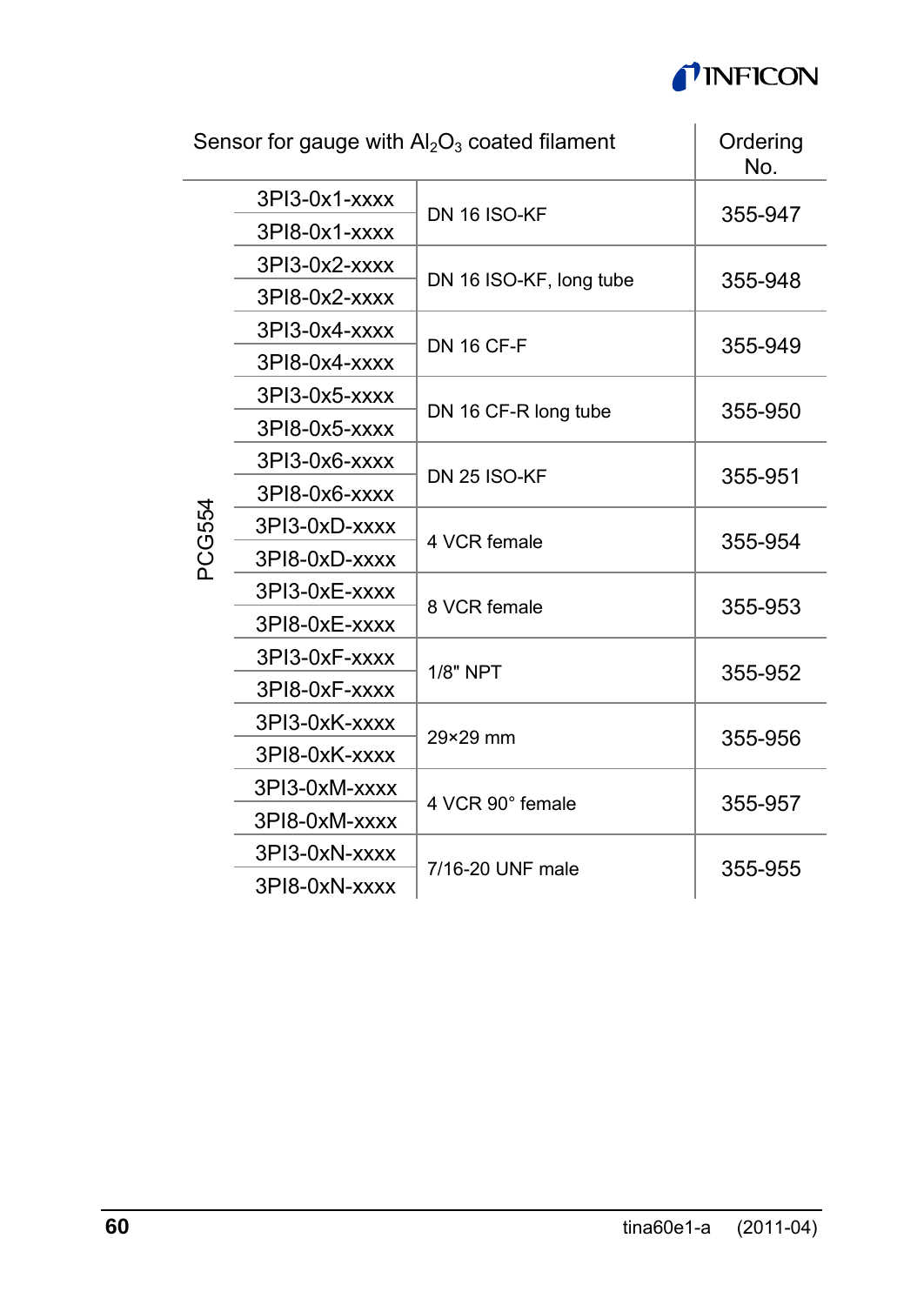

### **Further Information**

- [1] www.inficon.com Operating Manual Single-Channel Controller VGC401 tinb01d1 German tinb01e1 English INFICON AG, LI–9496 Balzers, Liechtenstein
- [2] www.inficon.com Operating Manual Two and Three Channel Measurement and Control Unit VGC402, VGC403 tinb07d1 German tinb07e1 English INFICON AG, LI–9496 Balzers, Liechtenstein
- [3] www.inficon.com Communication Protocol Serial Interface RS232C, RS485C PCG55x, PSG55x tira59d1 German tira59e1 English INFICON AG, LI–9496 Balzers, Liechtenstein
- [4] www.inficon.com Communication Protocol DeviceNet™ PCG55x, PSG55x tira58e1 English INFICON AG, LI–9496 Balzers, Liechtenstein
- [5] www.inficon.com Communication Protocol Profibus PCG55x, PSG55x tira56e1 English INFICON AG, LI–9496 Balzers, Liechtenstein
- [6] Common Industrial Protocol (CIP™) Ed. 3.5 and DeviceNet™ Adaption of CIP Ed. 1.6 (Open DeviceNet Vendor Association)
- [7] www.odva.org Open DeviceNet Vendor Association, Inc. DeviceNet™ Specifications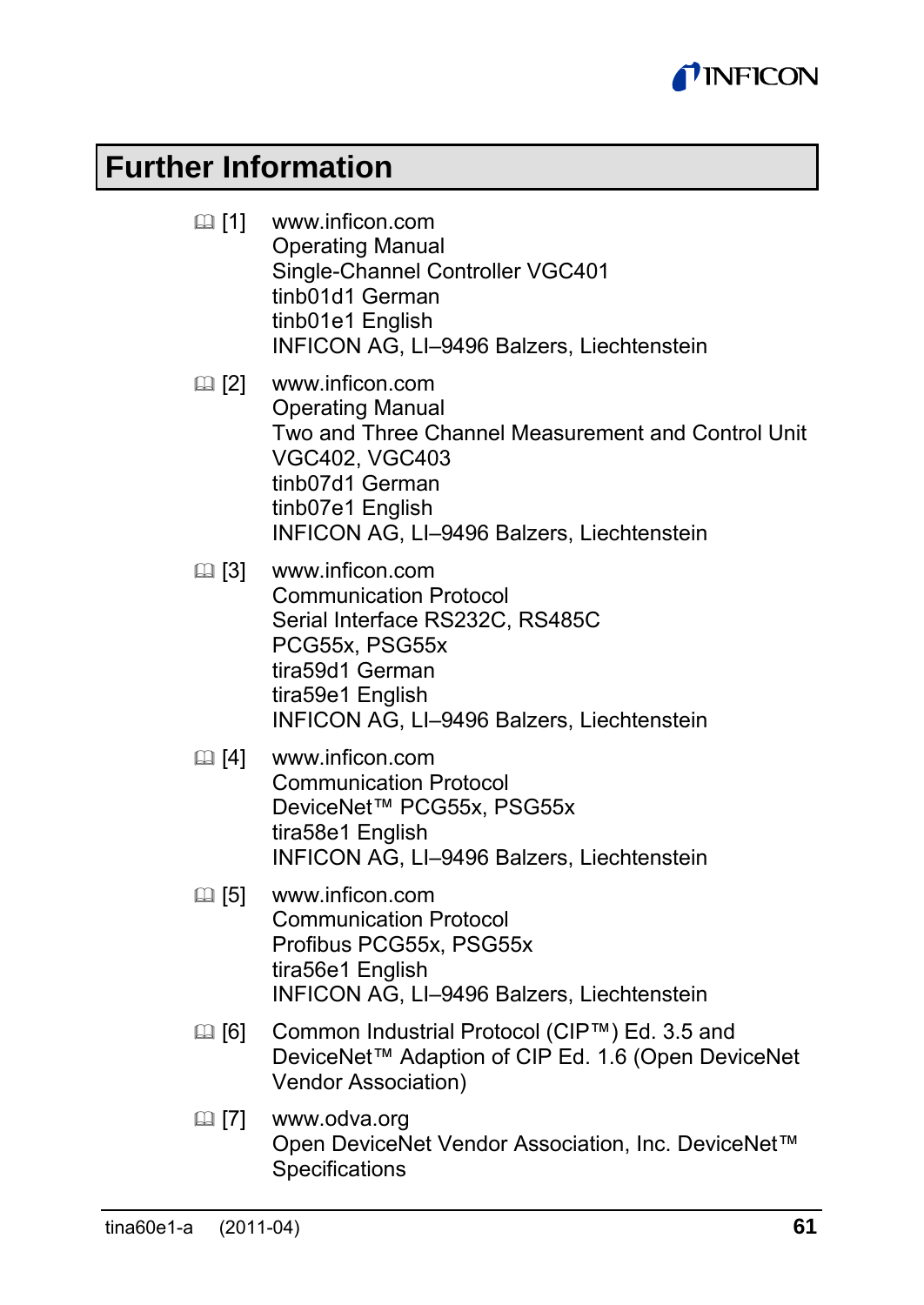

- **ED [8]** IEC 61158 Type 3 elements: Industrial communication networks – Fieldbus specifications IEC 61784: Industrial communication networks – Fieldbus profiles
- [9] www.profibus.com Profibus user organization

# **ETL Certification**



#### ETL LISTED

The product PSG55x complies with the requirements of the following standards: ANSI/UL 61010-1, Issued: 2004/07/12 Ed: 2 Rev: 2008/10/28 CAN/CSA C22.2#61010-1, Issued: 2004/07/12 Ed: 2 (R2009)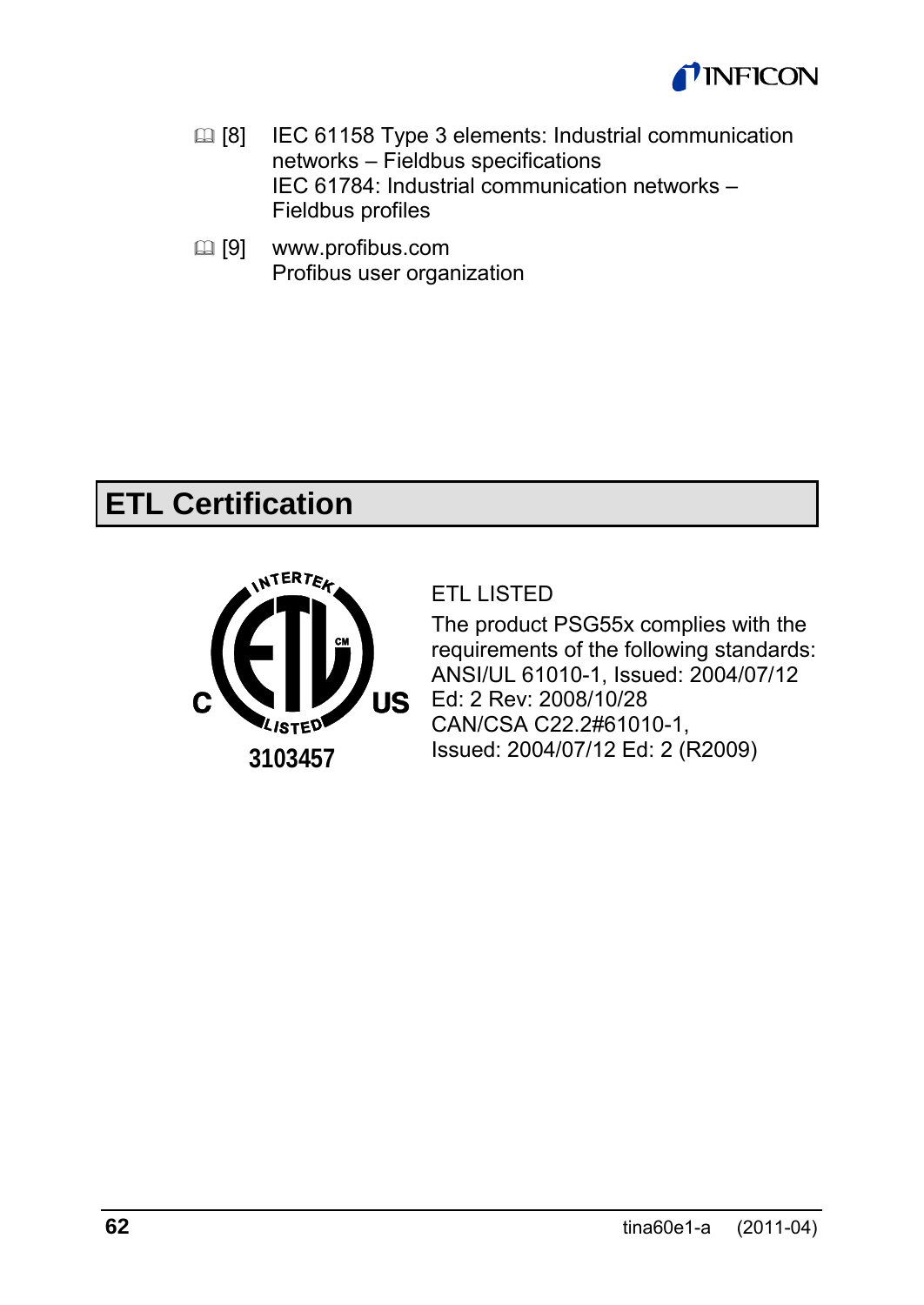

### **EC Declaration of Conformity**

We, INFICON, hereby declare that the equipment mentioned below complies with the provisions of the Directive relating to electromagnetic compatibility 2004/108/EC.  $\epsilon$ 

### Pirani Standard Gauge

PSG550, PSG552, PSG554

#### **Standards**

Harmonized and international / national standards and specifications:

- EN 61000-6-2:2005 (EMC: generic immunity standard)
- EN 61000-6-3:2007 (EMC: generic emission standard)
- EN 61010-1:2001 (Safety requirements for electrical equipment for measurement, control and laboratory use)
- EN 61326-1:2006 (EMC requirements for electrical equipment for measurement, control and laboratory use)

#### **Manufacturer / Signatures**

INFICON AG, Alte Landstrasse 6, LI-9496 Balzers

10 December 2010 10 December 2010

Dr. Urs Wälchli Managing Director

Claudio Christoffel Product Manager